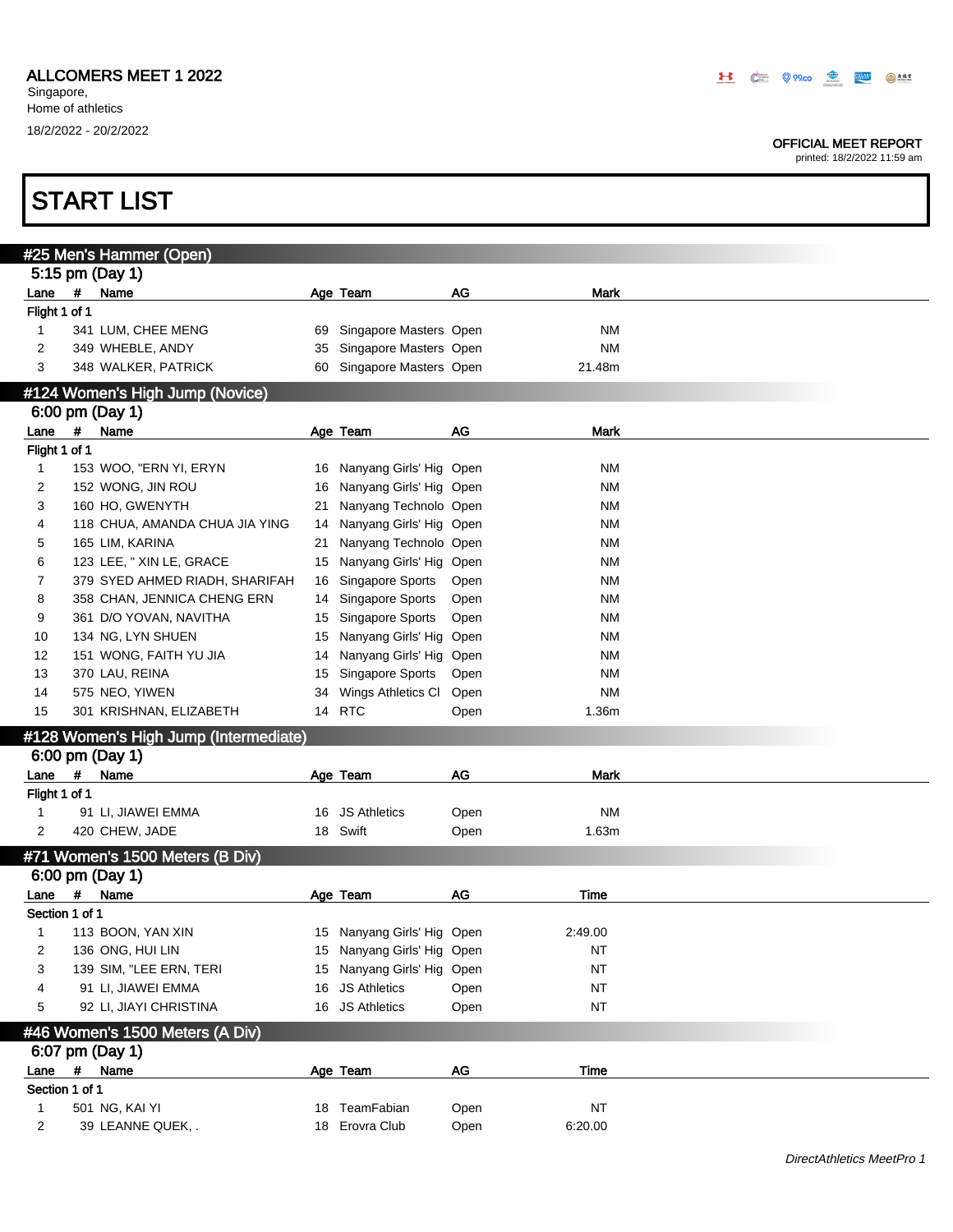#### OFFICIAL MEET REPORT

printed: 18/2/2022 11:59 am

|                |             | #10 Women's 1500 Meters (Open)  |    |                                 |      |             |
|----------------|-------------|---------------------------------|----|---------------------------------|------|-------------|
|                |             | 6:14 pm (Day 1)                 |    |                                 |      |             |
| Lane #         |             | Name                            |    | Age Team                        | AG   | Time        |
| Section 1 of 2 |             |                                 |    |                                 |      |             |
| $\mathbf{1}$   |             | 203 WONG, CLOEY                 |    | 20 National University Open     |      | <b>NT</b>   |
| 2              |             | 564 FORD, FAITH                 | 17 | Wings Athletics Cl Open         |      | 6:06.00     |
| 3              |             | 193 CHAN, CHARIS                | 23 | National University Open        |      | 5:56.00     |
| 4              |             | 31 CHLOETTE CHEAH, .            | 20 | Erovra Club                     | Open | 6:10.00     |
| Section 2 of 2 |             |                                 |    |                                 |      |             |
| $\mathbf{1}$   |             | 204 YAP, JOYCELEEN              | 22 | National University Open        |      | 5:06.00     |
| 2              |             | 116 CHIN, EE TENG               | 17 | Nanyang Girls' Hig Open         |      | 5:41.00     |
| 3              |             | 169 SOH, ROMAINE                | 28 | Nanyang Technolo Open           |      | 5:00.00     |
| 4              |             | 161 KOH, SARAH                  | 21 | Nanyang Technolo Open           |      | 5:12.00     |
| 5              |             | 197 LAU, CLARICE                |    | 21 National University Open     |      | 5:15.00     |
|                |             | #133 Men's Shot Put (Open Para) |    |                                 |      |             |
|                |             | 6:30 pm (Day 1)                 |    |                                 |      |             |
| Lane #         |             | Name                            |    |                                 | AG   | <b>Mark</b> |
| Flight 1 of 1  |             |                                 |    | Age Team                        |      |             |
| $\mathbf{1}$   |             | 78 BIN NOORDIN, MUHAMMAD DIRO   |    | 30 FAC                          | Open | <b>NM</b>   |
|                |             |                                 |    |                                 |      |             |
|                |             | #21 Men's Shot Put (Open)       |    |                                 |      |             |
|                |             | 6:30 pm (Day 1)                 |    |                                 |      |             |
| Lane           | $\#$        | Name                            |    | Age Team                        | AG   | Mark        |
| Flight 1 of 1  |             |                                 |    |                                 |      |             |
| 1              |             | 349 WHEBLE, ANDY                |    | 35 Singapore Masters Open       |      | NM          |
| 2              |             | 336 FOTOHI, REZA                | 55 | Singapore Masters Open          |      | NM          |
| 3              |             | 221 SIM, "TENG SHENG, BRIAN     |    | 22 National University Open     |      | 9.45m       |
| 4              |             | 517 LAW, HONG FA                | 33 | <b>Total Kinetics Spor Open</b> |      | 10.59m      |
| 5              |             | 230 XIAO, HONGYANG              |    | 22 National University Open     |      | 10.71m      |
| 6              |             | 224 TAN, TING JUN               | 25 | National University Open        |      | 10.91m      |
| 7              |             | 348 WALKER, PATRICK             |    | 60 Singapore Masters Open       |      | 11.90m      |
|                |             | #22 Women's Shot Put (Open)     |    |                                 |      |             |
|                |             | 6:30 pm (Day 1)                 |    |                                 |      |             |
| Lane           |             | # Name                          |    | Age Team                        | AG   | Mark        |
| Flight 1 of 1  |             |                                 |    |                                 |      |             |
| 1              |             | 76 SEAH, MICHELLE               |    | 23 FAC                          | Open | <b>NM</b>   |
| 2              |             | 366 KHOO, TYEISHA RENE MISSON   |    | 19 Singapore Sports             | Open | 6.00m       |
|                |             |                                 |    |                                 |      |             |
|                |             | #56 Women's Shot Put (A Div)    |    |                                 |      |             |
|                |             | 6:30 pm (Day 1)                 |    |                                 |      |             |
| Lane           | $\pmb{\mu}$ | Name                            |    | Age Team                        | AG   | <b>Mark</b> |
| Flight 1 of 1  |             |                                 |    |                                 |      |             |
| 1              |             | 560 CHIN, DAN YU                |    | 18 Wings Athletics Cl Open      |      | <b>NM</b>   |
| 2              |             | 558 CHEN, JANELLE               |    | 17 Wings Athletics Cl Open      |      | <b>NM</b>   |
| 3              |             | 571 LIM, CHERYL                 |    | 18 Wings Athletics Cl Open      |      | 9.00m       |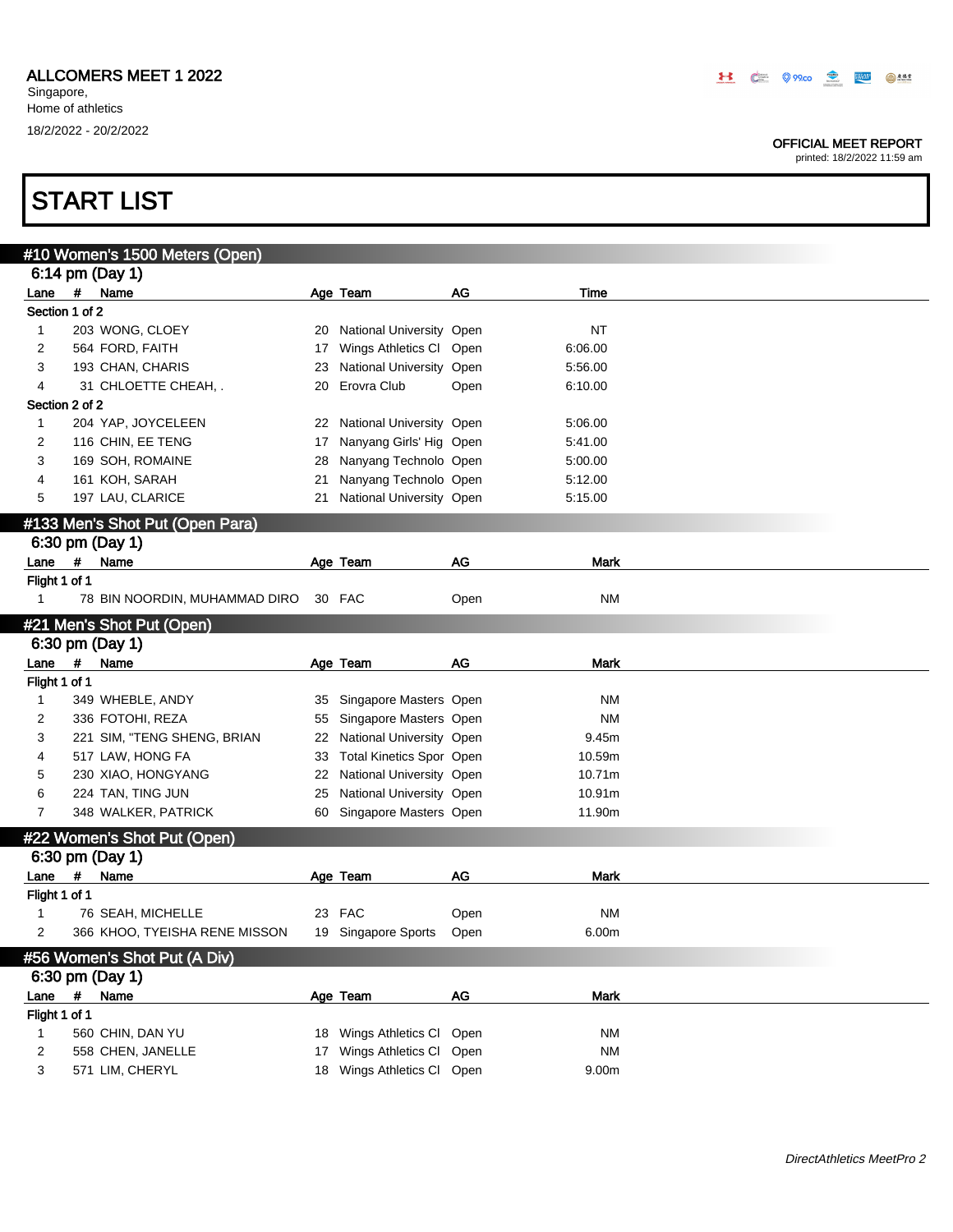#### OFFICIAL MEET REPORT

|                                |   | <b>START LIST</b>                                   |    |                                                                |              |                    |  |
|--------------------------------|---|-----------------------------------------------------|----|----------------------------------------------------------------|--------------|--------------------|--|
|                                |   |                                                     |    |                                                                |              |                    |  |
|                                |   | #101 Men's 1500 Meters (C Div)                      |    |                                                                |              |                    |  |
|                                |   | 6:30 pm (Day 1)                                     |    |                                                                |              |                    |  |
|                                |   | Lane # Name                                         |    | Age Team                                                       | AG           | Time               |  |
| Section 1 of 1<br>$\mathbf{1}$ |   | 480 YEO, GERRARD                                    |    | 14 Team Cicada Trac Open                                       |              | <b>NT</b>          |  |
|                                |   |                                                     |    |                                                                |              |                    |  |
|                                |   | #70 Men's 1500 Meters (B Div)<br>6:37 pm (Day 1)    |    |                                                                |              |                    |  |
|                                |   | Lane # Name                                         |    | Age Team                                                       | AG           | Time               |  |
| Section 1 of 2                 |   |                                                     |    |                                                                |              |                    |  |
| 1                              |   | 57 DESAI, MIHIR                                     |    | 16 Erovra Club                                                 | Open         | NT                 |  |
| 2                              |   | 256 KHAIRUSSUFI, SAMEER ALI BIN K                   |    | 16 Oldham Athletics                                            | Open         | <b>NT</b>          |  |
| 3                              |   | 258 KITAZAWA, KOJIRO KITAZAWA                       |    | 17 Oldham Athletics                                            | Open         | <b>NT</b>          |  |
| 4                              |   | 94 ASAHI, GENKI                                     |    | 17 JS Athletics                                                | Open         | NT                 |  |
| 5                              |   | 282 TANG, DANIEL                                    |    | 16 Oldham Athletics                                            | Open         | <b>NT</b>          |  |
| Section 2 of 2                 |   |                                                     |    |                                                                |              |                    |  |
| 1                              |   | 552 TAY, "LER EN, ASHER JIREH                       |    | 16 Trackstar Athletics Open                                    |              | 4:35.00            |  |
| 2                              |   | 97 MULLIN, WILL                                     | 16 | <b>JS Athletics</b>                                            | Open         | NT                 |  |
| 3                              |   | 98 SEYFFERT, JUSTIN                                 |    | 15 JS Athletics                                                | Open         | <b>NT</b>          |  |
| 4<br>5                         |   | 551 TAN CHEE YEW, AYDEN                             |    | 15 Trackstar Athletics<br>16 Swift                             | Open         | 4:35.00            |  |
|                                |   | 431 FAIZAL, ARSHAD                                  |    |                                                                | Open         | 4:42.00            |  |
|                                |   |                                                     |    |                                                                |              |                    |  |
|                                |   | #45 Men's 1500 Meters (A Div)                       |    |                                                                |              |                    |  |
|                                |   | 6:50 pm (Day 1)                                     |    |                                                                |              |                    |  |
| Lane                           | # | Name                                                |    | Age Team                                                       | AG           | Time               |  |
| Section 1 of 4<br>1            |   |                                                     |    | 18 TeamFabian                                                  |              | NT                 |  |
| 2                              |   | 503 HAN, REUBEN<br>285 TAY, YI HAO JEREMIAH         | 20 | <b>Oldham Athletics</b>                                        | Open<br>Open | NT                 |  |
| 3                              |   | 507 WARAN, KRIVINESH                                | 19 | TeamFabian                                                     | Open         | NT                 |  |
| 4                              |   | 506 SEOW, KYLE                                      |    | 18 TeamFabian                                                  | Open         | NT                 |  |
| Section 2 of 4                 |   |                                                     |    |                                                                |              |                    |  |
| 1                              |   | 638 MANIMURUGAN, PRANAV                             |    | 19 Wings Athletics CI                                          | Open         | 4:58.00            |  |
| 2                              |   | 502 CHENG, DARIUS                                   |    | 18 TeamFabian                                                  | Open         | NT                 |  |
| 3                              |   | 661 SEET, REUBEN                                    |    | 17 Wings Athletics Cl Open                                     |              | 4:40.00            |  |
| 4                              |   | 553 UDIA, ISHAAN                                    |    | 17 Trackstar Athletics Open                                    |              | 4:44.00            |  |
| Section 3 of 4                 |   |                                                     |    |                                                                |              |                    |  |
| 1                              |   | 548 PHANG, ZHI REN, ZEN                             |    | 18 Trackstar Athletics Open                                    |              | 4:35.00            |  |
| 2                              |   | 542 HUYNH, TOBIAS                                   | 18 | <b>Trackstar Athletics Open</b>                                |              | 4:35.00            |  |
| 3                              |   | 536 ABHINAV, SIVAKUMAR                              | 18 | Trackstar Athletics Open                                       |              | 4:35.00            |  |
| 4                              |   | 539 DAVID, CHOO                                     |    | 18 Trackstar Athletics Open                                    |              | 4:35.00            |  |
| Section 4 of 4<br>1            |   |                                                     |    |                                                                |              |                    |  |
| 2                              |   | 550 SENTHILKUMAR GAUTAM, KULAN<br>554 WEI FENG, LIM | 18 | 18 Trackstar Athletics Open<br><b>Trackstar Athletics Open</b> |              | 4:25.00<br>4:25.00 |  |
| 3                              |   | 646 NAIDU, G SHYAM                                  | 18 | Wings Athletics Cl Open                                        |              | 4:25.00            |  |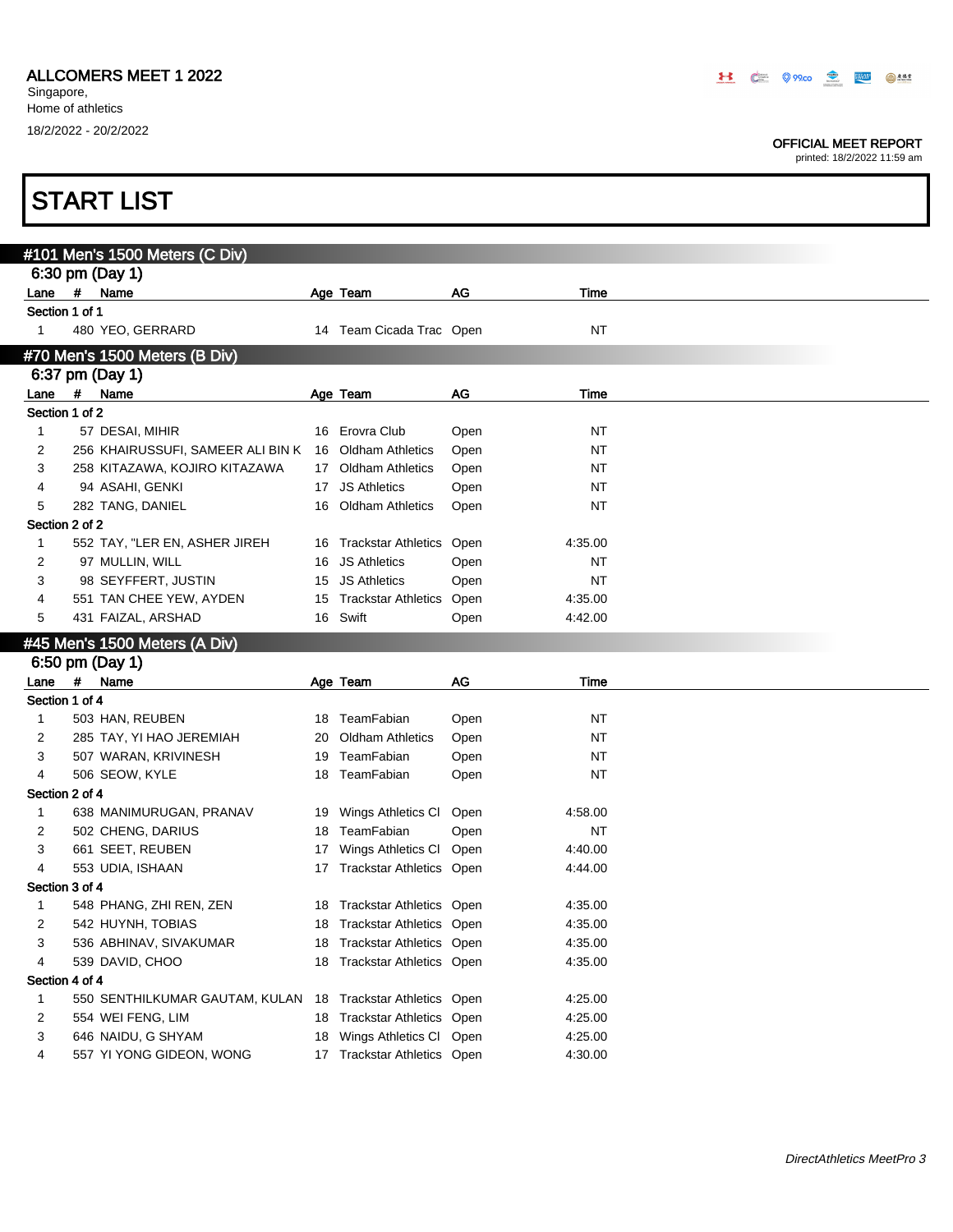#### OFFICIAL MEET REPORT

printed: 18/2/2022 11:59 am

### START LIST

|                    |   | #9 Men's 1500 Meters (Open)   |    |                             |      |           |  |
|--------------------|---|-------------------------------|----|-----------------------------|------|-----------|--|
|                    |   | 7:14 pm (Day 1)               |    |                             |      |           |  |
| Lane               | # | Name                          |    | Age Team                    | AG   | Time      |  |
| Section 1 of 6     |   |                               |    |                             |      |           |  |
| $\mathbf{1}$       |   | 57 DESAI, MIHIR               |    | 16 Erovra Club              | Open | <b>NT</b> |  |
| $\overline{2}$     |   | 231 YONG RAY, PANG            | 24 | National University Open    |      | <b>NT</b> |  |
| 3                  |   | 335 CHENG, ANSGAR             | 56 | Singapore Masters Open      |      | <b>NT</b> |  |
| Section 2 of 6     |   |                               |    |                             |      |           |  |
| $\mathbf{1}$       |   | 208 CHUA, STEPHEN             | 22 | National University Open    |      | 5:30.00   |  |
| $\overline{2}$     |   | 229 WONG, WAI FAI             | 23 | National University Open    |      | 5:10.00   |  |
| 3                  |   | 337 GREGORY, ANDREW           | 44 | Singapore Masters Open      |      | 5:09.00   |  |
| 4                  |   | 343 PEARSE, TIMOTHY           | 44 | Singapore Masters Open      |      | 5:25.00   |  |
| 5                  |   | 215 HOH, DARIUS               | 24 | National University Open    |      | 5:30.00   |  |
| Section 3 of 6     |   |                               |    |                             |      |           |  |
| $\mathbf{1}$       |   | 216 KERK, LUCAS               | 24 | National University Open    |      | 4:39.00   |  |
| $\overline{2}$     |   | 225 TEO, AIDAN                | 24 | National University Open    |      | 4:40.00   |  |
| 3                  |   | 346 TIMMS, CHRIS              | 41 | Singapore Masters Open      |      | 4:42.00   |  |
| 4                  |   | 214 HO, ZHEN HONG             | 23 | National University Open    |      | 4:49.00   |  |
| 5                  |   | 652 PEK, BRIAN                | 25 | Wings Athletics CI Open     |      | 4:48.00   |  |
| Section 4 of 6     |   |                               |    |                             |      |           |  |
| $\mathbf{1}$       |   | 328 TAN LIANG HONG, WISELY    |    | 24 Singapore Institute Open |      | 4:33.00   |  |
| 2                  |   | 357 WENGER, ANDREAS           |    | 43 Singapore Shuffler Open  |      | 4:30.00   |  |
| 3                  |   | 352 CULLIGAN, STEPHEN         | 47 | Singapore Shuffler Open     |      | 4:30.00   |  |
| 4                  |   | 556 YAN KAI, TAN              | 19 | Trackstar Athletics Open    |      | 4:35.00   |  |
| 5                  |   | 350 ALLENDER, DANIEL          |    | 42 Singapore Shuffler Open  |      | 4:33.23   |  |
| Section 5 of 6     |   |                               |    |                             |      |           |  |
| $\mathbf{1}$       |   | 232 ZHENG, YONG SHEN WINSON   |    | 22 National University Open |      | 4:20.00   |  |
| $\overline{2}$     |   | 432 FAYIZ, MOHAMED HAJA       | 33 | Swift                       | Open | 4:18.00   |  |
| 3                  |   | 325 CHIA WEI EN, SHAWN        |    | 23 Singapore Institute Open |      | 4:20.00   |  |
| 4                  |   | 351 CASANOVA, VINCENT         |    | 45 Singapore Shuffler Open  |      | 4:25.00   |  |
| 5                  |   | 101 WALTON, DAVID             | 18 | <b>JS Athletics</b>         | Open | 4:25.00   |  |
| Section 6 of 6     |   |                               |    |                             |      |           |  |
| $\mathbf{1}$       |   | 219 MARICAN, SHOHIB           | 25 | National University Open    |      | 4:11.00   |  |
| 2                  |   | 223 TAN, CHONG QI             | 24 | National University Open    |      | 4:14.00   |  |
| 3                  |   | 103 DORNINGER, ERWAN          | 24 | Macritchie Runner Open      |      | 4:02.00   |  |
| 4                  |   | 353 HERR, STEFAN              | 35 | Singapore Shuffler Open     |      | 4:13.17   |  |
| 5                  |   | 104 SOUNDARARAJAH, JEEVANEESH |    | 29 Macritchie Runner Open   |      | 4:02.00   |  |
|                    |   |                               |    |                             |      |           |  |
|                    |   | #122 Women's Javelin (C Div)  |    |                             |      |           |  |
|                    |   | 8:00 am (Day 2)               |    |                             |      |           |  |
| Lane               | # | Name                          |    | Age Team                    | AG   | Mark      |  |
| Flight 1 of 1<br>1 |   | 158 ZHENG, MENGLIN            |    | 14 Nanyang Girls' Hig Open  |      | ΝM        |  |
|                    |   |                               |    |                             |      |           |  |

2 125 LIANG, "ZHI XUAN, JODIE 14 Nanyang Girls' Hig Open NM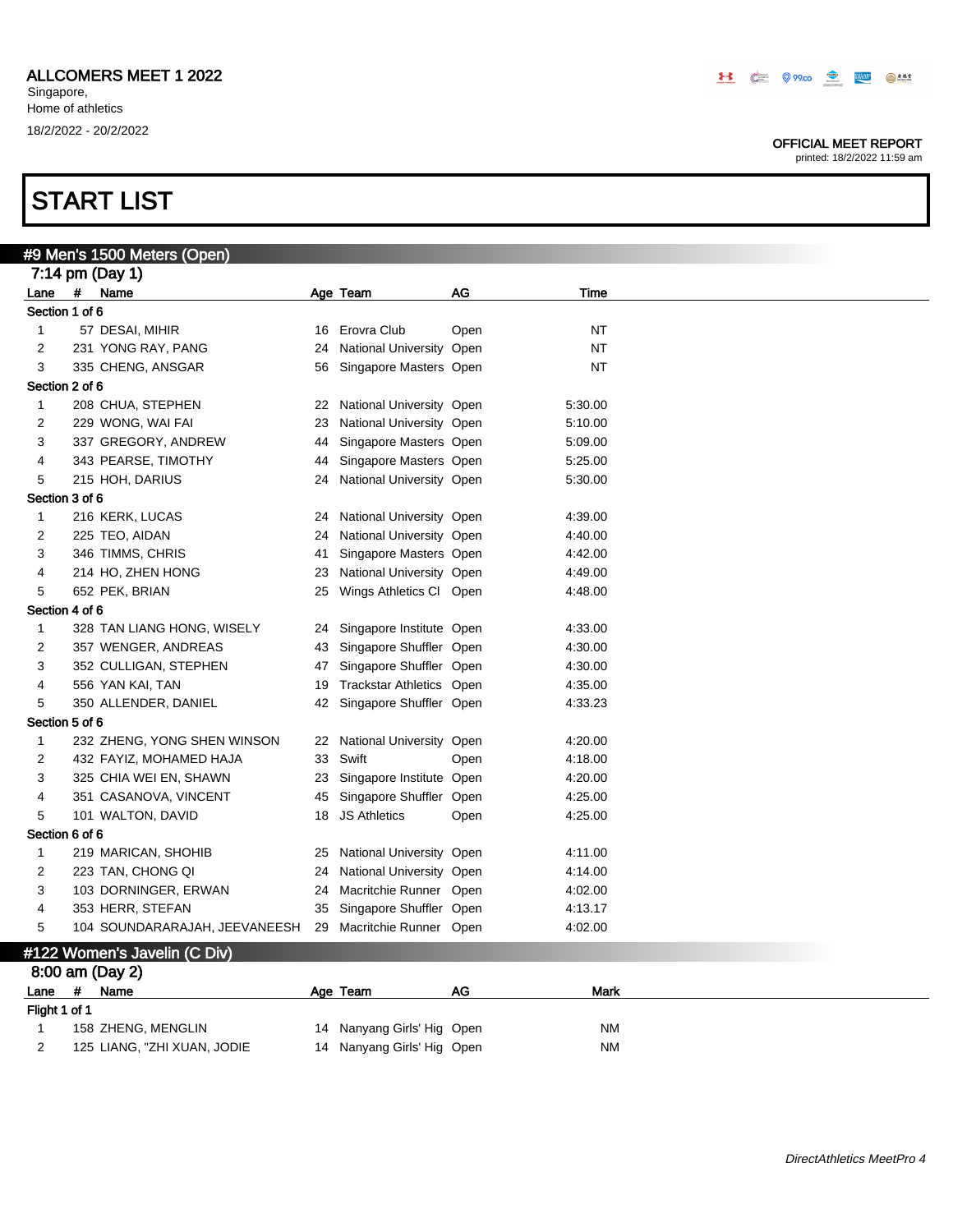#### OFFICIAL MEET REPORT

|                       |      | <b>START LIST</b>                |    |                            |      |                   |  |
|-----------------------|------|----------------------------------|----|----------------------------|------|-------------------|--|
|                       |      | #92 Women's Javelin (B Div)      |    |                            |      |                   |  |
|                       |      | 8:00 am (Day 2)                  |    |                            |      |                   |  |
| Lane                  | #    | Name                             |    | Age Team                   | AG   | <b>Mark</b>       |  |
| Flight 1 of 1         |      |                                  |    |                            |      |                   |  |
| 1                     |      | 119 FENG, HAN QI                 |    | 16 Nanyang Girls' Hig Open |      | <b>NM</b>         |  |
| 2                     |      | 138 QIU, RUOLIN                  |    | 16 Nanyang Girls' Hig Open |      | <b>NM</b>         |  |
|                       |      | #50 Women's Javelin (A Div)      |    |                            |      |                   |  |
|                       |      | 8:00 am (Day 2)                  |    |                            |      |                   |  |
| Lane #                |      | Name                             |    | Age Team                   | AG   | Mark              |  |
| Flight 1 of 1         |      |                                  |    |                            |      |                   |  |
| $\mathbf{1}$          |      | 578 PHUA, JAYDENE                |    | 18 Wings Athletics Cl Open |      | <b>NM</b>         |  |
|                       |      | #28 Women's Javelin (Open)       |    |                            |      |                   |  |
|                       |      | 8:00 am (Day 2)                  |    |                            |      |                   |  |
| Lane                  | #    | Name                             |    | Age Team                   | AG   | Mark              |  |
| Flight 1 of 1         |      |                                  |    |                            |      |                   |  |
| $\mathbf{1}$          |      | 585 TEO, HUI JUEN                |    | 33 Wings Athletics Cl Open |      | <b>NM</b>         |  |
| 2                     |      | 334 EFONDO, JENALYN              | 38 | Singapore Masters Open     |      | <b>NM</b>         |  |
| 3                     |      | 563 CHUNG, VANESSA               | 27 | Wings Athletics Cl Open    |      | <b>NM</b>         |  |
| 4                     |      | 76 SEAH, MICHELLE                | 23 | <b>FAC</b>                 | Open | <b>NM</b>         |  |
| 5                     |      | 366 KHOO, TYEISHA RENE MISSON    | 19 | Singapore Sports           | Open | 16.20m            |  |
| 6                     |      | 579 SHANMUGARATNAM, MAYA         | 26 | Wings Athletics Cl Open    |      | 32.00m            |  |
| $\overline{7}$        |      | 194 CHIU, JING WEN               | 26 | National University Open   |      | 36.00m            |  |
|                       |      | #115 Men's Shot Put (C Div)      |    |                            |      |                   |  |
|                       |      | 8:00 am (Day 2)                  |    |                            |      |                   |  |
| Lane                  | #    | Name                             |    | Age Team                   | AG   | <b>Mark</b>       |  |
| Flight 1 of 1         |      |                                  |    |                            |      |                   |  |
| 1                     |      | 633 LOH, ANSON                   |    | 14 Wings Athletics Cl Open |      | <b>NM</b>         |  |
| 2                     |      | 648 NG, CHERN YI                 | 14 | Wings Athletics CI         | Open | 12.00m            |  |
| 3                     |      | 628 LIM, BRANDEN                 |    | 14 Wings Athletics Cl Open |      | 12.30m            |  |
|                       |      | #85 Men's Shot Put (B Div)       |    |                            |      |                   |  |
|                       |      | 8:00 am (Day 2)                  |    |                            |      |                   |  |
| Lane                  | #    | Name                             |    | Age Team                   | AG   | Mark              |  |
| Flight 1 of 1         |      |                                  |    |                            |      |                   |  |
| 1                     |      | 257 KIONG, TRAVIS                |    | 16 Oldham Athletics        | Open | <b>NM</b>         |  |
| 2                     |      | 670 TAN, JUN JIE                 | 15 | Wings Athletics CI         | Open | 9.00m             |  |
| 3                     |      | 523 TAN, ISAAC                   | 16 | Total Kinetics Spor Open   |      | 9.00 <sub>m</sub> |  |
| 4                     |      | 78 BIN NOORDIN, MUHAMMAD DIRO    |    | 30 FAC                     | Open | 9.92m             |  |
| 5                     |      | 599 CHNG, LEROY                  |    | 15 Wings Athletics Cl Open |      | 11.82m            |  |
|                       |      | #112 Women's Long Jump (C Div)   |    |                            |      |                   |  |
|                       |      | 8:00 am (Day 2)                  |    |                            |      |                   |  |
| Lane<br>Flight 1 of 1 | $\#$ | Name                             |    | Age Team                   | AG   | Mark              |  |
| 1                     |      | 148 THAM, ALLYSHIA RUTH MEI YING |    | 14 Nanyang Girls' Hig Open |      | NM                |  |
| 2                     |      | 449 GOH, KEIA                    |    | 14 Team Cicada Trac Open   |      | <b>NM</b>         |  |
| 3                     |      | 454 SOLANA, LEANN                | 14 | Team Cicada Trac Open      |      | <b>NM</b>         |  |
| 4                     |      | 446 CHEE, CHLOE                  |    | 14 Team Cicada Trac Open   |      | <b>NM</b>         |  |
|                       |      |                                  |    |                            |      |                   |  |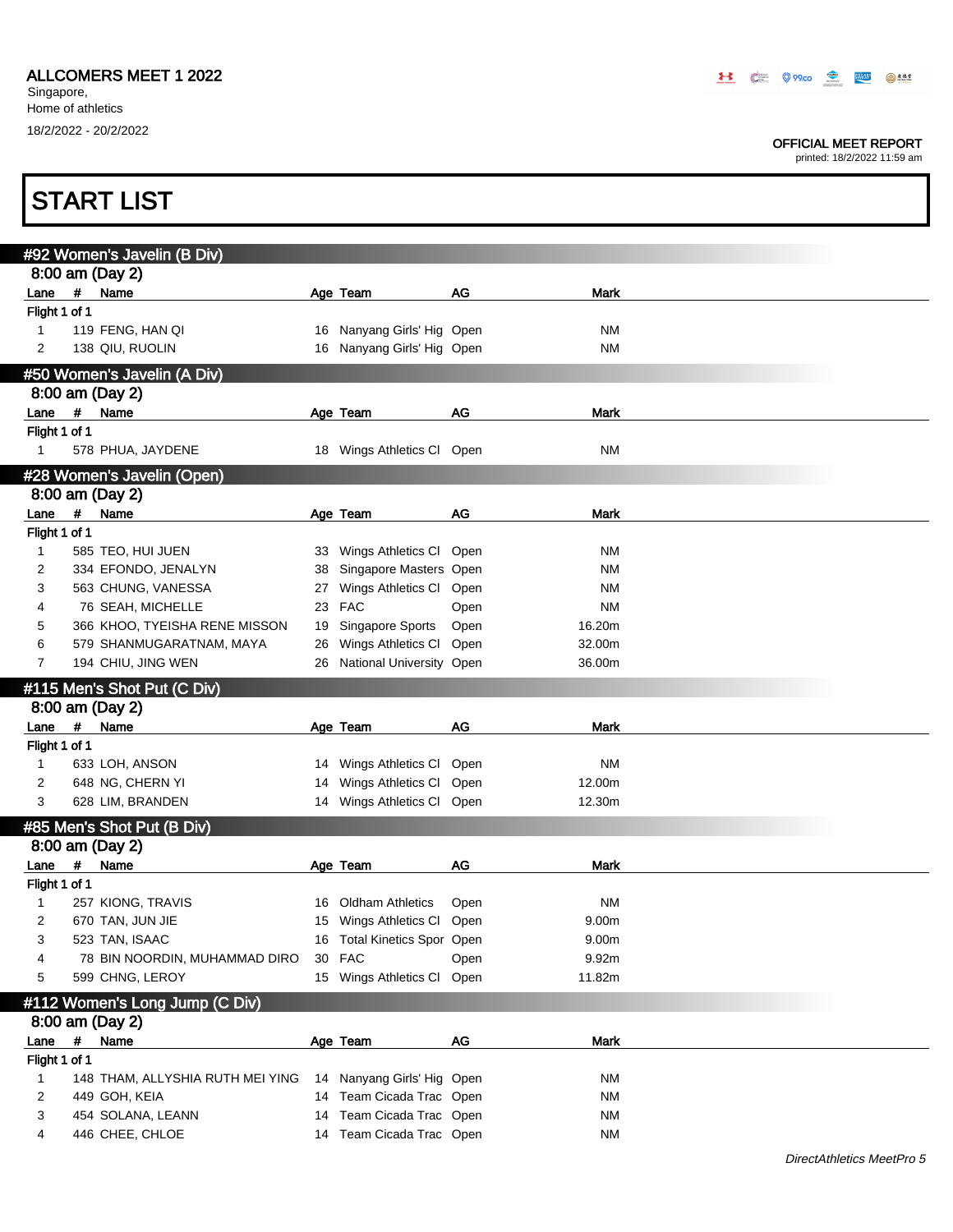#### OFFICIAL MEET REPORT

|                        |            | <b>START LIST</b>                       |    |                                      |           |                          |  |
|------------------------|------------|-----------------------------------------|----|--------------------------------------|-----------|--------------------------|--|
|                        |            |                                         |    |                                      |           |                          |  |
|                        |            | #112 Women's Long Jump (C Div) (cont'd) |    |                                      |           |                          |  |
|                        |            | 8:00 am (Day 2)                         |    |                                      | <b>AG</b> |                          |  |
| Lane<br>5              | #          | Name<br>453 NG, KAYINN                  |    | Age Team<br>14 Team Cicada Trac Open |           | <b>Mark</b><br><b>NM</b> |  |
| 6                      |            | 151 WONG, FAITH YU JIA                  |    | 14 Nanyang Girls' Hig Open           |           | <b>NM</b>                |  |
| 7                      |            | 126 LIEW, TZE CHI                       |    | 14 Nanyang Girls' Hig Open           |           | <b>NM</b>                |  |
| 8                      |            | 450 HO, SARAH                           |    | 14 Team Cicada Trac Open             |           | 4.30m                    |  |
| 9                      |            | 301 KRISHNAN, ELIZABETH                 |    | 14 RTC                               | Open      | 4.30m                    |  |
|                        |            | #16 Women's 5000m Walk (Open)           |    |                                      |           |                          |  |
|                        |            | 8:00 am (Day 2)                         |    |                                      |           |                          |  |
| Lane                   | $\pmb{\#}$ | Name                                    |    | Age Team                             | AG        | Time                     |  |
| Section 1 of 1         |            |                                         |    |                                      |           |                          |  |
| $\mathbf{1}$           |            | 423 KOWSULA, KAUR                       | 58 | Swift                                | Open      | ΝT                       |  |
| 2                      |            | 422 KOMATHI, JAYARAMAN                  | 61 | Swift                                | Open      | <b>NT</b>                |  |
| 3                      |            | 201 TING, ALLISON                       |    | 23 National University Open          |           | 34:46.00                 |  |
|                        |            |                                         |    |                                      |           |                          |  |
|                        |            | #15 Men's 5000m Walk (Open)             |    |                                      |           |                          |  |
| Lane                   | $\#$       | 8:40 am (Day 2)<br>Name                 |    |                                      | AG        | Time                     |  |
| Section 1 of 1         |            |                                         |    | Age Team                             |           |                          |  |
| 1                      |            | 186 NG, JING CHENG                      | 25 | Nanyang Technolo Open                |           | ΝT                       |  |
| 2                      |            | 73 TEO, CHOR HOWE                       | 51 | Erovra Club                          | Open      | <b>NT</b>                |  |
| 3                      |            | 58 ERNST LEE,.                          | 19 | Erovra Club                          | Open      | 35:00.00                 |  |
| 4                      |            | 250 CHUA, DANIEL                        | 18 | <b>Oldham Athletics</b>              | Open      | <b>NT</b>                |  |
| 5                      |            | 636 LUM, XUAN YU                        |    | 18 Wings Athletics Cl                | Open      | <b>NT</b>                |  |
|                        |            |                                         |    |                                      |           |                          |  |
|                        |            | #49 Women's 3000m Walk (A Div)          |    |                                      |           |                          |  |
|                        |            | 9:20 am (Day 2)                         |    |                                      |           |                          |  |
| Lane<br>Section 1 of 1 | $\#$       | Name                                    |    | Age Team                             | AG        | Time                     |  |
| 1                      |            | 572 LIM, NATALIE                        |    | 17 Wings Athletics CI                | Open      | NT                       |  |
| 2                      |            | 582 SOH, CHERYL                         |    | 18 Wings Athletics Cl Open           |           | NT                       |  |
|                        |            |                                         |    |                                      |           |                          |  |
|                        |            | #74 Men's 3000m Walk (B Div)            |    |                                      |           |                          |  |
|                        |            | 9:45 am (Day 2)                         |    |                                      |           |                          |  |
| Lane<br>Section 1 of 1 | #          | Name                                    |    | Age Team                             | AG        | Time                     |  |
| 1                      |            | 614 KHAI SHYAN, TAN                     |    | 16 Wings Athletics CI                | Open      | NT                       |  |
| 2                      |            | 267 LOO, XUAN YU                        | 15 | <b>Oldham Athletics</b>              | Open      | NT                       |  |
| 3                      |            | 595 CHEN, JING XUAN                     |    | 16 Wings Athletics CI                |           | NT                       |  |
|                        |            |                                         |    |                                      | Open      |                          |  |
|                        |            | #57 Men's Shot Put (A Div)              |    |                                      |           |                          |  |
|                        |            | 10:00 am (Day 2)                        |    |                                      |           |                          |  |
| Lane                   | $\#$       | Name                                    |    | Age Team                             | $AG$      | Mark                     |  |
| Flight 1 of 1          |            |                                         |    |                                      |           |                          |  |
| 1                      |            | 689 YEO, ZECHARIAH                      | 18 | Wings Athletics CI                   | Open      | <b>NM</b>                |  |
| 2                      |            | 613 KAN, FU YI                          | 17 | Wings Athletics CI                   | Open      | 10.90m                   |  |
| 3                      |            | 600 CHOO, JOSHUA                        | 18 | Wings Athletics CI                   | Open      | 14.26m                   |  |
| 4                      |            | 683 WANG, HANCHEN                       | 18 | Wings Athletics CI                   | Open      | 14.50m                   |  |
| 5                      |            | 632 LOH, ALOYSIUS                       |    | 18 Wings Athletics Cl Open           |           | 16.00m                   |  |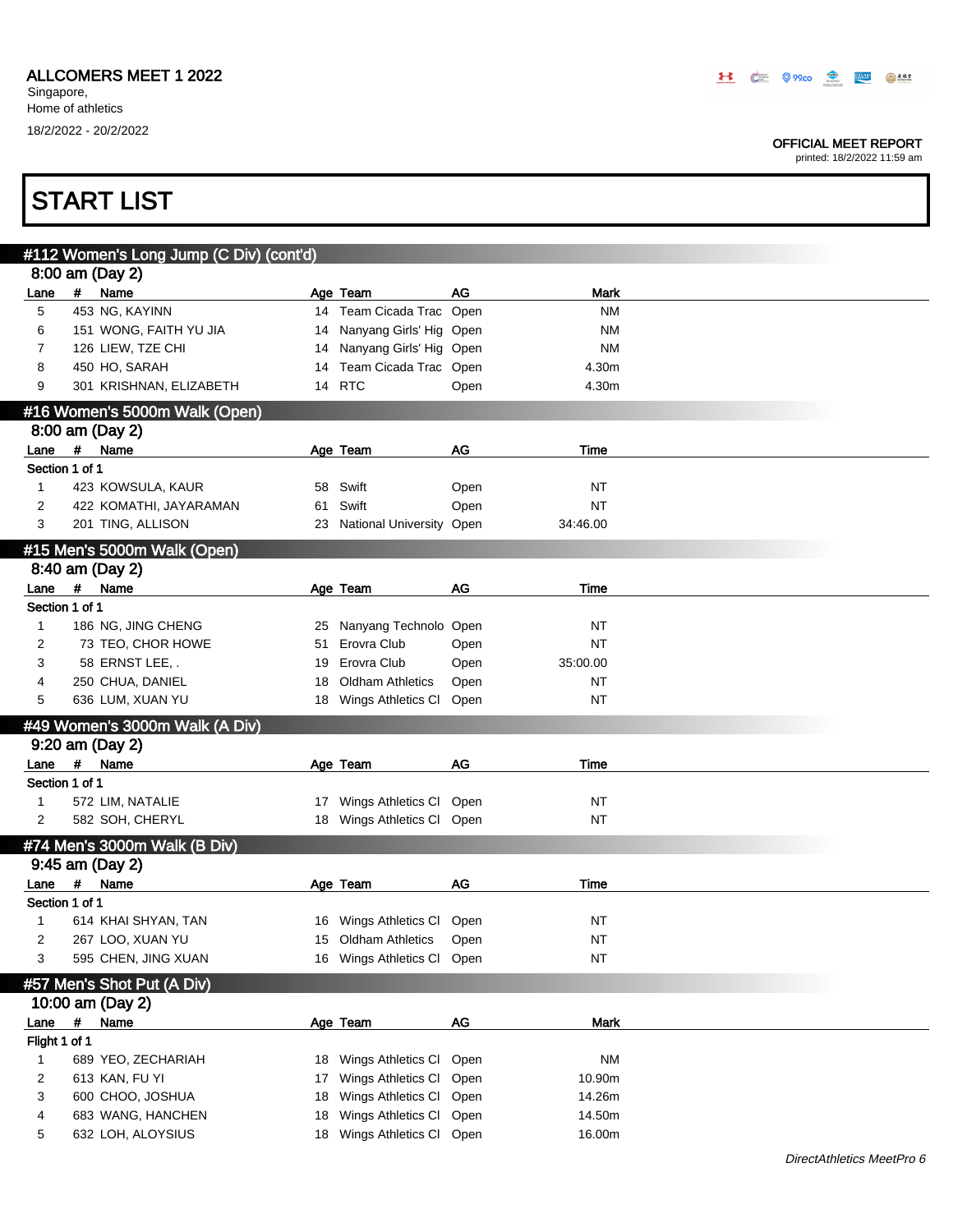#### OFFICIAL MEET REPORT

|                |             | <b>START LIST</b>                                  |          |                                              |              |                            |  |
|----------------|-------------|----------------------------------------------------|----------|----------------------------------------------|--------------|----------------------------|--|
|                |             |                                                    |          |                                              |              |                            |  |
|                |             | #86 Women's Shot Put (B Div)<br>10:00 am (Day 2)   |          |                                              |              |                            |  |
| Lane           | #           | Name                                               |          | Age Team                                     | $AG$         | Mark                       |  |
| Flight 1 of 1  |             |                                                    |          |                                              |              |                            |  |
| $\mathbf{1}$   |             | 127 LIM, CI RUI                                    |          | 15 Nanyang Girls' Hig Open                   |              | ΝM                         |  |
| 2              |             | 135 NG, XIN YI                                     |          | 15 Nanyang Girls' Hig Open                   |              | ΝM                         |  |
| 3              |             | 570 LIM, ANGEL YUXIN                               |          | 15 Wings Athletics Cl Open                   |              | <b>NM</b>                  |  |
| 4              |             | 149 THANG, YING YUE                                |          | 15 Nanyang Girls' Hig Open                   |              | ΝM                         |  |
|                |             | #60 Women's Long Jump (A Div)                      |          |                                              |              |                            |  |
|                |             | 10:00 am (Day 2)                                   |          |                                              |              |                            |  |
| Lane           | $\pmb{\#}$  | Name                                               |          | Age Team                                     | AG           | <b>Mark</b>                |  |
| Flight 1 of 1  |             |                                                    |          |                                              |              |                            |  |
| $\mathbf{1}$   |             | 47 SATO, LENA                                      |          | 18 Erovra Club                               | Open         | ΝM                         |  |
| 2              |             | 322 JILLIAN ANIKA CINCO BERNAD, .                  |          | 20 Singapore Institute Open                  |              | <b>NM</b>                  |  |
| 3              |             | 588 ZHONG, CHUHAN                                  |          | 17 Wings Athletics Cl Open                   |              | 5.37m                      |  |
|                |             | #18 Women's Long Jump (Open)                       |          |                                              |              |                            |  |
|                |             | 10:00 am (Day 2)                                   |          |                                              |              |                            |  |
| Lane           | #           | Name                                               |          | Age Team                                     | AG           | Mark                       |  |
| Flight 1 of 1  |             |                                                    |          |                                              |              |                            |  |
| $\mathbf{1}$   |             | 163 LAW, PHOEBE ANGELINE                           |          | 20 Nanyang Technolo Open                     |              | ΝM                         |  |
| 2              |             | 164 LIM, EN NING                                   | 21       | Nanyang Technolo Open                        |              | <b>NM</b>                  |  |
| 3              |             | 198 LEE, WEN QI                                    |          | 22 National University Open                  |              | <b>NM</b>                  |  |
| 4<br>5         |             | 199 LIN, PEIQIN                                    | 21<br>19 | National University Open<br>Singapore Sports |              | 4.80m<br>5.01 <sub>m</sub> |  |
| 6              |             | 366 KHOO, TYEISHA RENE MISSON<br>420 CHEW, JADE    |          | 18 Swift                                     | Open<br>Open | 5.11m                      |  |
|                |             |                                                    |          |                                              |              |                            |  |
|                |             | #75 Women's 1500m Walk (B Div)                     |          |                                              |              |                            |  |
| Lane           | #           | 10:10 am (Day 2)<br>Name                           |          | Age Team                                     | AG           | Time                       |  |
| Section 1 of 1 |             |                                                    |          |                                              |              |                            |  |
| 2              |             | 35 KARTHIKEYAN, MEDHA REDDY                        |          | 14 Erovra Club                               | Open         | <b>NT</b>                  |  |
| 3              |             | 559 CHIA, MEI HAN                                  |          | 15 Wings Athletics CI                        | Open         | <b>NT</b>                  |  |
|                |             |                                                    |          |                                              |              |                            |  |
|                |             | #98 Women's 400 Meters (C Div)<br>10:30 am (Day 2) |          |                                              |              |                            |  |
| Lane           | $\pmb{\mu}$ | Name                                               |          | Age Team                                     | AG           | Time                       |  |
| Section 1 of 2 |             |                                                    |          |                                              |              |                            |  |
| 1              |             |                                                    |          |                                              |              |                            |  |
| 2              |             | 52 TYLES, TAMARA                                   |          | 13 Erovra Club                               | Open         | NT                         |  |
| 3              |             | 29 BINTE MOHAMMAD SHAH, NUR IR 14 Erovra Club      |          |                                              | Open         | <b>NT</b>                  |  |
| 4              |             | 93 SOLIVA, ZARA MARGUERITA CAG 14 JS Athletics     |          |                                              | Open         | <b>NT</b>                  |  |
| 5              |             |                                                    |          |                                              |              |                            |  |
| 6              |             |                                                    |          |                                              |              |                            |  |
| Section 2 of 2 |             |                                                    |          |                                              |              |                            |  |
| 1              |             |                                                    |          |                                              |              |                            |  |
| 2              |             | 27 ALEXIS TAN ZE QING, .                           |          | 13 Erovra Club                               | Open         | <b>NT</b>                  |  |
| 3              |             | 301 KRISHNAN, ELIZABETH                            |          | 14 RTC                                       | Open         | 1:14.00                    |  |
| 4              |             | 529 JOLIN, KOH                                     |          | 14 Trackstar Athletics Open                  |              | 1:19.00                    |  |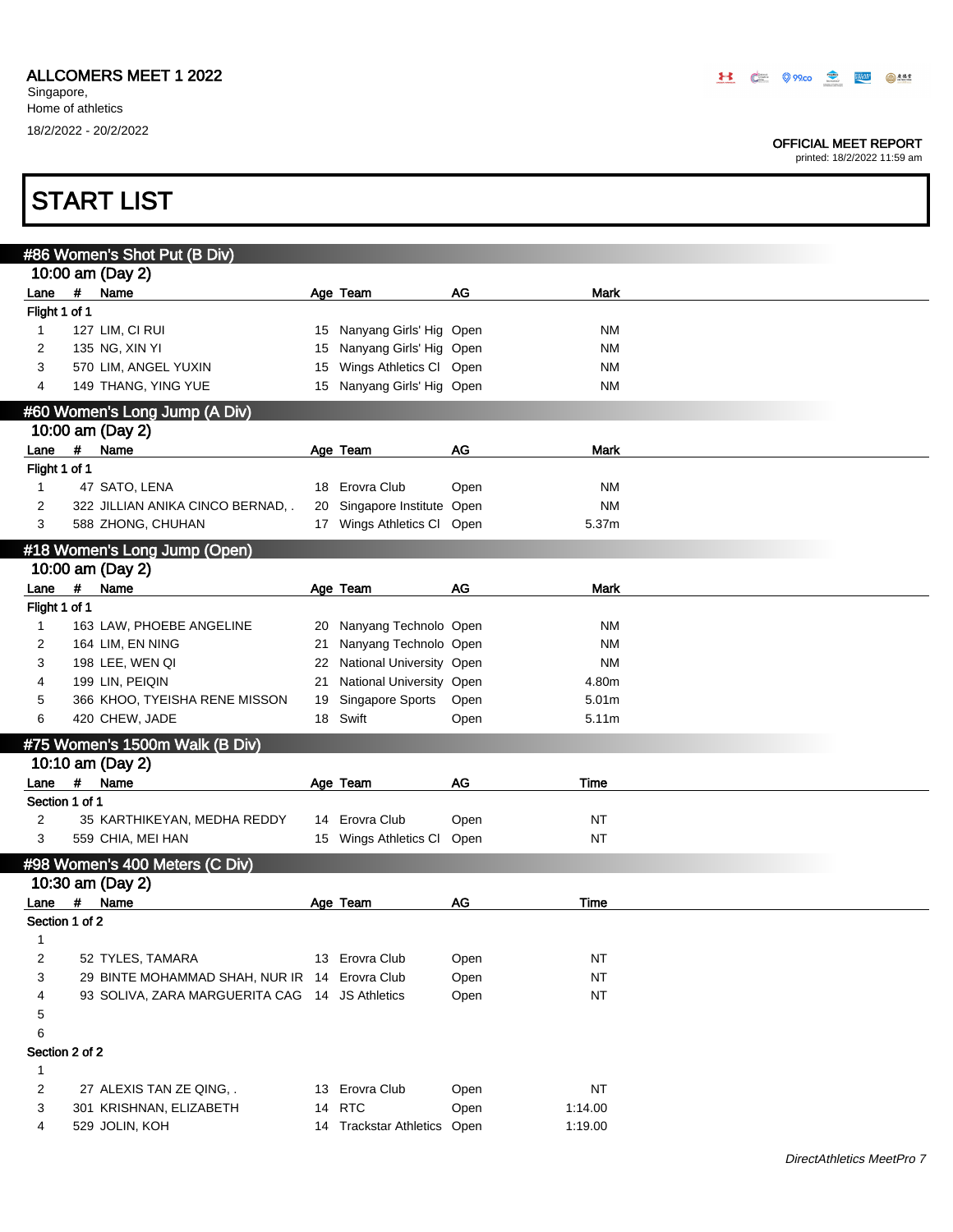Singapore, Home of athletics 18/2/2022 - 20/2/2022

Г

#### OFFICIAL MEET REPORT

printed: 18/2/2022 11:59 am

٦

|                                |   | <b>START LIST</b>                       |    |                             |      |                      |  |
|--------------------------------|---|-----------------------------------------|----|-----------------------------|------|----------------------|--|
|                                |   |                                         |    |                             |      |                      |  |
|                                |   | #98 Women's 400 Meters (C Div) (cont'd) |    |                             |      |                      |  |
|                                |   | 10:30 am (Day 2)                        |    |                             |      |                      |  |
| Lane                           | # | Name                                    |    | Age Team                    | AG   | Time                 |  |
| 5                              |   |                                         |    |                             |      |                      |  |
| 6                              |   |                                         |    |                             |      |                      |  |
|                                |   | #67 Women's 400 Meters (B Div)          |    |                             |      |                      |  |
|                                |   | 10:40 am (Day 2)                        |    |                             |      |                      |  |
| Lane                           | # | Name                                    |    | Age Team                    | AG   | <b>Time</b>          |  |
| Section 1 of 2                 |   |                                         |    |                             |      |                      |  |
| $\mathbf{1}$                   |   |                                         |    |                             |      |                      |  |
| 2                              |   | 91 LI, JIAWEI EMMA                      |    | 16 JS Athletics             | Open | NT                   |  |
| 3                              |   | 107 LOW, CALYNE                         | 15 | Maxform                     | Open | 1:12.00              |  |
| 4                              |   | 427 YITONG, CHIA<br>586 TOH, ISABEL     | 17 | Swift                       | Open | 1:12.60<br><b>NT</b> |  |
| 5<br>6                         |   |                                         |    | 15 Wings Athletics Cl       | Open |                      |  |
| Section 2 of 2                 |   |                                         |    |                             |      |                      |  |
| $\mathbf{1}$                   |   |                                         |    |                             |      |                      |  |
| $\overline{c}$                 |   | 375 MUAMMAR GADAFI, SITI NURHID         |    | 15 Singapore Sports         | Open | 1:06.00              |  |
| 3                              |   | 365 JAIGANTH, LAAVINIA                  |    | 16 Singapore Sports         | Open | 1:02.00              |  |
| 4                              |   | 447 CHEW, KIMBERLY                      |    | 15 Team Cicada Trac         | Open | 1:05.00              |  |
| 5                              |   | 425 PEREIRA, DAVINA                     |    | 15 Swift                    | Open | 1:08.00              |  |
| 6                              |   |                                         |    |                             |      |                      |  |
|                                |   | #42 Women's 400 Meters (A Div)          |    |                             |      |                      |  |
|                                |   | 10:50 am (Day 2)                        |    |                             |      |                      |  |
| Lane # Name                    |   |                                         |    | Age Team                    | AG   | Time                 |  |
| Section 1 of 2                 |   |                                         |    |                             |      |                      |  |
| $\mathbf{1}$                   |   |                                         |    |                             |      |                      |  |
| $\overline{c}$                 |   | 235 MOK, NATASHA                        |    | 18 Oldham Athletics         | Open | NT                   |  |
| 3                              |   |                                         |    |                             |      |                      |  |
| 4                              |   | 36 KONG, HUAN XIN EMMA                  |    | 18 Erovra Club              | Open | NT                   |  |
| 5                              |   | 236 OH, EMMA                            | 18 | <b>Oldham Athletics</b>     | Open | NT                   |  |
| 6                              |   | 49 SIVAKUMAR, TVISHA RHEA               |    | 18 Erovra Club              | Open | <b>NT</b>            |  |
| Section 2 of 2<br>$\mathbf{1}$ |   |                                         |    |                             |      |                      |  |
| 2                              |   | 525 ANTHIAS FLAMMEUS, LOH               |    | 18 Trackstar Athletics Open |      | 1:09.00              |  |
| 3                              |   | 381 TONG, YAN YEE                       | 18 | Singapore Sports            | Open | 1:02.00              |  |
| 4                              |   | 567 HENG, ANN XIN                       |    | 18 Wings Athletics CI       | Open | 1:07.23              |  |
| 5                              |   | 237 PHA, YAN YI CASSIE                  | 20 | Oldham Athletics            | Open | 1:21.00              |  |
| 6                              |   | 234 CHOO, KYRA                          |    | 18 Oldham Athletics         | Open | <b>NT</b>            |  |
|                                |   | #97 Men's 400 Meters (C Div)            |    |                             |      |                      |  |
|                                |   | 11:00 am (Day 2)                        |    |                             |      |                      |  |
| Lane                           | # | Name                                    |    | Age Team                    | $AG$ | Time                 |  |
| Section 1 of 2                 |   |                                         |    |                             |      |                      |  |
| $\mathbf{1}$                   |   |                                         |    |                             |      |                      |  |
| 2                              |   | 286 TONG, GABRIEL                       | 14 | <b>Oldham Athletics</b>     | Open | <b>NT</b>            |  |
| 3                              |   | 271 OH, EZRA                            | 13 | <b>Oldham Athletics</b>     | Open | <b>NT</b>            |  |
| 4                              |   | 284 TAY, SEAN                           |    | 13 Oldham Athletics         | Open | NT                   |  |
|                                |   |                                         |    |                             |      |                      |  |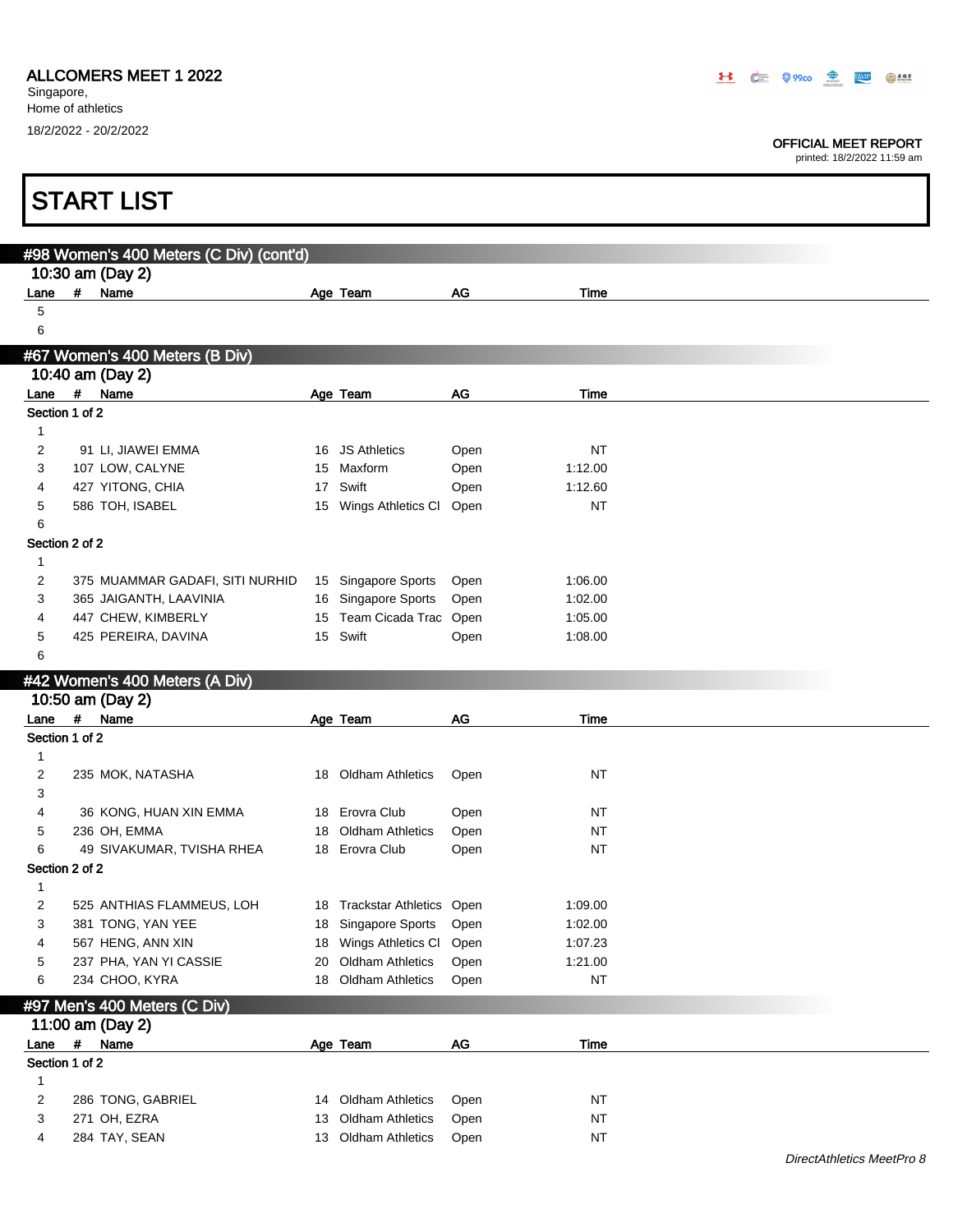Singapore, Home of athletics 18/2/2022 - 20/2/2022

#### OFFICIAL MEET REPORT

|              | <b>START LIST</b>                                   |                             |      |             |  |
|--------------|-----------------------------------------------------|-----------------------------|------|-------------|--|
|              | #97 Men's 400 Meters (C Div) (cont'd)               |                             |      |             |  |
|              | 11:00 am (Day 2)                                    |                             |      |             |  |
| Lane         | #<br>Name                                           | Age Team                    | AG   | Time        |  |
| 5            | 75 YEOW ZHENG YI, .                                 | 13 Erovra Club              | Open | <b>NT</b>   |  |
| 6            |                                                     |                             |      |             |  |
|              | Section 2 of 2                                      |                             |      |             |  |
| $\mathbf{1}$ |                                                     |                             |      |             |  |
| 2            | 254 CURRAN, JAKE ARYAN CURRAN                       | 14 Oldham Athletics         | Open | NT          |  |
| 3            | 463 CURRAN, HARRY IRFAN                             | 14 Team Cicada Trac Open    |      | 55.20       |  |
| 4            | 253 CURRAN, DANIEL RAIHAN CURRA 14 Oldham Athletics |                             | Open | NT          |  |
| 5            | 487 LIM, RAINER                                     | 14 Team St. Pat             | Open | <b>NT</b>   |  |
| 6            | 269 MURALI, MOURYA                                  | 14 Oldham Athletics         | Open | NT          |  |
|              | #66 Men's 400 Meters (B Div)                        |                             |      |             |  |
|              | 11:10 am (Day 2)                                    |                             |      |             |  |
| Lane #       | Name                                                | Age Team                    | AG   | <b>Time</b> |  |
|              | Section 1 of 6                                      |                             |      |             |  |
| $\mathbf{1}$ |                                                     |                             |      |             |  |
| 2            | 496 WIJAYA, MIKAIL EMRE                             | 15 Team St. Pat             | Open | NT          |  |
| 3            | 495 TULSI, SHAAN                                    | 15 Team St. Pat             | Open | NT          |  |
| 4            | 100 VASANIA, SHAVAK                                 | 16 JS Athletics             | Open | NT          |  |
| 5            |                                                     |                             |      |             |  |
| 6            |                                                     |                             |      |             |  |
|              | Section 2 of 6                                      |                             |      |             |  |
| $\mathbf{1}$ |                                                     |                             |      |             |  |
| 2            | 492 SRINIVASAN, RAMANATHAN                          | 15 Team St. Pat             | Open | NT          |  |
| 3            | 490 SARAVANAN, RISHI                                | 15 Team St. Pat             | Open | NT          |  |
| 4            | 275 SOH, AIDAN MICHAEL                              | 15 Oldham Athletics         | Open | <b>NT</b>   |  |
| 5            |                                                     |                             |      |             |  |
| 6            |                                                     |                             |      |             |  |
|              | Section 3 of 6                                      |                             |      |             |  |
| $\mathbf{1}$ |                                                     |                             |      |             |  |
| 2            | 488 PEH, AIDAN                                      | 15 Team St. Pat             | Open | <b>NT</b>   |  |
| 3            | 265 LIM, SETH                                       | 15 Oldham Athletics         | Open | <b>NT</b>   |  |
|              | 268 LOW, JOEL                                       | 16 Oldham Athletics         | Open | $\sf{NT}$   |  |
| 5            | 489 ROZARIO, RUSSELL                                | 16 Team St. Pat             | Open | ΝT          |  |
| 6            | 99 SHARMA, YASH                                     | 17 JS Athletics             | Open | $\sf{NT}$   |  |
|              | Section 4 of 6                                      |                             |      |             |  |
| 1            |                                                     |                             |      |             |  |
| 2            | 483 BEGBIE, CHRISTOPHER                             | 15 Team St. Pat             | Open | <b>NT</b>   |  |
| 3            | 95 ASTHANA, AVI                                     | 16 JS Athletics             | Open | NT          |  |
| 4            | 242 BALAKRISHNAN, LUKE                              | 16 Oldham Athletics         | Open | NT          |  |
| 5            | 484 CALLANTA, CHARLES                               | 15 Team St. Pat             | Open | NT          |  |
| 6            | 485 DHANETWAL, PRIYANSH                             | 15 Team St. Pat             | Open | NT          |  |
|              | Section 5 of 6                                      |                             |      |             |  |
| 1            |                                                     |                             |      |             |  |
| 2            | 404 NIQ RIFDI RAFIQI, BIN YUSRAN                    | 15 Singapore Sports         | Open | 57.50       |  |
| 3            | 400 MOLOKWU, IFEANYICHUKWU AS                       | 16 Singapore Sports         | Open | 55.60       |  |
| 4            | 537 BALA KUMAR, VARSHAN                             | 16 Trackstar Athletics Open |      | 56.93       |  |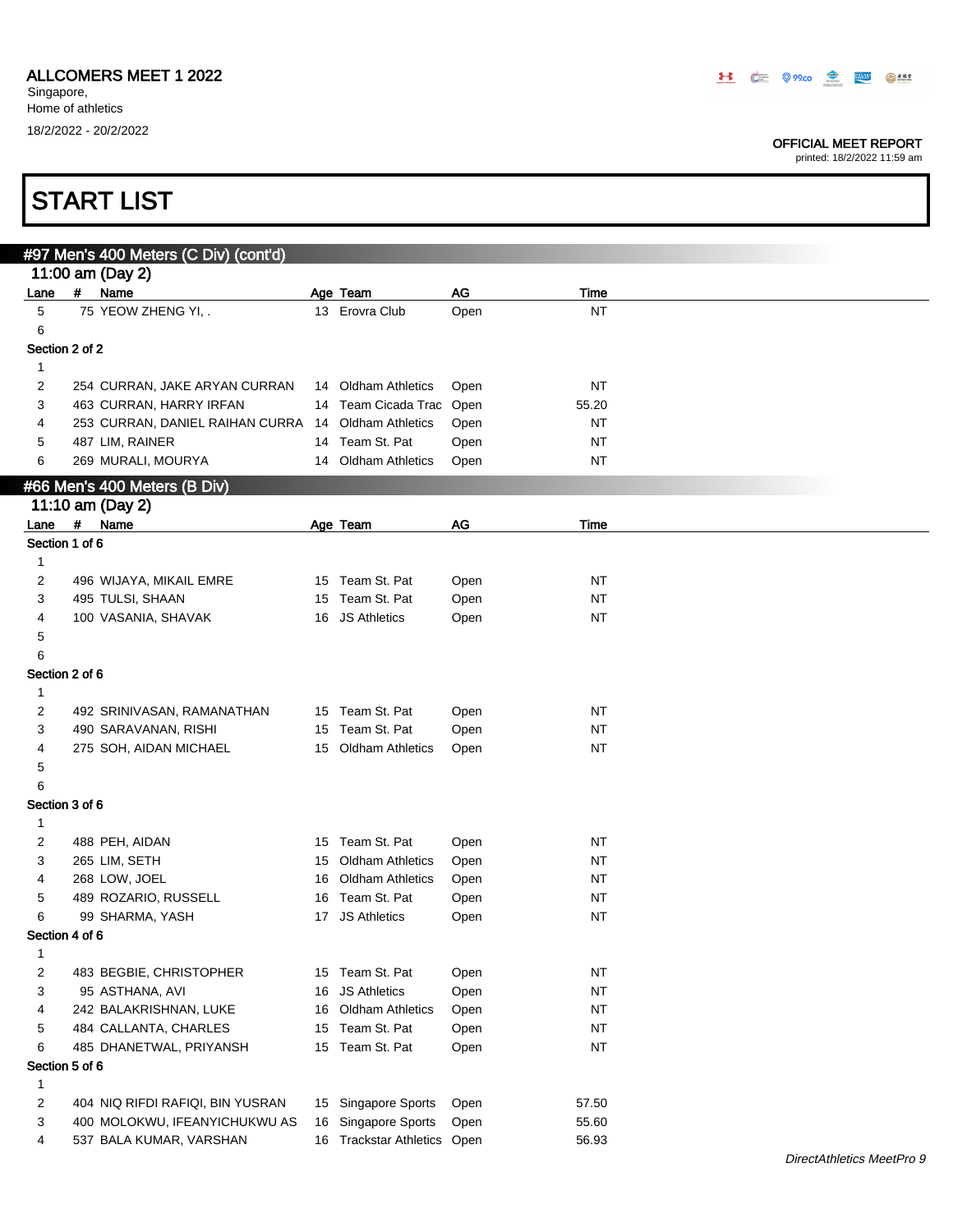#### OFFICIAL MEET REPORT

printed: 18/2/2022 11:59 am

| <b>START LIST</b> |
|-------------------|
|-------------------|

|                |      | #66 Men's 400 Meters (B Div) (cont'd) |    |                                 |           |           |  |
|----------------|------|---------------------------------------|----|---------------------------------|-----------|-----------|--|
|                |      | 11:10 am (Day 2)                      |    |                                 |           |           |  |
| Lane           |      | # Name                                |    | Age Team                        | <b>AG</b> | Time      |  |
| 5              |      | 516 GOH, JAENG HEE                    |    | 16 Total Kinetics Spor Open     |           | 57.62     |  |
| 6              |      | 515 CHANG, ARTHUR JIE-FENG            |    | 16 Total Kinetics Spor Open     |           | 59.00     |  |
| Section 6 of 6 |      |                                       |    |                                 |           |           |  |
| $\mathbf{1}$   |      |                                       |    |                                 |           |           |  |
| 2              |      | 435 JOON YI, PEI                      |    | 16 Swift                        | Open      | 55.00     |  |
| 3              |      |                                       |    |                                 |           |           |  |
| 4              |      | 440 PHUA, ETHAN                       | 16 | Swift                           | Open      | 54.96     |  |
| 5              |      | 520 ONG, ROYCE                        | 17 | <b>Total Kinetics Spor Open</b> |           | 55.00     |  |
| 6              |      | 544 KEITH IMMANUEL, AARON             |    | 16 Trackstar Athletics Open     |           | 55.25     |  |
|                |      | #41 Men's 400 Meters (A Div)          |    |                                 |           |           |  |
|                |      | 11:40 am (Day 2)                      |    |                                 |           |           |  |
| Lane           | $\#$ | Name                                  |    | Age Team                        | AG        | Time      |  |
| Section 1 of 2 |      |                                       |    |                                 |           |           |  |
| 1              |      |                                       |    |                                 |           |           |  |
| 2              |      | 279 TAN, LUKE                         |    | 17 Oldham Athletics             | Open      | NT        |  |
| 3              |      | 255 JAGATHEESWARAN, PRANAV            | 18 | <b>Oldham Athletics</b>         | Open      | <b>NT</b> |  |
| 4              |      | 72 TAN, CHONG WEI SEBASTIAN           |    | 18 Erovra Club                  | Open      | NT        |  |
| 5              |      |                                       |    |                                 |           |           |  |
| 6              |      |                                       |    |                                 |           |           |  |
| Section 2 of 2 |      |                                       |    |                                 |           |           |  |
|                |      |                                       |    |                                 |           |           |  |
| $\mathbf{1}$   |      |                                       |    |                                 |           |           |  |
| 2              |      | 56 CHONG, JIA WEI                     |    | 18 Erovra Club                  | Open      | <b>NT</b> |  |
| 3              |      | 597 CHERN, SAMUEL                     | 18 | Wings Athletics CI              | Open      | 56.00     |  |
| 4              |      | 640 MOHAN, THEJESVI                   | 19 | Wings Athletics CI              | Open      | 56.15     |  |
| 5              |      | 248 CHEW, JULIAN                      | 18 | <b>Oldham Athletics</b>         | Open      | <b>NT</b> |  |
| 6              |      |                                       |    |                                 |           |           |  |
|                |      | #6 Women's 400 Meters (Open)          |    |                                 |           |           |  |
|                |      | 11:50 am (Day 2)                      |    |                                 |           |           |  |
| Lane           |      | # Name                                |    | Age Team                        | AG        | Time      |  |
| Section 1 of 1 |      |                                       |    |                                 |           |           |  |
| 1              |      |                                       |    |                                 |           |           |  |
| 2              |      |                                       |    |                                 |           |           |  |
| 3              |      | 10 NG, GRACE                          |    | 30 Club ZOOM                    | Open      | 1:05.12   |  |
| 4              |      | 409 SIM, JIA YING                     |    | 25 Singapore Universi Open      |           | 1:10.00   |  |
| 5              |      |                                       |    |                                 |           |           |  |
| 6              |      |                                       |    |                                 |           |           |  |
|                |      | #5 Men's 400 Meters (Open)            |    |                                 |           |           |  |
|                |      | 11:55 am (Day 2)                      |    |                                 |           |           |  |
| Lane           |      | # Name                                |    | Age Team                        | AG        | Time      |  |
| Section 1 of 4 |      |                                       |    |                                 |           |           |  |
| $\mathbf{1}$   |      |                                       |    |                                 |           |           |  |
| $\overline{c}$ |      | 111 ZUHRI, HAIDAR                     | 20 | Maxform                         | Open      | <b>NT</b> |  |
| 3              |      | 445 SOH, JOSHUA                       |    | 22 T360                         | Open      | $\sf{NT}$ |  |

4 347 WAJEEH, ISMAIL 60 Singapore Masters Open NT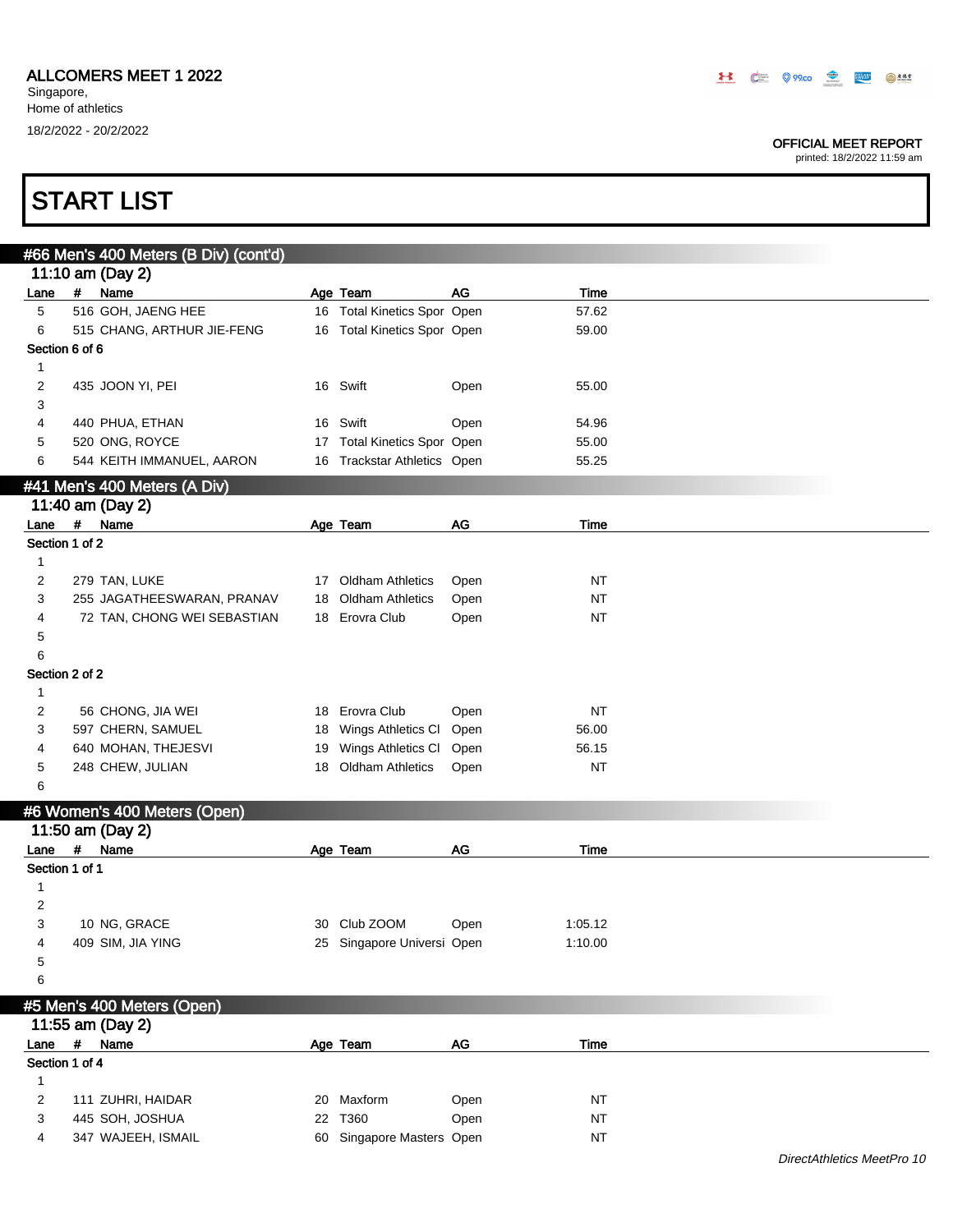#### OFFICIAL MEET REPORT

|                     |             | <b>START LIST</b>                   |    |                             |      |             |
|---------------------|-------------|-------------------------------------|----|-----------------------------|------|-------------|
|                     |             | #5 Men's 400 Meters (Open) (cont'd) |    |                             |      |             |
|                     |             | 11:55 am (Day 2)                    |    |                             |      |             |
| Lane                | #           | Name                                |    | Age Team                    | AG   | Time        |
| 5                   |             |                                     |    |                             |      |             |
| 6                   |             |                                     |    |                             |      |             |
| Section 2 of 4      |             |                                     |    |                             |      |             |
| 1                   |             |                                     |    |                             |      |             |
| $\overline{c}$      |             | 338 KOR, HONG FATT                  |    | 90 Singapore Masters Open   |      | <b>NT</b>   |
| 3                   |             | 22 TOH, EDDIE                       |    | 41 Club ZOOM                | Open | 55.74       |
| 4                   |             | 639 MATHER, RICK                    | 42 | Wings Athletics CI          | Open | 55.79       |
| 5                   |             | 444 ONG, NIGEL                      |    | 20 T360                     | Open | <b>NT</b>   |
| 6                   |             |                                     |    |                             |      |             |
| Section 3 of 4      |             |                                     |    |                             |      |             |
| 1                   |             |                                     |    |                             |      |             |
| 2                   |             | 218 LIM, OLIVER                     |    | 22 National University Open |      | 52.90       |
| 3                   |             | 402 MUTHUKUMARAN, RAAM KUMAR        |    | 18 Singapore Sports Open    |      | 52.00       |
| 4                   |             | 112 YIP WAI KIT, EDWARD             |    | 29 My Coaching Acad Open    |      | 52.30       |
| 5                   |             | 179 HASHIM, IMAN                    |    | 27 Nanyang Technolo Open    |      | 54.30       |
| 6<br>Section 4 of 4 |             | 209 CHUI, LINUS                     |    | 22 National University Open |      | 55.55       |
| 1                   |             |                                     |    |                             |      |             |
| 2                   |             | 430 BHARADWAJ, AKASH VIJAY          |    | 18 Swift                    | Open | 51.34       |
| 3                   |             | 676 TEO, YAN                        |    | 27 Wings Athletics Cl       | Open | 49.60       |
| 4                   |             |                                     |    |                             |      |             |
| 5                   |             | 270 NG, CHIN HUI                    | 28 | <b>Oldham Athletics</b>     | Open | 49.80       |
| 6                   |             | 674 TAN, ZONG YANG                  |    | 28 Wings Athletics Cl       | Open | 47.79       |
|                     |             | #81 Men's Long Jump (B Div)         |    |                             |      |             |
|                     |             | 1:00 pm (Day 2)                     |    |                             |      |             |
| Lane #              |             | Name                                |    | Age Team                    | AG   | <b>Mark</b> |
| Flight 1 of 1       |             |                                     |    |                             |      |             |
| $\mathbf{1}$        |             | 251 CHUA, JONATHAN                  |    | 15 Oldham Athletics         | Open | <b>NM</b>   |
| 2                   |             | 611 JUN JIE, NG                     |    | 15 Wings Athletics CI       | Open | <b>NM</b>   |
| 3                   |             | 74 YANG, EN HAO DANIEL              |    | 15 Erovra Club              | Open | NM          |
|                     |             | 691 ZUHAYR, RAYAN                   |    | 15 Wings Athletics Cl Open  |      | 4.50m       |
| 5                   |             | 655 PRATHIBAN, NIRANJ               |    | 15 Wings Athletics Cl Open  |      | 5.00m       |
| 6                   |             | 625 LI, TRISTEN                     |    | 15 Wings Athletics Cl Open  |      | 5.60m       |
|                     |             | #61 Men's Long Jump (A Div)         |    |                             |      |             |
|                     |             | 1:00 pm (Day 2)                     |    |                             |      |             |
| Lane                | $\pmb{\mu}$ | Name                                |    | Age Team                    | $AG$ | Mark        |
| Flight 1 of 1       |             |                                     |    |                             |      |             |
| $\mathbf{1}$        |             | 608 HUAN, JUSTUS                    |    | 17 Wings Athletics CI       | Open | <b>NM</b>   |
| $\overline{c}$      |             | 619 LAM, GUOYI                      |    | 18 Wings Athletics CI       | Open | <b>NM</b>   |
| 3                   |             | 438 NG, XIANG EN                    |    | 19 Swift                    | Open | <b>NM</b>   |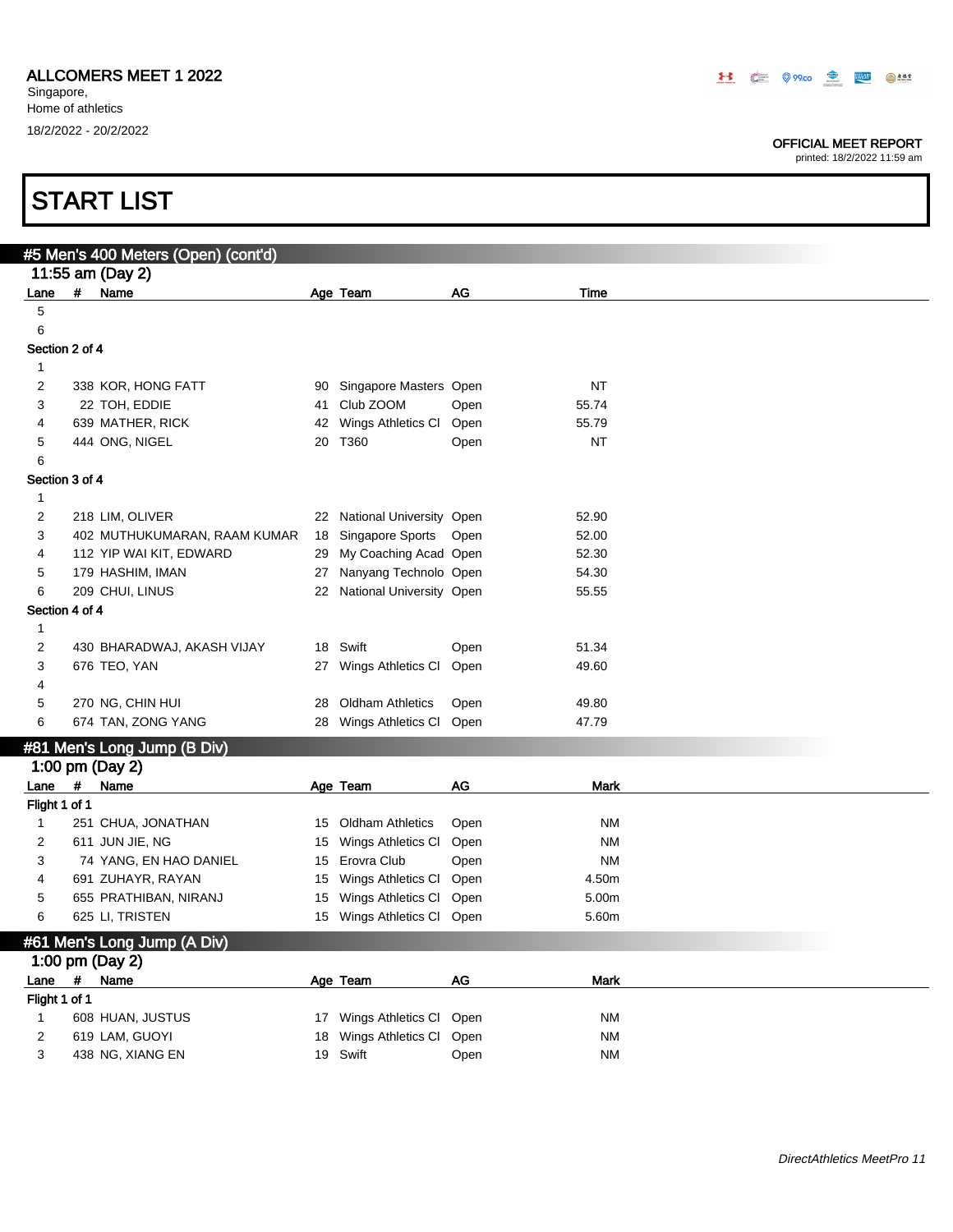#### OFFICIAL MEET REPORT

printed: 18/2/2022 11:59 am

|                |             | #91 Men's Javelin (B Div)                      |    |                            |      |             |  |
|----------------|-------------|------------------------------------------------|----|----------------------------|------|-------------|--|
|                |             | 1:30 pm (Day 2)                                |    |                            |      |             |  |
| Lane           | $\pmb{\#}$  | Name                                           |    | Age Team                   | AG   | <b>Mark</b> |  |
| Flight 1 of 1  |             |                                                |    |                            |      |             |  |
| 1              |             | 390 FUN LE CONG, LUCAS, LUCAS                  | 16 | Singapore Sports           | Open | <b>NM</b>   |  |
| 2              |             | 654 PHUA, DEXTON                               | 15 | Wings Athletics CI         | Open | <b>NM</b>   |  |
| 3              |             | 612 JUSDI, JADON                               | 15 | Wings Athletics CI         | Open | <b>NM</b>   |  |
| 4              |             | 656 QUEK, JEREMIAH                             | 16 | Wings Athletics Cl         | Open | <b>NM</b>   |  |
| 5              |             | 637 LYE, EVAN                                  | 16 | Wings Athletics Cl Open    |      | 40.00m      |  |
| 6              |             | 688 WONG, JAYDEN                               | 15 | Wings Athletics CI Open    |      | 42.00m      |  |
|                |             | #121 Men's Javelin (C Div)                     |    |                            |      |             |  |
|                |             | 1:30 pm (Day 2)                                |    |                            |      |             |  |
| Lane           | #           | Name                                           |    | Age Team                   | AG   | <b>Mark</b> |  |
| Flight 1 of 1  |             |                                                |    |                            |      |             |  |
| 1              |             | 476 NG, GABRIEL                                | 14 | Team Cicada Trac Open      |      | ΝM          |  |
| 2              |             | 668 TAN, HUAI FENG                             | 14 | Wings Athletics Cl Open    |      | <b>NM</b>   |  |
| 3              |             | 618 KWA, EU HAN                                | 14 | Wings Athletics Cl Open    |      | 25.00m      |  |
| 4              |             | 630 LIU, SHIJIA                                | 14 | Wings Athletics Cl Open    |      | 34.00m      |  |
| 5              |             | 684 WANG, JINGBO                               | 14 | Wings Athletics Cl Open    |      | 41.00m      |  |
|                |             |                                                |    |                            |      |             |  |
|                |             | #123 Men's High Jump (Novice)                  |    |                            |      |             |  |
|                |             | 1:30 pm (Day 2)                                |    |                            |      |             |  |
| Lane           | $\pmb{\mu}$ | Name                                           |    | Age Team                   | AG   | Mark        |  |
| Flight 1 of 1  |             |                                                |    |                            |      |             |  |
| 1              |             | 403 NG, JAYDEN                                 | 14 | Singapore Sports           | Open | <b>NM</b>   |  |
| 2              |             | 247 CHEW, JARON                                | 15 | <b>Oldham Athletics</b>    | Open | <b>NM</b>   |  |
| 3              |             | 593 CHAN, KAAI                                 | 13 | Wings Athletics CI         | Open | <b>NM</b>   |  |
| 4              |             | 617 KUMAR, VIRESH                              | 15 | Wings Athletics CI         | Open | <b>NM</b>   |  |
| 5              |             | 594 CHAN, TIMOTHY                              | 15 | Wings Athletics CI         | Open | <b>NM</b>   |  |
| 6              |             | 470 LAU, JIA HERN                              | 14 | Team Cicada Trac Open      |      | <b>NM</b>   |  |
| 7              |             | 672 TAN, REI                                   | 14 | Wings Athletics CI         | Open | <b>NM</b>   |  |
| 8              |             | 245 CHEONG, JOSHUA                             | 15 | <b>Oldham Athletics</b>    | Open | <b>NM</b>   |  |
| 9              |             | 348 WALKER, PATRICK                            | 60 | Singapore Masters Open     |      | 1.25m       |  |
| 10             |             | 473 MEHTA, ARJUN                               | 13 | Team Cicada Trac Open      |      | 1.25m       |  |
| 11             |             | 474 MEHTA, ARYAN                               | 15 | Team Cicada Trac Open      |      | 1.65m       |  |
|                |             | #94 Women's 100 Meters (C Div)                 |    |                            |      |             |  |
|                |             | 1:30 pm (Day 2)                                |    |                            |      |             |  |
| Lane           | #           | Name                                           |    | Age Team                   | AG   | Time        |  |
| Section 1 of 2 |             |                                                |    |                            |      |             |  |
| $\mathbf{1}$   |             |                                                |    |                            |      |             |  |
| 2              |             | 93 SOLIVA, ZARA MARGUERITA CAG 14 JS Athletics |    |                            | Open | <b>NT</b>   |  |
| 3              |             | 446 CHEE, CHLOE                                |    | 14 Team Cicada Trac Open   |      | <b>NT</b>   |  |
| 4              |             | 449 GOH, KEIA                                  |    | 14 Team Cicada Trac Open   |      | <b>NT</b>   |  |
| 5              |             | 455 TAN, LE XIAO                               |    | 14 Team Cicada Trac Open   |      | <b>NT</b>   |  |
| 6              |             |                                                |    |                            |      |             |  |
| Section 2 of 2 |             |                                                |    |                            |      |             |  |
| 1              |             |                                                |    |                            |      |             |  |
| $\overline{c}$ |             | 118 CHUA, AMANDA CHUA JIA YING                 |    | 14 Nanyang Girls' Hig Open |      | 14.10       |  |
|                |             |                                                |    |                            |      |             |  |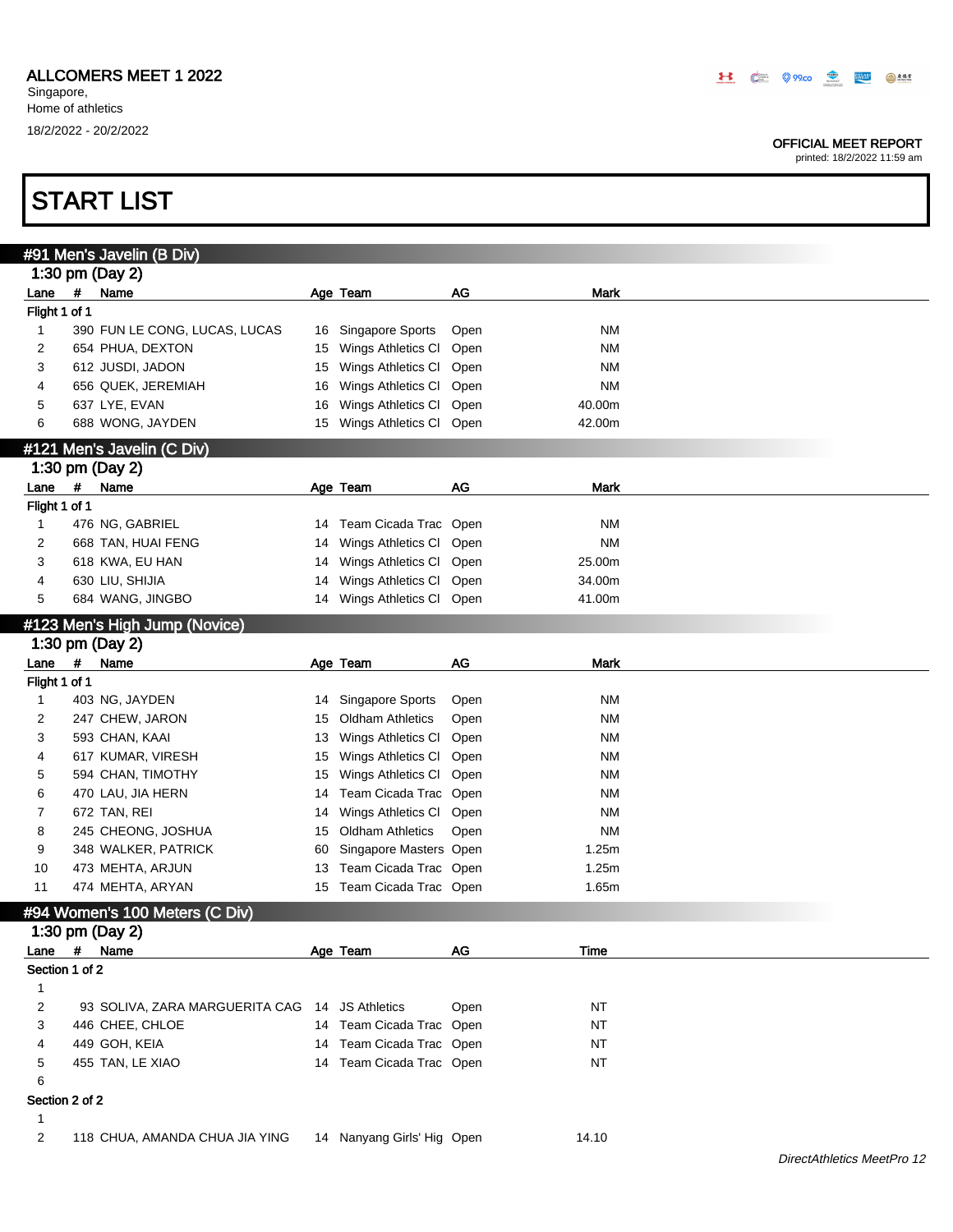**START LIST** 

#### OFFICIAL MEET REPORT

|              |                   | #94 Women's 100 Meters (C Div) (cont'd) |    |                            |      |           |  |
|--------------|-------------------|-----------------------------------------|----|----------------------------|------|-----------|--|
|              | 1:30 pm (Day 2)   |                                         |    |                            |      |           |  |
| Lane         | #<br>Name         |                                         |    | Age Team                   | AG   | Time      |  |
| 3            |                   | 301 KRISHNAN, ELIZABETH                 |    | 14 RTC                     | Open | 13.98     |  |
| 4            |                   | 141 SOH, "HWEI EN, RACHEL               |    | 14 Nanyang Girls' Hig Open |      | 14.00     |  |
| 5            | 133 LUI, RUI XIAN |                                         |    | 14 Nanyang Girls' Hig Open |      | 14.10     |  |
| 6            |                   |                                         |    |                            |      |           |  |
|              |                   | #63 Women's 100 Meters (B Div)          |    |                            |      |           |  |
|              | 1:40 pm (Day 2)   |                                         |    |                            |      |           |  |
|              | Lane # Name       |                                         |    | Age Team                   | AG   | Time      |  |
|              | Section 1 of 4    |                                         |    |                            |      |           |  |
| 1            |                   |                                         |    |                            |      |           |  |
| 2            |                   |                                         |    |                            |      |           |  |
| 3            | 500 LIM, CLARA    |                                         |    | 15 TeamFabian              | Open | <b>NT</b> |  |
| 4            | 46 PANG, KEE ANN  |                                         |    | 16 Erovra Club             | Open | <b>NT</b> |  |
| 5            | 457 TSAI, AMELIE  |                                         |    | 16 Team Cicada Trac Open   |      | NT        |  |
| 6            |                   |                                         |    |                            |      |           |  |
|              | Section 2 of 4    |                                         |    |                            |      |           |  |
| 1            |                   |                                         |    |                            |      |           |  |
| 2            |                   | 419 CHEE, JAYME NG SOK                  |    | 15 Swift                   | Open | <b>NT</b> |  |
| 3            |                   | 157 YEO, NATASHA XUAN-TING              |    | 15 Nanyang Girls' Hig      | Open | 14.10     |  |
| 4            | 9 AFANDI, ELYSE   |                                         |    | 16 Club ZOOM               | Open | 16.48     |  |
| 5            |                   |                                         |    |                            |      |           |  |
| 6            |                   | 92 LI, JIAYI CHRISTINA                  |    | 16 JS Athletics            | Open | <b>NT</b> |  |
|              | Section 3 of 4    |                                         |    |                            |      |           |  |
| 1            |                   |                                         |    |                            |      |           |  |
| 2            |                   | 145 TAN, SAMANTHA SHAN YAN              |    | 16 Nanyang Girls' Hig Open |      | 13.80     |  |
| 3            |                   | 368 KOH, SHI XUAN, BEVLYN               |    | 15 Singapore Sports        | Open | 13.70     |  |
| 4            |                   | 129 LIM, HUANG PHENG GWENDOLIN          |    | 16 Nanyang Girls' Hig Open |      | 13.80     |  |
| 5            | 131 LOH, CHLOE    |                                         |    | 16 Nanyang Girls' Hig Open |      | 13.90     |  |
| 6            | 105 LEE, MEREDITH |                                         |    | 16 Maxform                 | Open | 13.90     |  |
|              | Section 4 of 4    |                                         |    |                            |      |           |  |
| $\mathbf{1}$ |                   |                                         |    |                            |      |           |  |
| 2            |                   | 369 KOH, SHUN YI AUDREY                 |    | 16 Singapore Sports        | Open | 13.50     |  |
| 3            | 376 NEO, EN YU    |                                         |    | 15 Singapore Sports        | Open | 13.40     |  |
| 4            | 581 SIU, EMILY    |                                         |    | 15 Wings Athletics Cl Open |      | 13.40     |  |
| 5            |                   | 146 TAN, TRISHA-ANN SHEE YING           |    | 16 Nanyang Girls' Hig Open |      | 13.60     |  |
| 6            |                   | 367 KOH, JING XUAN, BERNYCE             |    | 15 Singapore Sports        | Open | 13.70     |  |
|              |                   | #38 Women's 100 Meters (A Div)          |    |                            |      |           |  |
|              | 2:00 pm (Day 2)   |                                         |    |                            |      |           |  |
| Lane $#$     | Name              |                                         |    | Age Team                   | $AG$ | Time      |  |
|              | Section 1 of 3    |                                         |    |                            |      |           |  |
| 1            |                   |                                         |    |                            |      |           |  |
| 2            | 241 WONG, ANWEN   |                                         | 18 | <b>Oldham Athletics</b>    | Open | NT        |  |
| 3            | 240 TAN, ZOEY     |                                         | 18 | <b>Oldham Athletics</b>    | Open | NT        |  |
| 4            | 15 WIJAYA, SONIA  |                                         |    | 17 Club ZOOM               | Open | NT        |  |
| 5            |                   |                                         |    |                            |      |           |  |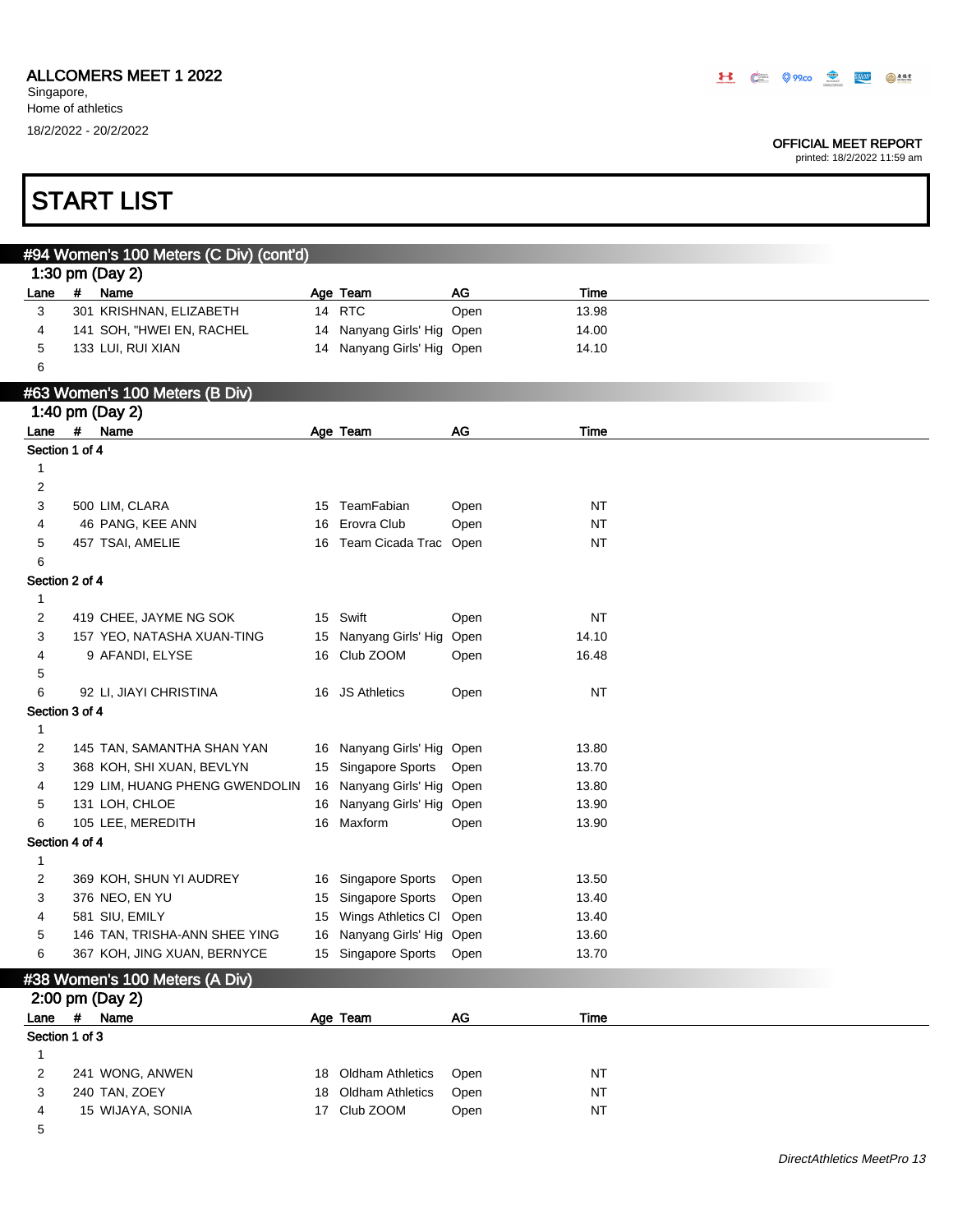Singapore, Home of athletics 18/2/2022 - 20/2/2022

#### OFFICIAL MEET REPORT

|                |      | <b>START LIST</b>                              |          |                                               |               |           |                            |
|----------------|------|------------------------------------------------|----------|-----------------------------------------------|---------------|-----------|----------------------------|
|                |      |                                                |          |                                               |               |           |                            |
|                |      | #38 Women's 100 Meters (A Div) (cont'd)        |          |                                               |               |           |                            |
|                |      | 2:00 pm (Day 2)                                |          |                                               |               |           |                            |
| Lane<br>6      | #    | Name                                           |          | Age Team                                      | AG            | Time      |                            |
| Section 2 of 3 |      |                                                |          |                                               |               |           |                            |
|                |      |                                                |          |                                               |               |           |                            |
| 1<br>2         |      | 322 JILLIAN ANIKA CINCO BERNAD, .              |          | 20 Singapore Institute Open                   |               | NT        |                            |
| 3              |      | 233 BEH, HEATHER                               |          | 18 Oldham Athletics                           | Open          | NT        |                            |
| 4              |      | 234 CHOO, KYRA                                 | 18       | <b>Oldham Athletics</b>                       | Open          | <b>NT</b> |                            |
| 5              |      | 238 SE, SAMMI                                  | 18       | <b>Oldham Athletics</b>                       | Open          | NT        |                            |
| 6              |      |                                                |          |                                               |               |           |                            |
| Section 3 of 3 |      |                                                |          |                                               |               |           |                            |
| $\mathbf{1}$   |      |                                                |          |                                               |               |           |                            |
|                |      |                                                |          |                                               |               |           |                            |
| 2<br>3         |      | 362 HAMIZAH, NURULAIN                          |          | 19 Singapore Sports                           | Open          | 13.30     |                            |
|                |      | 565 GOH, ELEANA                                | 17       | Wings Athletics CI                            | Open          | 13.20     |                            |
| 4<br>5         |      | 378 ORTEGA, SAMANTHA THERESA<br>569 LEE, ERIKA | 17       | Singapore Sports                              | Open          | 13.20     |                            |
|                |      |                                                | 18<br>18 | Wings Athletics CI<br><b>Oldham Athletics</b> | Open          | 13.89     |                            |
| 6              |      | 239 SIM, JIAQI ARIEL                           |          |                                               | Open          | 14.55     |                            |
|                |      | #93 Men's 100 Meters (C Div)                   |          |                                               |               |           |                            |
|                |      | 2:15 pm (Day 2)                                |          |                                               |               |           |                            |
| Lane $#$       |      | Name                                           |          | Age Team                                      | AG            | Time      |                            |
| Section 1 of 3 |      |                                                |          |                                               |               |           |                            |
| 1              |      |                                                |          |                                               |               |           |                            |
| 2              |      | 494 TEO, JAVEN                                 |          | 14 Team St. Pat                               | Open          | <b>NT</b> |                            |
| 3              |      | 69 QUEK, MINGXI OWEN                           | 14       | Erovra Club                                   | Open          | <b>NT</b> |                            |
| 4              |      | 278 TAN, KEANE                                 | 13       | <b>Oldham Athletics</b>                       | Open          | NT        |                            |
| 5              |      | 292 YOO, SEAN                                  | 14       | <b>Oldham Athletics</b>                       | Open          | NT        |                            |
| 6              |      | 478 VAN ZUTPHEN, MAX                           |          | 13 Team Cicada Trac Open                      |               | NT        |                            |
| Section 2 of 3 |      |                                                |          |                                               |               |           |                            |
| 1              |      |                                                |          |                                               |               |           |                            |
| 2              |      | 470 LAU, JIA HERN                              |          | 14 Team Cicada Trac Open                      |               | <b>NT</b> |                            |
| 3              |      | 467 HO, SHUEN                                  | 14       | Team Cicada Trac Open                         |               | <b>NT</b> |                            |
| 4              |      | 469 KO, DARYEN                                 |          | 13 Team Cicada Trac Open                      |               | <b>NT</b> |                            |
| 5              |      | 471 LEONG, BARON                               |          | 14 Team Cicada Trac Open                      |               | <b>NT</b> |                            |
| 6              |      |                                                |          |                                               |               |           |                            |
| Section 3 of 3 |      |                                                |          |                                               |               |           |                            |
| 1              |      |                                                |          |                                               |               |           |                            |
| 2              |      | 473 MEHTA, ARJUN                               |          | 13 Team Cicada Trac Open                      |               | 15.55     |                            |
| 3              |      | 518 LIM, MARCUS                                | 14       | <b>Total Kinetics Spor Open</b>               |               | 12.55     |                            |
| 4              |      | 645 NAGARAJ, DHIYANESH                         | 13       | Wings Athletics CI                            | Open          | 13.75     |                            |
| 5              |      | 54 ANG, TITUS                                  | 14       | Erovra Club                                   | Open          | <b>NT</b> |                            |
| 6              |      | 252 CHUA, KIERAN                               | 13       | <b>Oldham Athletics</b>                       | Open          | <b>NT</b> |                            |
|                |      |                                                |          |                                               |               |           |                            |
|                |      | #82 Women's Long Jump (B Div)                  |          |                                               |               |           |                            |
|                |      | 2:30 pm (Day 2)                                |          |                                               |               |           |                            |
| Lane           | $\#$ | Name                                           |          | Age Team                                      | $\mathsf{AG}$ | Mark      |                            |
| Flight 1 of 1  |      |                                                |          |                                               |               |           |                            |
| 1              |      | 45 NEO, LE WEI CRYSTAL                         |          | 15 Erovra Club                                | Open          | <b>NM</b> |                            |
|                |      |                                                |          |                                               |               |           | DirectAthletics MeetPro 14 |
|                |      |                                                |          |                                               |               |           |                            |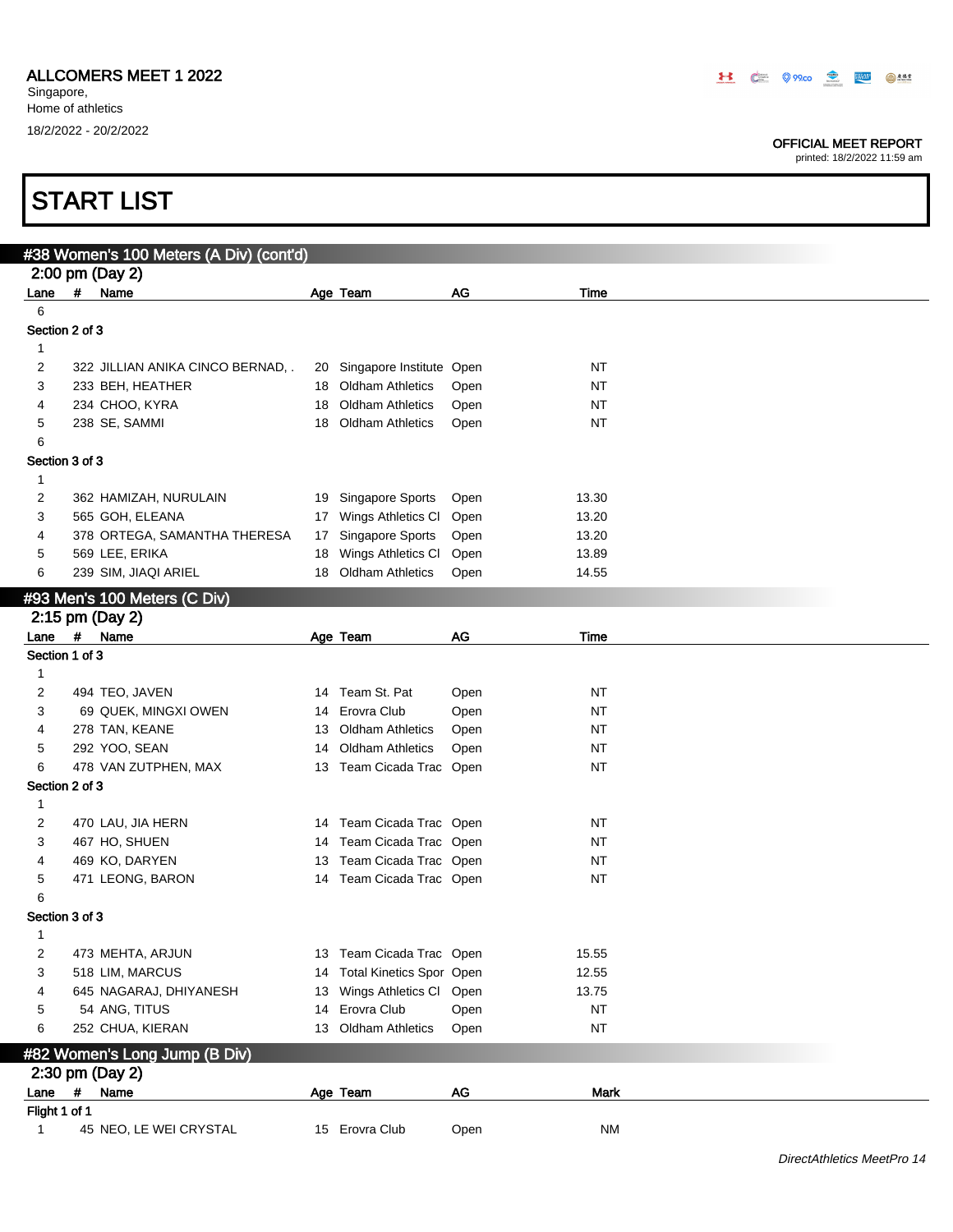#### OFFICIAL MEET REPORT

printed: 18/2/2022 11:59 am

|                |     | #82 Women's Long Jump (B Div) (cont'd) |    |                            |      |             |
|----------------|-----|----------------------------------------|----|----------------------------|------|-------------|
|                |     | 2:30 pm (Day 2)                        |    |                            |      |             |
| Lane           | #   | Name                                   |    | Age Team                   | AG   | <b>Mark</b> |
| $\overline{2}$ |     | 114 CHAN, MATHEA                       |    | 15 Nanyang Girls' Hig Open |      | <b>NM</b>   |
| 3              |     | 6 HO, YOU SHU YUKI                     | 16 | Bedok View Sec S Open      |      | <b>NM</b>   |
| 4              |     | 43 LOH, CARRIE-ANNE                    | 15 | Erovra Club                | Open | <b>NM</b>   |
| 5              |     | 452 LIM SHAO HAN, MABEL                | 15 | Team Cicada Trac Open      |      | <b>NM</b>   |
| 6              |     | 132 LOW, GRACE JIA EN                  | 15 | Nanyang Girls' Hig Open    |      | <b>NM</b>   |
| 7              |     | 115 CHAN, PEI EN                       | 16 | Nanyang Girls' Hig Open    |      | <b>NM</b>   |
| 8              |     | 144 TAN, RUI QI RACHEL                 | 16 | Nanyang Girls' Hig Open    |      | <b>NM</b>   |
| 9              |     | 157 YEO, NATASHA XUAN-TING             | 15 | Nanyang Girls' Hig Open    |      | <b>NM</b>   |
| 10             |     | 7 KAN, NICOLE                          | 16 | Bedok View Sec S Open      |      | <b>NM</b>   |
| 11             |     | 51 TOH, PEIXUAN SHERYL                 | 15 | Erovra Club                | Open | <b>NM</b>   |
| 12             |     | 146 TAN, TRISHA-ANN SHEE YING          | 16 | Nanyang Girls' Hig Open    |      | <b>NM</b>   |
| 13             |     | 361 D/O YOVAN, NAVITHA                 |    | 15 Singapore Sports        | Open | 4.68m       |
|                |     |                                        |    |                            |      |             |
|                |     | #62 Men's 100 Meters (B Div)           |    |                            |      |             |
|                |     | 2:30 pm (Day 2)                        |    |                            |      |             |
| Lane           | #   | Name                                   |    | Age Team                   | AG   | Time        |
| Section 1 of 9 |     |                                        |    |                            |      |             |
| 1              |     |                                        |    |                            |      |             |
| 2              |     | 498 YIP, DONAVAN                       |    | 16 Team St. Pat            | Open | <b>NT</b>   |
| 3              |     | 496 WIJAYA, MIKAIL EMRE                | 15 | Team St. Pat               | Open | <b>NT</b>   |
| 4              |     | 497 WONG, OLIVER                       | 15 | Team St. Pat               | Open | <b>NT</b>   |
| 5              |     | 293 ZEE, KA-HAO                        | 16 | <b>Oldham Athletics</b>    | Open | <b>NT</b>   |
| 6              |     |                                        |    |                            |      |             |
| Section 2 of 9 |     |                                        |    |                            |      |             |
| 1              |     |                                        |    |                            |      |             |
| 2              |     | 493 TEO, ELDEN                         | 15 | Team St. Pat               | Open | <b>NT</b>   |
| 3              |     | 277 TAN, JEDD                          | 15 | <b>Oldham Athletics</b>    | Open | <b>NT</b>   |
| 4              |     | 407 TANG, XAVIER ALOYSIUS              | 15 | Singapore Sports           | Open | <b>NT</b>   |
| 5              |     | 287 TONG, XIAN YAO                     | 15 | <b>Oldham Athletics</b>    | Open | <b>NT</b>   |
| 6              |     | 100 VASANIA, SHAVAK                    |    | 16 JS Athletics            | Open | NT          |
| Section 3 of 9 |     |                                        |    |                            |      |             |
| 1              |     |                                        |    |                            |      |             |
| 2              |     | 477 SIM, AMBROSE                       |    | 15 Team Cicada Trac Open   |      | <b>NT</b>   |
| 3              |     | 99 SHARMA, YASH                        | 17 | <b>JS Athletics</b>        | Open | <b>NT</b>   |
| 4              |     | 491 SEAH, ANDI                         |    | 16 Team St. Pat            | Open | NT          |
| 5              |     | 275 SOH, AIDAN MICHAEL                 | 15 | <b>Oldham Athletics</b>    | Open | <b>NT</b>   |
| 6              |     | 276 SONG, REAGAN                       |    | 15 Oldham Athletics        | Open | <b>NT</b>   |
| Section 4 of 9 |     |                                        |    |                            |      |             |
| 1              |     |                                        |    |                            |      |             |
| 2              |     | 263 LIM, AUSTIN                        | 15 | <b>Oldham Athletics</b>    | Open | <b>NT</b>   |
| 3              |     | 259 LAM, JOEL                          | 16 | <b>Oldham Athletics</b>    | Open | <b>NT</b>   |
| 4              |     | 261 LEE, HONG JUN                      | 15 | <b>Oldham Athletics</b>    | Open | <b>NT</b>   |
| 5              |     | 266 LING, ISAAC                        | 16 | <b>Oldham Athletics</b>    | Open | <b>NT</b>   |
| 6              |     | 272 PANG, IGNATIUS                     |    | 16 Oldham Athletics        | Open | <b>NT</b>   |
|                | -40 |                                        |    |                            |      |             |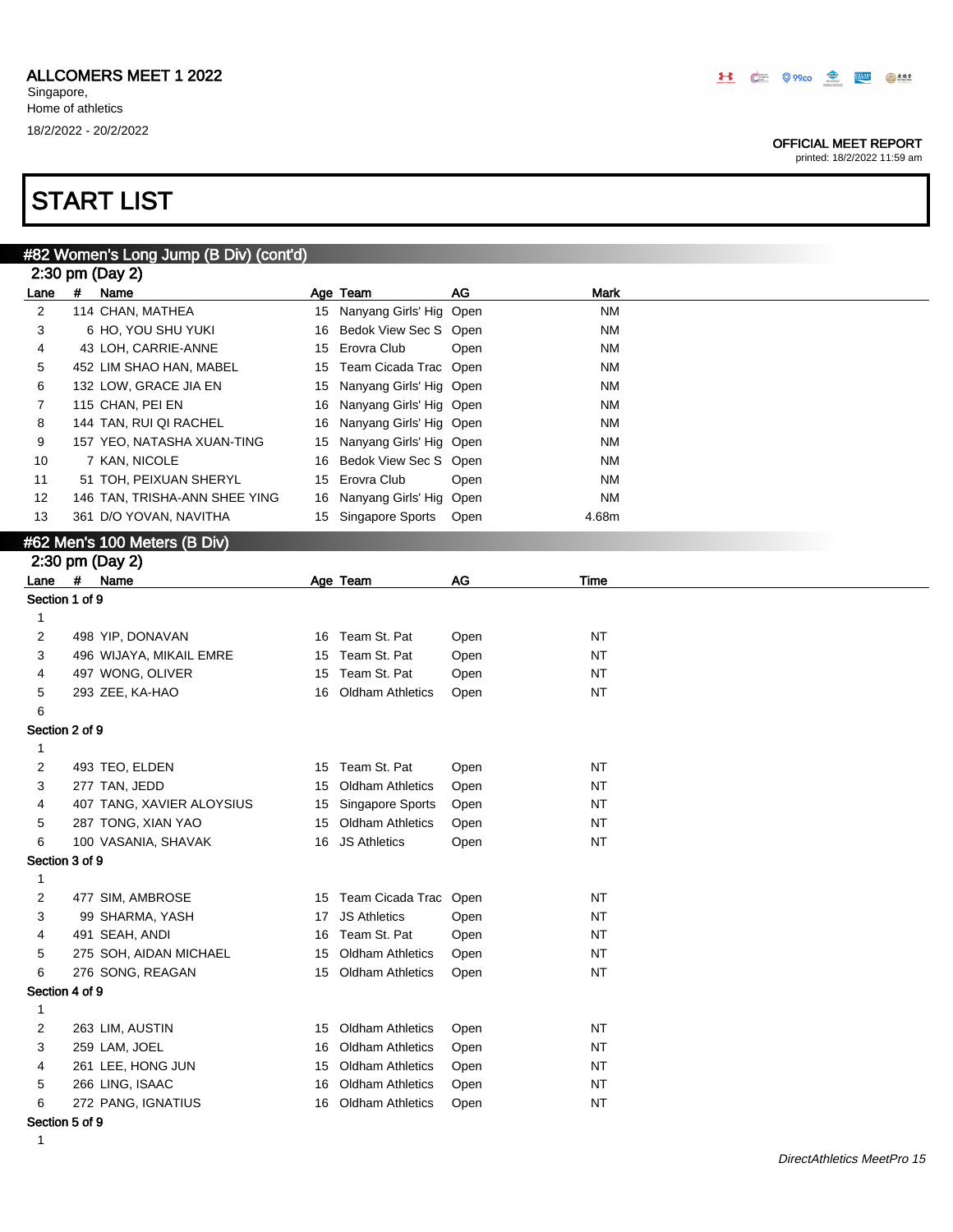#### OFFICIAL MEET REPORT

printed: 18/2/2022 11:59 am

|                |            | #62 Men's 100 Meters (B Div) (cont'd) |    |                             |      |           |  |
|----------------|------------|---------------------------------------|----|-----------------------------|------|-----------|--|
|                |            | 2:30 pm (Day 2)                       |    |                             |      |           |  |
| Lane           | #          | Name                                  |    | Age Team                    | AG   | Time      |  |
| $\overline{2}$ |            | 486 JAYANDRAN, SEAN                   |    | 15 Team St. Pat             | Open | <b>NT</b> |  |
| 3              |            | 591 AUDY, HAYDEN                      | 16 | Wings Athletics CI          | Open | <b>NT</b> |  |
| 4              |            | 247 CHEW, JARON                       | 15 | <b>Oldham Athletics</b>     | Open | ΝT        |  |
| 5              |            | 260 LAM, LAM WEI HENG                 | 16 | <b>Oldham Athletics</b>     | Open | <b>NT</b> |  |
| 6              |            | 264 LIM, LIM SONG CHERN JAYDEN        |    | 15 Oldham Athletics         | Open | <b>NT</b> |  |
| Section 6 of 9 |            |                                       |    |                             |      |           |  |
| $\mathbf{1}$   |            |                                       |    |                             |      |           |  |
| 2              |            | 95 ASTHANA, AVI                       |    | 16 JS Athletics             | Open | <b>NT</b> |  |
| 3              |            | 474 MEHTA, ARYAN                      | 15 | Team Cicada Trac            | Open | 12.66     |  |
| 4              |            | 659 RAO, TIANYU                       | 15 | Wings Athletics CI          | Open | 13.00     |  |
| 5              |            | 383 ABDUL JALIL, MUHAMMAD ZAHIN       | 15 | Singapore Sports            | Open | <b>NT</b> |  |
| 6              |            | 482 ASHRAF, DANISH                    |    | 15 Team St. Pat             | Open | <b>NT</b> |  |
| Section 7 of 9 |            |                                       |    |                             |      |           |  |
| $\mathbf{1}$   |            |                                       |    |                             |      |           |  |
| 2              |            | 405 POH, EDSEL                        |    | 16 Singapore Sports         | Open | 12.30     |  |
| 3              |            | 400 MOLOKWU, IFEANYICHUKWU AS         | 16 | <b>Singapore Sports</b>     | Open | 12.30     |  |
| 4              |            | 404 NIQ RIFDI RAFIQI, BIN YUSRAN      | 15 | <b>Singapore Sports</b>     | Open | 12.30     |  |
| 5              |            | 590 ARNOLD, SEBASTIEN                 | 15 | Wings Athletics CI          | Open | 12.40     |  |
| 6              |            | 625 LI, TRISTEN                       |    | 15 Wings Athletics CI       | Open | 12.40     |  |
| Section 8 of 9 |            |                                       |    |                             |      |           |  |
| $\mathbf{1}$   |            |                                       |    |                             |      |           |  |
| 2              |            | 441 PUNLA, ZIAN                       |    | 16 Swift                    | Open | 12.10     |  |
| 3              |            | 436 LEE, DAVE                         |    | 16 Swift                    | Open | 12.00     |  |
| 4              |            |                                       |    |                             |      |           |  |
| 5              |            | 8 LOW, WEI YI DILLON                  |    | 16 Bedok View Sec S         | Open | 12.17     |  |
| 6              |            | 387 EMIR, BIN MUHAMMAD RASHID         |    | 15 Singapore Sports         | Open | 12.20     |  |
| Section 9 of 9 |            |                                       |    |                             |      |           |  |
| $\mathbf{1}$   |            |                                       |    |                             |      |           |  |
| 2              |            |                                       |    |                             |      |           |  |
| 3              |            | 439 ONG, YING TAT                     |    | 16 Swift                    | Open | 11.45     |  |
| 4              |            | 401 MUHAMMAD DANIAL RYAN, BIN M       |    | 15 Singapore Sports         | Open | 11.50     |  |
| 5              |            | 397 MOHAMAD AFZAL, BIN MOHAMAD        | 17 | Singapore Sports            | Open | 11.70     |  |
| 6              |            | 514 CHAN, BRAYDEN                     |    | 15 Total Kinetics Spor Open |      | 11.93     |  |
|                |            | #37 Men's 100 Meters (A Div)          |    |                             |      |           |  |
|                |            | 3:10 pm (Day 2)                       |    |                             |      |           |  |
| Lane           | $\pmb{\#}$ | Name                                  |    | Age Team                    | AG   | Time      |  |
| Section 1 of 5 |            |                                       |    |                             |      |           |  |
| $\mathbf{1}$   |            |                                       |    |                             |      |           |  |
| $\overline{c}$ |            | 289 WESTWOOD-MARSH, DEAN              | 18 | <b>Oldham Athletics</b>     | Open | <b>NT</b> |  |
| 3              |            | 279 TAN, LUKE                         | 17 | <b>Oldham Athletics</b>     | Open | <b>NT</b> |  |
| 4              |            | 677 TEW, ENOCH                        |    | 17 Wings Athletics CI       | Open | <b>NT</b> |  |
| 5              |            |                                       |    |                             |      |           |  |

- 
- Section 2 of 5
	-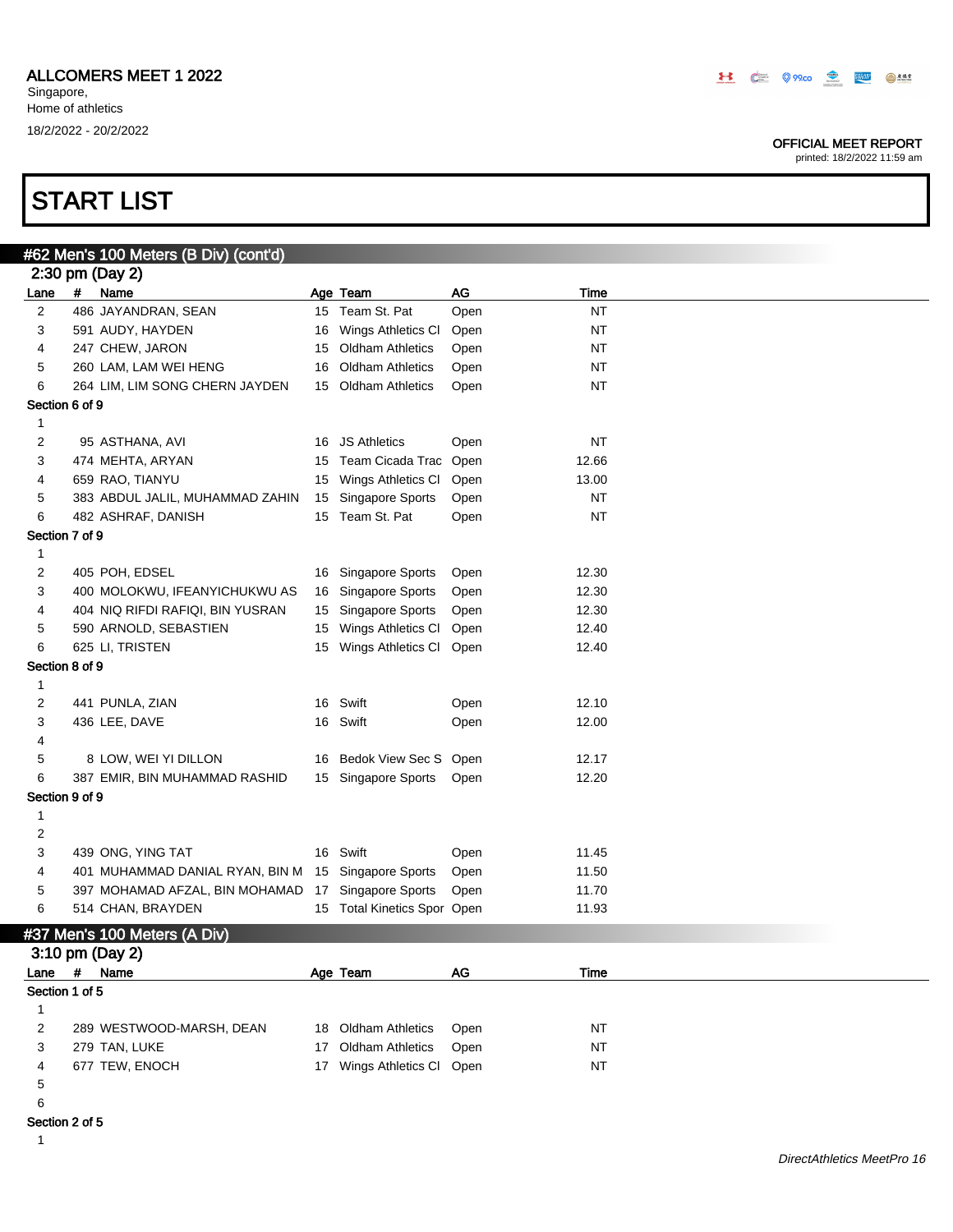#### OFFICIAL MEET REPORT

printed: 18/2/2022 11:59 am

|                |   | #37 Men's 100 Meters (A Div) (cont'd) |    |                          |      |           |
|----------------|---|---------------------------------------|----|--------------------------|------|-----------|
|                |   | 3:10 pm (Day 2)                       |    |                          |      |           |
| Lane           | # | Name                                  |    | Age Team                 | $AG$ | Time      |
| $\overline{c}$ |   | 274 SIM, DAVID                        |    | 18 Oldham Athletics      | Open | <b>NT</b> |
| 3              |   | 298 ONG, SKYE                         | 18 | Reactiv                  | Open | <b>NT</b> |
| 4              |   | 658 RAHMAN, ZAYDAN                    | 18 | Wings Athletics Cl       | Open | <b>NT</b> |
| 5              |   | 415 TAN, "YONG TZER, ZACHARY          |    | 18 Sky Athletics         | Open | <b>NT</b> |
| 6              |   |                                       |    |                          |      |           |
| Section 3 of 5 |   |                                       |    |                          |      |           |
| 1              |   |                                       |    |                          |      |           |
| 2              |   | 504 MAH, JOEI                         |    | 17 TeamFabian            | Open | <b>NT</b> |
| 3              |   | 296 ., MAHESHWARAN S/O PUVANES        | 18 | Reactiv                  | Open | <b>NT</b> |
| 4              |   | 62 LIM, YI WEI                        |    | 18 Erovra Club           | Open | <b>NT</b> |
| 5              |   | 414 LIM, YU HNG                       |    | 18 Sky Athletics         | Open | <b>NT</b> |
| 6              |   |                                       |    |                          |      |           |
| Section 4 of 5 |   |                                       |    |                          |      |           |
| 1              |   |                                       |    |                          |      |           |
| 2              |   | 438 NG, XIANG EN                      | 19 | Swift                    | Open | 12.14     |
| 3              |   | 88 SNG, MING SUN                      | 19 | <b>FAC</b>               | Open | 12.06     |
| 4              |   | 290 WONG, GUO HUI                     | 18 | <b>Oldham Athletics</b>  | Open | 12.18     |
| 5              |   | 505 NABIL, AIMAN                      |    | 18 TeamFabian            | Open | 12.50     |
| 6              |   |                                       |    |                          |      |           |
| Section 5 of 5 |   |                                       |    |                          |      |           |
| 1              |   |                                       |    |                          |      |           |
| $\overline{c}$ |   | 690 ZHENG YU, LEE                     |    | 18 Wings Athletics CI    | Open | 11.69     |
| 3              |   | 262 LEE, MARK                         | 18 | <b>Oldham Athletics</b>  | Open | 10.89     |
| 4              |   | 281 TAN, XAVIER                       | 17 | <b>Oldham Athletics</b>  | Open | 11.03     |
| 5              |   | 598 CHIA, DARIUS                      | 17 | Wings Athletics CI       | Open | 11.70     |
| 6              |   | 416 TAN, CHENG YUN JORDAN             |    | 17 Sky Athletics         | Open | 11.94     |
|                |   |                                       |    |                          |      |           |
|                |   | #2 Women's 100 Meters (Open)          |    |                          |      |           |
|                |   | 3:30 pm (Day 2)                       |    |                          |      |           |
| Lane           | # | Name                                  |    | Age Team                 | AG   | Time      |
| Section 1 of 2 |   |                                       |    |                          |      |           |
| 1              |   |                                       |    |                          |      |           |
| 2              |   | 373 MEYERS, NIKITA MAE JING-YU        |    | 16 Singapore Sports      | Open | 13.30     |
| 3              |   | 109 TAN, ASHLEY                       | 17 | Maxform                  | Open | 13.15     |
| 4              |   | 11 ONG, KERSTIN                       | 25 | Club ZOOM                | Open | 12.97     |
| 5              |   | 77 THERESE, GWENDOLYN                 |    | 20 FAC                   | Open | 12.91     |
| 6              |   | 106 LIAU, LYN                         |    | 17 Maxform               | Open | 13.60     |
| $\overline{7}$ |   |                                       |    |                          |      |           |
| Section 2 of 2 |   |                                       |    |                          |      |           |
| 1              |   |                                       |    |                          |      |           |
| 2              |   | 90 JANSSEN, ANNE-SOPHIE               | 18 | <b>JS Athletics</b>      | Open | NT        |
| 3              |   | 418 CHANDRAN, KUGAPRIYA               | 24 | Swift                    | Open | 12.36     |
| 4              |   | 424 LIEW, BERNICE                     |    | 19 Swift                 | Open | 12.12     |
| 5              |   | 413 TAN, "SHEE RU, ELIZABETH-ANN      |    | 19 Sky Athletics         | Open | 12.28     |
| 6              |   | 330 GOH, CLARA                        |    | 22 Singapore Manage Open |      | 12.52     |
| $\overline{7}$ |   |                                       |    |                          |      |           |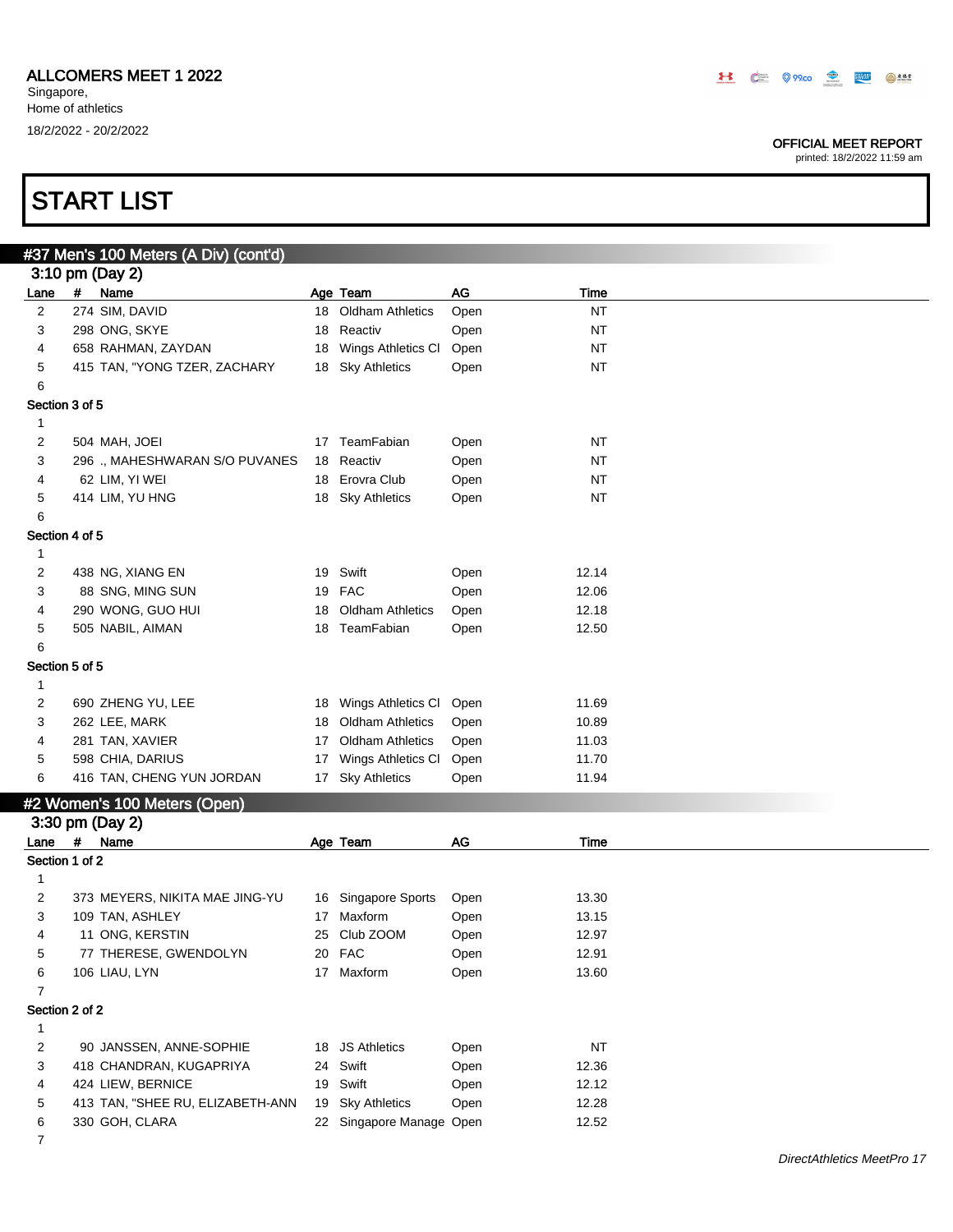#### OFFICIAL MEET REPORT

printed: 18/2/2022 11:59 am

|                | #1 Men's 100 Meters (Open)                                |                             |      |           |  |
|----------------|-----------------------------------------------------------|-----------------------------|------|-----------|--|
|                | 3:40 pm (Day 2)                                           |                             |      |           |  |
|                | Lane # Name                                               | Age Team                    | AG   | Time      |  |
| Section 1 of 9 |                                                           |                             |      |           |  |
| 1              |                                                           |                             |      |           |  |
| 2              | 481 ZULKHAIR, MUHD                                        | 25 Team Cicada Trac Open    |      | <b>NT</b> |  |
| 3              |                                                           |                             |      |           |  |
| 4              | 442 WRIGHT, LAFIAMA                                       | 32 Swift                    | Open | <b>NT</b> |  |
| 5              |                                                           |                             |      |           |  |
| 6              |                                                           |                             |      |           |  |
| Section 2 of 9 |                                                           |                             |      |           |  |
| 1              |                                                           |                             |      |           |  |
| 2              | 406 S.ANANDAN, SHAN S/O                                   | 20 Singapore Sports         | Open | <b>NT</b> |  |
| 3              | 327 LIU, YUCHENG                                          | 23 Singapore Institute Open |      | NT        |  |
| 4              | 647 NE, DARIUS                                            | 20 Wings Athletics Cl Open  |      | <b>NT</b> |  |
| 5              | 299 TAN, TAI HONG                                         | 49 Reactiv                  | Open | <b>NT</b> |  |
| 6              | 213 GOH, CLIFFORD                                         | 22 National University Open |      | NT        |  |
| Section 3 of 9 |                                                           |                             |      |           |  |
| 1              |                                                           |                             |      |           |  |
| 2              | 616 KOE, IAN                                              | 23 Wings Athletics Cl Open  |      | NT        |  |
| 3              | 211 FOO, DUN LIANG                                        | 20 National University Open |      | <b>NT</b> |  |
| 4              | 178 DHIYA'ULHAQ, ADAM                                     | 23 Nanyang Technolo Open    |      | <b>NT</b> |  |
| 5              | 183 KUMAR, TARUN                                          | 23 Nanyang Technolo Open    |      | NT        |  |
| 6              |                                                           |                             |      |           |  |
| Section 4 of 9 |                                                           |                             |      |           |  |
| 1              |                                                           |                             |      |           |  |
| 2              | 207 CHONG, WEI GUAN                                       | 22 National University Open |      | NT        |  |
| 3              | 394 LEE SIONG EN, REUBEN RAINER                           | 20 Singapore Sports Open    |      | NT        |  |
| 4              | 172 ANSHAD, SHAFIQ                                        | 23 Nanyang Technolo Open    |      | <b>NT</b> |  |
| 5              | 176 CHUA, RYAN                                            | 22 Nanyang Technolo Open    |      | <b>NT</b> |  |
| 6              | 331 ANG, GIN WAH                                          | 58 Singapore Masters Open   |      | 13.02     |  |
| Section 5 of 9 |                                                           |                             |      |           |  |
| 1              |                                                           |                             |      |           |  |
| 2              | 332 TOMASSINI, KEVIN                                      | 39 Singapore Masters Open   |      | 12.47     |  |
| 3              | 627 LIM, AARON                                            | 21 Wings Athletics Cl Open  |      | 12.06     |  |
| 4              | 66 NG BAO QIANG, .                                        | 27 Erovra Club              | Open | 12.10     |  |
| 5              | 190 SHENG, ZHAO FENG                                      | 23 Nanyang Technolo Open    |      | 12.61     |  |
|                | 642 MOHD IKHLASH, MUHAMMAD IRF 19 Wings Athletics Cl Open |                             |      | 12.01     |  |
| Section 6 of 9 |                                                           |                             |      |           |  |
| 1              |                                                           |                             |      |           |  |
| 2              | 635 LOW, RUSSELL                                          | 21 Wings Athletics CI       | Open | 11.98     |  |
| 3              | 396 LIM RUI, .                                            | 18 Singapore Sports         | Open | 11.90     |  |
| 4              | 458 AMOR, ARTRI JIM                                       | 20 Team Cicada Trac Open    |      | 11.96     |  |
| 5              | 395 LIM, YI LIANG LUCAS                                   | 20 Singapore Sports         | Open | 12.00     |  |
| 6              | 21 LU, WEIYI                                              | 35 Club ZOOM                | Open | 11.89     |  |
| Section 7 of 9 |                                                           |                             |      |           |  |
| 1              |                                                           |                             |      |           |  |
| 2              | 17 AWYONG, LIANG QI                                       | 27 Club ZOOM                | Open | 11.80     |  |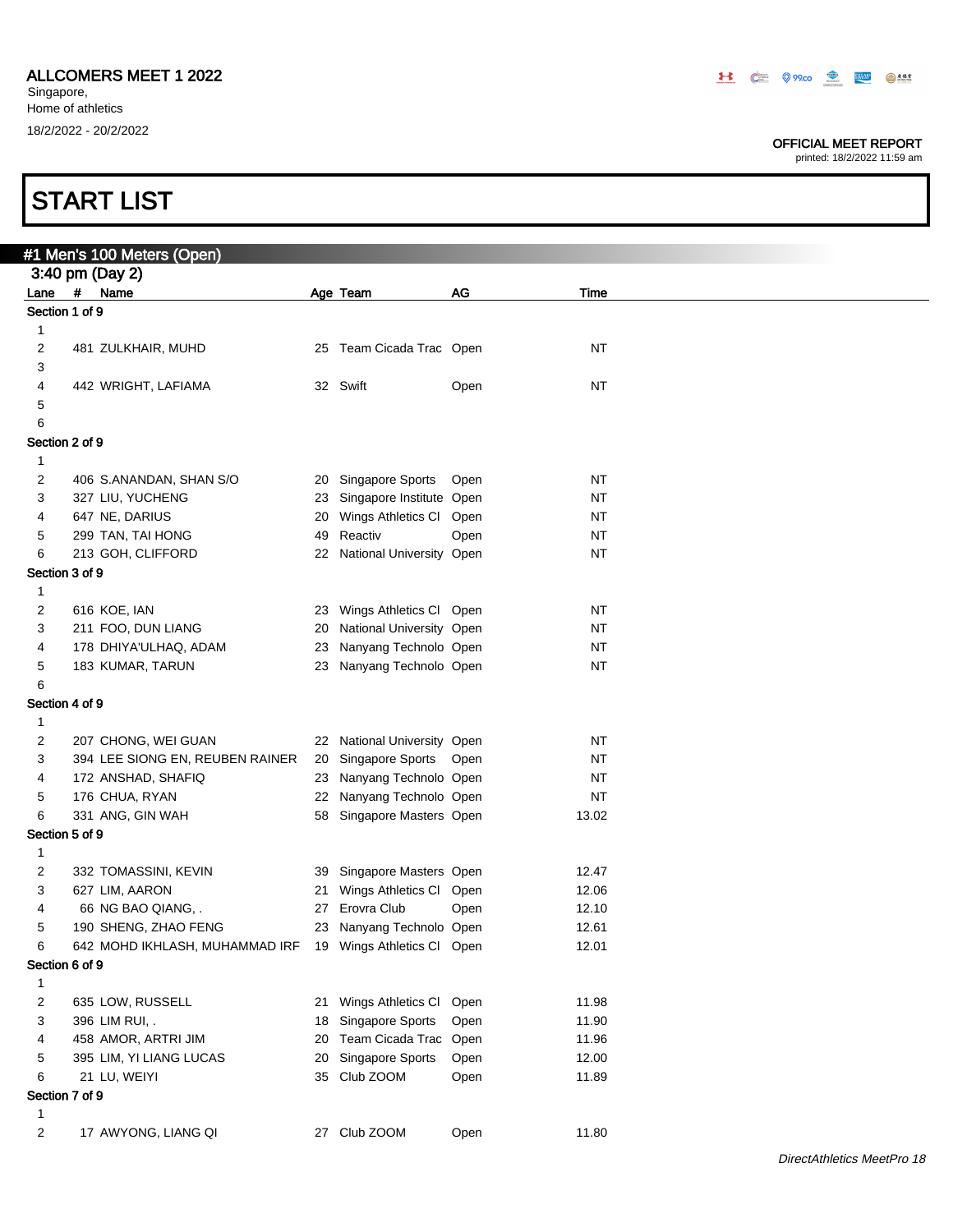#### OFFICIAL MEET REPORT

printed: 18/2/2022 11:59 am

# START LIST

|                |   | #1 Men's 100 Meters (Open) (cont'd) |    |                                 |      |             |
|----------------|---|-------------------------------------|----|---------------------------------|------|-------------|
|                |   | 3:40 pm (Day 2)                     |    |                                 |      |             |
| Lane           | # | Name                                |    | Age Team                        | AG   | Time        |
| 3              |   | 20 LOO, ALEXANDER                   | 31 | Club ZOOM                       | Open | 11.66       |
| 4              |   | 179 HASHIM, IMAN                    | 27 | Nanyang Technolo Open           |      | 11.77       |
| 5              |   | 182 KHAN, HASSAN                    | 23 | Nanyang Technolo Open           |      | 11.80       |
| 6              |   | 226 TEOW, ALPHONSUS                 | 23 | National University Open        |      | 11.47       |
| Section 8 of 9 |   |                                     |    |                                 |      |             |
| 1              |   |                                     |    |                                 |      |             |
| 2              |   | 601 CHUA, CHONG SUN                 | 20 | Wings Athletics CI              | Open | 11.29       |
| 3              |   | 393 HUANG, WEI JUN                  | 16 | Singapore Sports                | Open | 11.18       |
| 4              |   | 606 GAN, IAN                        | 20 | Wings Athletics CI              | Open | 11.24       |
| 5              |   | 323 ZHAN XIAN, JAY CHOO             | 24 | Singapore Institute Open        |      | 11.43       |
| 6              |   | 680 TOH, TEDD                       | 20 | Wings Athletics Cl Open         |      | 11.15       |
| Section 9 of 9 |   |                                     |    |                                 |      |             |
| 1              |   |                                     |    |                                 |      |             |
| 2              |   | 589 ANG, CHEN XIANG                 | 28 | Wings Athletics CI              | Open | 11.00       |
| 3              |   | 602 CHUA, JOSHUA                    | 22 | Wings Athletics CI              | Open | 10.62       |
| 4              |   | 205 ABISHA, IVAN                    | 22 | National University Open        |      | 10.95       |
| 5              |   | 592 BIN ASMIN, MUHAMMAD NAQIB       | 27 | Wings Athletics Cl Open         |      | 11.10       |
| 6              |   | 227 WAHID, SYAZANI                  |    | 24 National University Open     |      | <b>NT</b>   |
|                |   | #111 Men's Long Jump (C Div)        |    |                                 |      |             |
|                |   | 4:02 pm (Day 2)                     |    |                                 |      |             |
| Lane           | # | Name                                |    | Age Team                        | AG   | <b>Mark</b> |
| Flight 1 of 1  |   |                                     |    |                                 |      |             |
| 1              |   | 467 HO, SHUEN                       | 14 | Team Cicada Trac                | Open | <b>NM</b>   |
| 2              |   | 685 WANG, QIYUE                     | 13 | Wings Athletics Cl Open         |      | <b>NM</b>   |
| 3              |   | 459 ANG, BRADLEY                    | 13 | Team Cicada Trac Open           |      | <b>NM</b>   |
| 4              |   | 521 PRAKASH, SHREYAS                | 14 | <b>Total Kinetics Spor Open</b> |      | 4.43m       |
| 5              |   | 471 LEONG, BARON                    | 14 | Team Cicada Trac Open           |      | 4.48m       |
| 6              |   | 522 SADEKAR, VIHAAN                 | 14 | <b>Total Kinetics Spor Open</b> |      | 4.60m       |

| 8  | 634 LOO, JIA KAI                    | 14 Wings Athletics CI Open | 4.80m |
|----|-------------------------------------|----------------------------|-------|
| 9  | 645 NAGARAJ, DHIYANESH              | 13 Wings Athletics CI Open | 5.00m |
| 10 | 461 CHUA, GARRETT                   | 14 Team Cicada Trac Open   | 6.13m |
|    | #127 Men's High Jump (Intermediate) |                            |       |
|    | 4:20 pm (Day 2)                     |                            |       |
|    |                                     |                            |       |

7 466 HO, OLIVER 13 Team Cicada Trac Open 4.80m

|               |    | 4:20 pm (Day 2)        |                            |      |                   |
|---------------|----|------------------------|----------------------------|------|-------------------|
| Lane          | -# | Name                   | Age Team                   | AG.  | <b>Mark</b>       |
| Flight 1 of 1 |    |                        |                            |      |                   |
|               |    | 626 LIANG, EVAN        | 18 Wings Athletics CI Open |      | NM                |
|               |    | 175 CHUA, CHENG LEONG  | 24 Nanyang Technolo Open   |      | NM                |
| 3             |    | 665 TAN, ASHTON        | 17 Wings Athletics CI Open |      | NM                |
| 4             |    | 649 NGO, TIMOTHY       | 18 Wings Athletics CI Open |      | 1.83m             |
| 5             |    | 386 ELIJAH TAN, ELIJAH | 18 Singapore Sports        | Open | l.85m             |
| 6             |    | 621 LEE, ABEL          | 18 Wings Athletics CI Open |      | 2.05 <sub>m</sub> |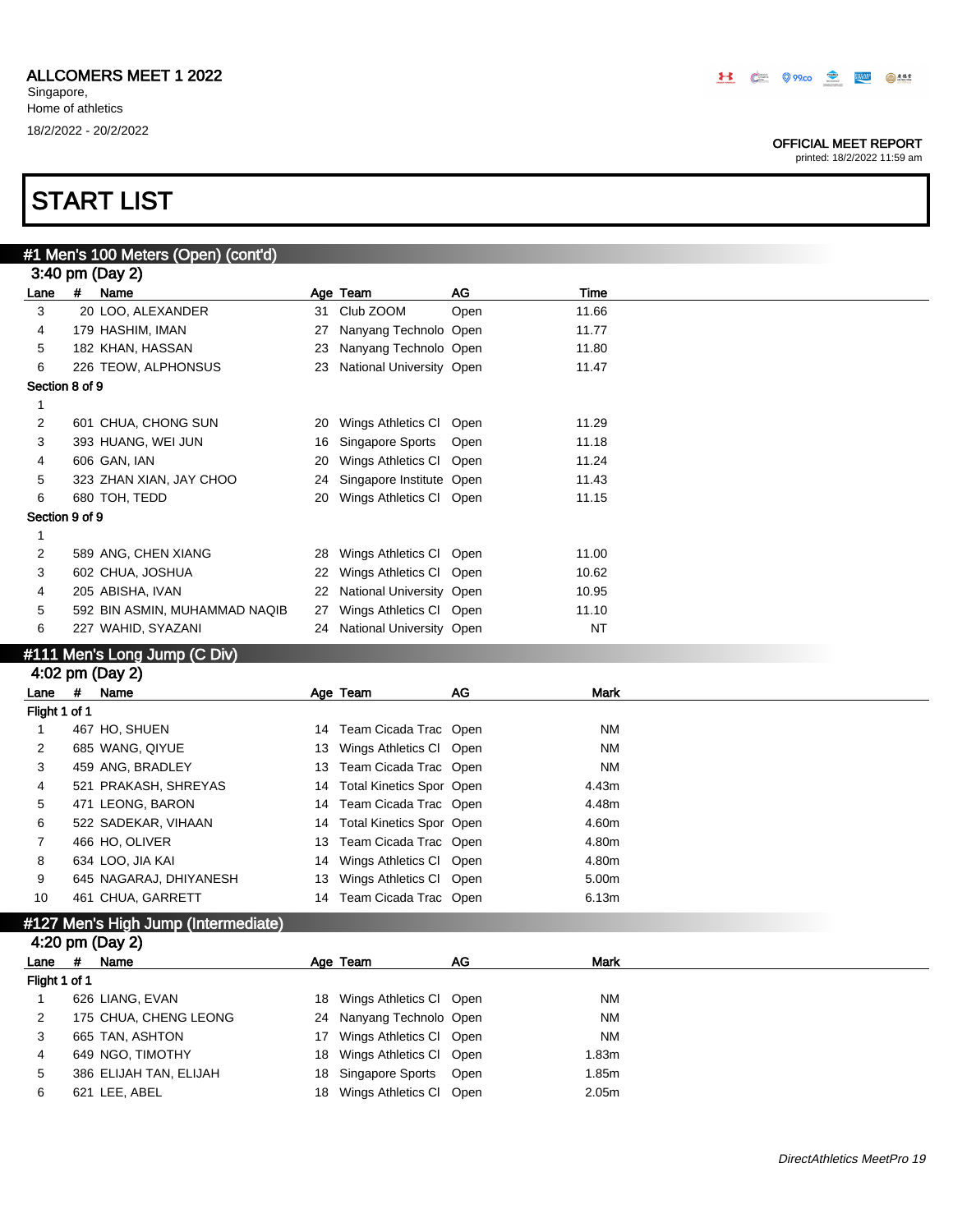#### OFFICIAL MEET REPORT

|                | <b>START LIST</b>              |    |                             |      |             |  |
|----------------|--------------------------------|----|-----------------------------|------|-------------|--|
|                | #51 Men's Javelin (A Div)      |    |                             |      |             |  |
|                | 4:20 pm (Day 2)                |    |                             |      |             |  |
| Lane           | $\overline{t}$<br>Name         |    | Age Team                    | AG   | <b>Mark</b> |  |
| Flight 1 of 1  |                                |    |                             |      |             |  |
| 1              | 667 TAN, HAN YANG DOMINIC      |    | 17 Wings Athletics CI Open  |      | NM          |  |
| 2              | 80 CHUA, QI LONG               | 18 | <b>FAC</b>                  | Open | <b>NM</b>   |  |
| 3              | 629 LIM, JARED                 | 18 | Wings Athletics CI          | Open | 50.99m      |  |
| 4              | 89 WONG, YIJIE LUCAS           |    | 18 FAC                      | Open | 52.15m      |  |
|                | #27 Men's Javelin (Open)       |    |                             |      |             |  |
|                | 4:20 pm (Day 2)                |    |                             |      |             |  |
| Lane           | #<br>Name                      |    | Age Team                    | AG   | <b>Mark</b> |  |
| Flight 1 of 1  |                                |    |                             |      |             |  |
| 1              | 349 WHEBLE, ANDY               |    | 35 Singapore Masters Open   |      | NM          |  |
| $\overline{c}$ | 336 FOTOHI, REZA               |    | 55 Singapore Masters Open   |      | NM          |  |
| 3              | 342 NEWENHAM, TIMOTHY          | 61 | Singapore Masters Open      |      | <b>NM</b>   |  |
| 4              | 348 WALKER, PATRICK            | 60 | Singapore Masters Open      |      | 36.60m      |  |
| 5              | 87 NG KAI LEONG, ROY           |    | 19 FAC                      | Open | 58.28m      |  |
|                |                                |    |                             |      |             |  |
|                | #12 Women's 5000 Meters (Open) |    |                             |      |             |  |
|                | 4:20 pm (Day 2)                |    |                             |      |             |  |
|                | Lane # Name                    |    | Age Team                    | AG   | Time        |  |
|                | Section 1 of 3                 |    |                             |      |             |  |
| 1              | 32 ENG, WEI PING MICHELLE      |    | 39 Erovra Club              | Open | 27:00.00    |  |
| 2              | 171 XU, JIAMIN                 | 38 | Nanyang Technolo Open       |      | NT          |  |
| 3              | 426 TONG YU WEI, ISABEL        |    | 15 Swift                    | Open | <b>NT</b>   |  |
|                | Section 2 of 3                 |    |                             |      |             |  |
| 1              | 499 KOH, TESSA                 |    | 18 TeamFabian               | Open | 20:48.00    |  |
| 2              | 535 YU HUI, TAN                | 22 | Trackstar Athletics Open    |      | 20:31.00    |  |
| 3              | 24 NG, YEW CHEO                | 36 | Cougars Athletic A Open     |      | 20:54.00    |  |
| 4              | 527 GOH, SU HUEI, SARAH        | 20 | Trackstar Athletics Open    |      | 20:56.00    |  |
| 5              | 195 ELIZA, KOH                 | 24 | National University Open    |      | 20:20.00    |  |
|                | Section 3 of 3                 |    |                             |      |             |  |
| 1              | 159 GOH, SHING LING            |    | 23 Nanyang Technolo Open    |      | 20:19.00    |  |
| 2              | 333 CHONG, VANESSA             |    | 33 Singapore Masters Open   |      | 19:28.00    |  |
| 3              | 202 TOH, TING XUAN             |    | 22 National University Open |      | 18:30.00    |  |
| 4              | 16 WOOLFE, KAIA                |    | 16 Club ZOOM                | Open | 20:06.00    |  |
| 5              | 428 YONG, MAN YUN              |    | 35 Swift                    | Open | 18:54.00    |  |
|                | #11 Men's 5000 Meters (Open)   |    |                             |      |             |  |
|                | 5:35 pm (Day 2)                |    |                             |      |             |  |
| Lane           | # Name                         |    | Age Team                    | AG   | Time        |  |
|                | Section 1 of 8                 |    |                             |      |             |  |
| $\mathbf{1}$   | 53 AHMED NAWAZ, .              |    | 19 Erovra Club              | Open | NT          |  |
| 2              | 345 TAN, SHAO YONG             |    | 37 Singapore Masters Open   |      | <b>NT</b>   |  |
| 3              | 329 TONG EN, SAMUEL            |    | 24 Singapore Institute Open |      | <b>NT</b>   |  |
|                | Section 2 of 8                 |    |                             |      |             |  |
| $\mathbf{1}$   | 344 ROB, WHITE                 |    | 43 Singapore Masters Open   |      | 21:00.00    |  |
| 2              | 177 CHUNG, ISAAC               | 22 | Nanyang Technolo Open       |      | 20:40.00    |  |
| 3              | 97 MULLIN, WILL                |    | 16 JS Athletics             | Open | <b>NT</b>   |  |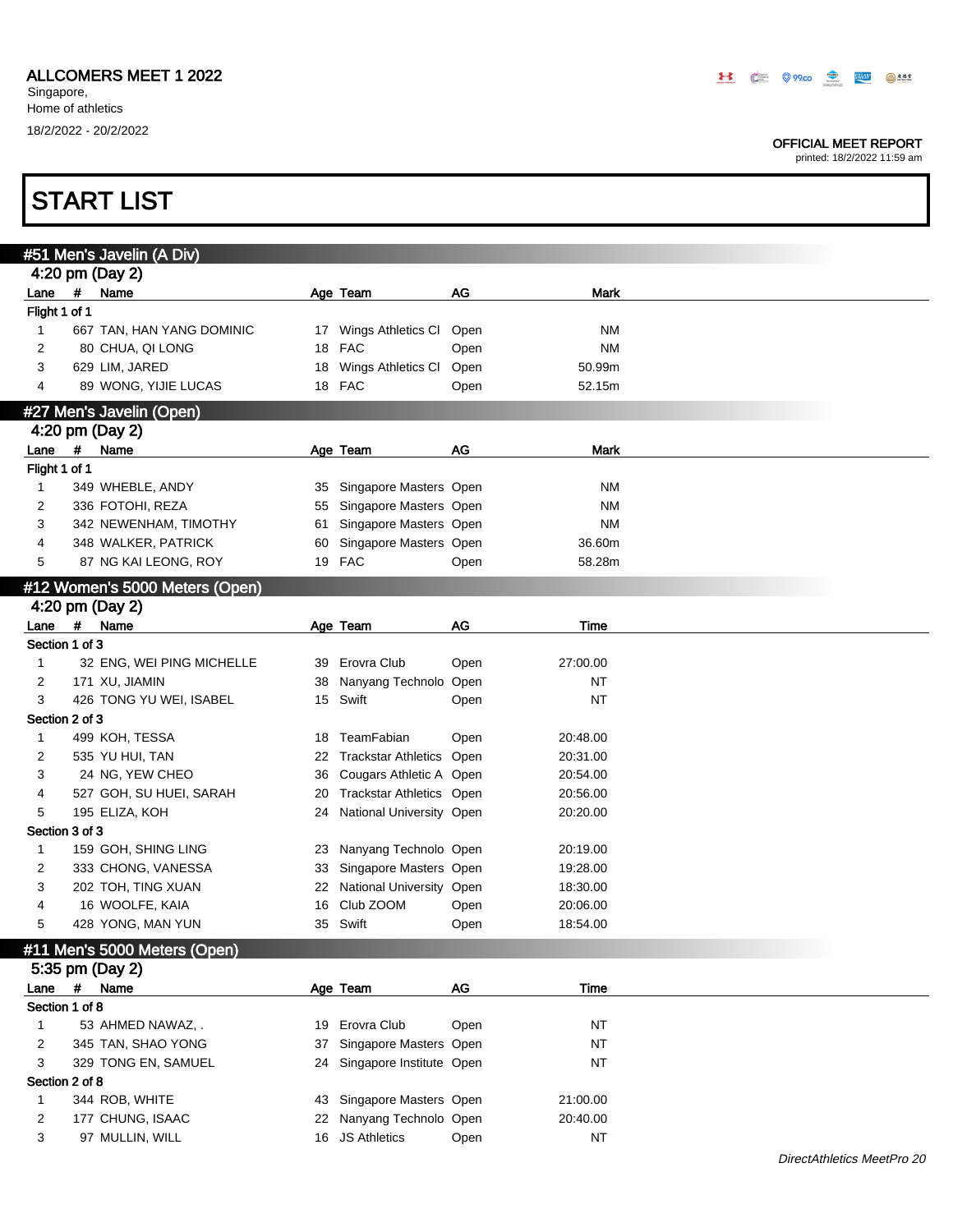#### OFFICIAL MEET REPORT

|                |             | #11 Men's 5000 Meters (Open) (cont'd) |    |                             |      |             |  |
|----------------|-------------|---------------------------------------|----|-----------------------------|------|-------------|--|
|                |             | 5:35 pm (Day 2)                       |    |                             |      |             |  |
| Lane           |             | # Name                                |    | Age Team                    | AG   | Time        |  |
| Section 3 of 8 |             |                                       |    |                             |      |             |  |
| 1              |             | 79 CHIA, GREGORY                      |    | 24 FAC                      | Open | 19:25.00    |  |
| 2              |             | 102 BROUWER, CEES                     | 51 | <b>Macritchie Runner</b>    | Open | 19:43.00    |  |
| 3              |             | 188 QUEK, WEIKIAT                     | 23 | Nanyang Technolo            | Open | 19:51.00    |  |
| 4              |             | 67 NIKISH SIVALINGAM, .               | 18 | Erovra Club                 | Open | 20:00.00    |  |
| 5              |             | 343 PEARSE, TIMOTHY                   |    | 44 Singapore Masters Open   |      | 20:26.00    |  |
| Section 4 of 8 |             |                                       |    |                             |      |             |  |
| 1              |             | 5 NAKAHARA, HISATO                    |    | 38 ActiveSG Club            | Open | 19:04.00    |  |
| 2              |             | 59 JOSHUA GAN, .                      | 18 | Erovra Club                 | Open | 19:00.00    |  |
| 3              |             | 605 FOO, JEREMY                       | 42 | Wings Athletics CI          | Open | 19:10.00    |  |
| 4              |             | 411 RAJKUMAR, VICKNESH                | 30 | Singapore Universi Open     |      | 19:00.00    |  |
| 5              |             | 220 ONG, JIYE                         | 26 | National University Open    |      | 19:15.00    |  |
| Section 5 of 8 |             |                                       |    |                             |      |             |  |
| 1              |             | 354 MADRID, VIRGILIO                  | 58 | Singapore Shuffler Open     |      | 18:30.00    |  |
| 2              |             | 225 TEO, AIDAN                        | 24 | <b>National University</b>  | Open | 18:30.00    |  |
| 3              |             | 620 LAW, CLEVELAND                    | 18 | Wings Athletics CI          | Open | 18:24.00    |  |
| 4              |             | 443 MOHD AMIN, ABDUL HAQ              | 22 | T360                        | Open | 18:30.00    |  |
| 5              |             | 180 HEE, ZACHARY                      | 25 | Nanyang Technolo Open       |      | 18:49.00    |  |
| Section 6 of 8 |             |                                       |    |                             |      |             |  |
| 1              |             | 644 MURAKAMI, TSURAYUKI               | 33 | Wings Athletics CI          | Open | 17:20.00    |  |
| 2              |             | 671 TAN, KENLEY                       | 31 | Wings Athletics CI          | Open | 17:30.00    |  |
| 3              |             | 346 TIMMS, CHRIS                      | 41 | Singapore Masters Open      |      | 17:29.00    |  |
| 4              |             | 641 MOHD, AJMIL                       | 28 | Wings Athletics CI          | Open | 17:25.00    |  |
| 5              |             | 212 FOO, GERALD                       |    | 24 National University Open |      | 17:51.00    |  |
| Section 7 of 8 |             |                                       |    |                             |      |             |  |
| 1              |             | 675 TAN WEN LONG, JASON               | 29 | Wings Athletics CI          | Open | 17:20.00    |  |
| 2              |             | 355 SAYER, RYAN                       | 39 | Singapore Shuffler          | Open | 16:55.00    |  |
| 3              |             | 666 TAN, DEXTER                       | 21 | Wings Athletics CI          | Open | 17:20.00    |  |
| 4              |             | 615 KHOO, BEN                         | 31 | Wings Athletics CI          | Open | 16:50.00    |  |
| 5              |             | 624 LI, JOSHUA                        | 35 | Wings Athletics CI          | Open | 17:20.00    |  |
| Section 8 of 8 |             |                                       |    |                             |      |             |  |
| 1              |             | 101 WALTON, DAVID                     |    | 18 JS Athletics             | Open | 16:10.00    |  |
| 2              |             | 357 WENGER, ANDREAS                   | 43 | Singapore Shuffler          | Open | 16:24.00    |  |
| 3              |             | 356 SOUTHCOTT, DARREN                 | 31 | Singapore Shuffler Open     |      | 15:30.00    |  |
| 4              |             | 609 IBRAHIM, AHMAD ARIF               |    | 29 Wings Athletics CI       | Open | 16:21.00    |  |
| 5              |             | 96 MCKINNEY, DANIEL                   |    | 17 JS Athletics             | Open | 16:05.00    |  |
|                |             | #17 Men's Long Jump (Open)            |    |                             |      |             |  |
|                |             | 6:00 pm (Day 2)                       |    |                             |      |             |  |
| Lane           | $\pmb{\mu}$ | Name                                  |    | Age Team                    | AG   | <b>Mark</b> |  |
| Flight 1 of 1  |             |                                       |    |                             |      |             |  |
|                |             | 102TOLWETVII                          |    | 22 Nonvang Tochnolo Oper    |      | <b>NIM</b>  |  |

| Flight 1 of 1 |                            |                             |           |
|---------------|----------------------------|-----------------------------|-----------|
|               | 192 TOH, WEI YU            | 23 Nanyang Technolo Open    | <b>NM</b> |
|               | 184 LEE, DONOVAN           | 24 Nanyang Technolo Open    | <b>NM</b> |
|               | 468 HONG AN DARYL, TAN     | 21 Team Cicada Trac Open    | <b>NM</b> |
|               | 174 CHEN, KE YUAN          | 22 Nanyang Technolo Open    | <b>NM</b> |
|               | 326 CHONG WEI HUNG, JARRYL | 25 Singapore Institute Open | <b>NM</b> |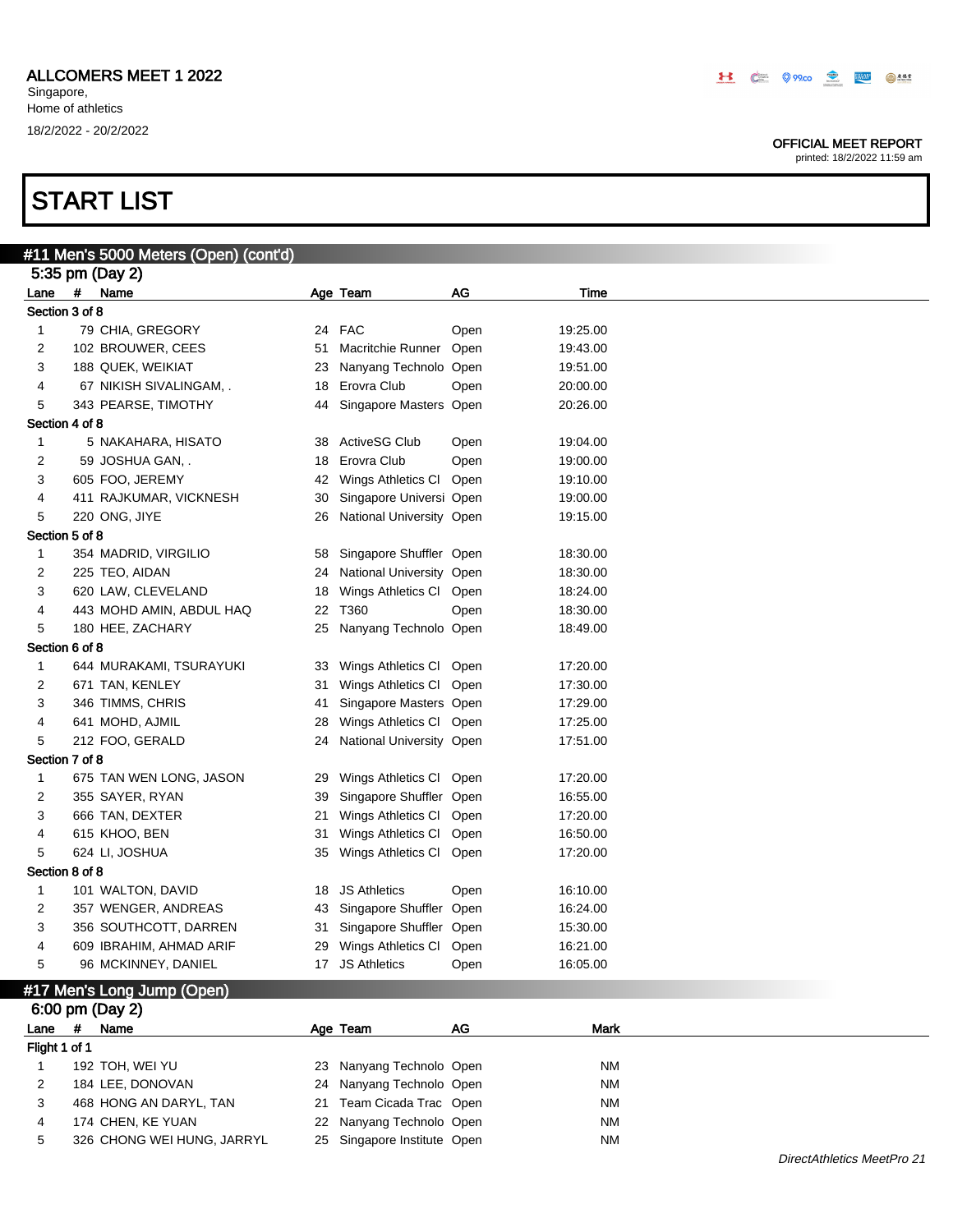#### OFFICIAL MEET REPORT

printed: 18/2/2022 11:59 am

| #17 Men's Long Jump (Open) (cont'd)<br>6:00 pm (Day 2)<br>#<br>Name<br>Age Team<br>AG<br><b>Mark</b><br>Lane<br>332 TOMASSINI, KEVIN<br>Singapore Masters Open<br><b>NM</b><br>6<br>39<br>650 ONG, ISAAC<br><b>NM</b><br>Wings Athletics CI<br>7<br>Open<br>18<br>8<br>Reactiv<br>5.00m<br>297 ., MIKHAIL SHAH<br>20<br>Open<br>9<br>392 HAZIM BIN MOHAMMAD GHAZALI,<br>Singapore Sports<br>Open<br>5.84m<br>16<br>10<br>390 FUN LE CONG, LUCAS, LUCAS<br>Singapore Sports<br>6.34m<br>Open<br>16<br>11<br>408 ZHUO ZHEHENG TERTIUS, TERTI<br>Singapore Sports<br>6.41m<br>Open<br>18<br>12<br>222 SYADDAD, ADLAN<br>National University Open<br>6.42m<br>23<br>13<br>651 ONG, RUSSELL<br>Wings Athletics CI<br>6.45m<br>18<br>Open<br>680 TOH, TEDD<br>14<br>Wings Athletics CI<br>6.89m<br>20<br>Open<br>Singapore Universi Open<br>7.22m<br>15<br>412 MUN, JERN WEI IVAN<br>24<br>#114 Women's Triple Jump (C Div)<br>8:30 am (Day 3)<br>AG<br>#<br>Lane<br>Name<br>Age Team<br>Mark<br>Flight 1 of 1<br>Erovra Club<br>1<br>41 LIEW, JAY YEE ESTHER<br>Open<br>ΝM<br>14 |  |
|-----------------------------------------------------------------------------------------------------------------------------------------------------------------------------------------------------------------------------------------------------------------------------------------------------------------------------------------------------------------------------------------------------------------------------------------------------------------------------------------------------------------------------------------------------------------------------------------------------------------------------------------------------------------------------------------------------------------------------------------------------------------------------------------------------------------------------------------------------------------------------------------------------------------------------------------------------------------------------------------------------------------------------------------------------------------------------|--|
|                                                                                                                                                                                                                                                                                                                                                                                                                                                                                                                                                                                                                                                                                                                                                                                                                                                                                                                                                                                                                                                                             |  |
|                                                                                                                                                                                                                                                                                                                                                                                                                                                                                                                                                                                                                                                                                                                                                                                                                                                                                                                                                                                                                                                                             |  |
|                                                                                                                                                                                                                                                                                                                                                                                                                                                                                                                                                                                                                                                                                                                                                                                                                                                                                                                                                                                                                                                                             |  |
|                                                                                                                                                                                                                                                                                                                                                                                                                                                                                                                                                                                                                                                                                                                                                                                                                                                                                                                                                                                                                                                                             |  |
|                                                                                                                                                                                                                                                                                                                                                                                                                                                                                                                                                                                                                                                                                                                                                                                                                                                                                                                                                                                                                                                                             |  |
|                                                                                                                                                                                                                                                                                                                                                                                                                                                                                                                                                                                                                                                                                                                                                                                                                                                                                                                                                                                                                                                                             |  |
|                                                                                                                                                                                                                                                                                                                                                                                                                                                                                                                                                                                                                                                                                                                                                                                                                                                                                                                                                                                                                                                                             |  |
|                                                                                                                                                                                                                                                                                                                                                                                                                                                                                                                                                                                                                                                                                                                                                                                                                                                                                                                                                                                                                                                                             |  |
|                                                                                                                                                                                                                                                                                                                                                                                                                                                                                                                                                                                                                                                                                                                                                                                                                                                                                                                                                                                                                                                                             |  |
|                                                                                                                                                                                                                                                                                                                                                                                                                                                                                                                                                                                                                                                                                                                                                                                                                                                                                                                                                                                                                                                                             |  |
|                                                                                                                                                                                                                                                                                                                                                                                                                                                                                                                                                                                                                                                                                                                                                                                                                                                                                                                                                                                                                                                                             |  |
|                                                                                                                                                                                                                                                                                                                                                                                                                                                                                                                                                                                                                                                                                                                                                                                                                                                                                                                                                                                                                                                                             |  |
|                                                                                                                                                                                                                                                                                                                                                                                                                                                                                                                                                                                                                                                                                                                                                                                                                                                                                                                                                                                                                                                                             |  |
|                                                                                                                                                                                                                                                                                                                                                                                                                                                                                                                                                                                                                                                                                                                                                                                                                                                                                                                                                                                                                                                                             |  |
|                                                                                                                                                                                                                                                                                                                                                                                                                                                                                                                                                                                                                                                                                                                                                                                                                                                                                                                                                                                                                                                                             |  |
|                                                                                                                                                                                                                                                                                                                                                                                                                                                                                                                                                                                                                                                                                                                                                                                                                                                                                                                                                                                                                                                                             |  |
|                                                                                                                                                                                                                                                                                                                                                                                                                                                                                                                                                                                                                                                                                                                                                                                                                                                                                                                                                                                                                                                                             |  |
| 2<br>Team Cicada Trac Open<br>ΝM<br>453 NG, KAYINN<br>14                                                                                                                                                                                                                                                                                                                                                                                                                                                                                                                                                                                                                                                                                                                                                                                                                                                                                                                                                                                                                    |  |
| 3<br>126 LIEW, TZE CHI<br>14 Nanyang Girls' Hig Open<br><b>NM</b>                                                                                                                                                                                                                                                                                                                                                                                                                                                                                                                                                                                                                                                                                                                                                                                                                                                                                                                                                                                                           |  |
| #84 Women's Triple Jump (B Div)                                                                                                                                                                                                                                                                                                                                                                                                                                                                                                                                                                                                                                                                                                                                                                                                                                                                                                                                                                                                                                             |  |
| 8:30 am (Day 3)                                                                                                                                                                                                                                                                                                                                                                                                                                                                                                                                                                                                                                                                                                                                                                                                                                                                                                                                                                                                                                                             |  |
| $\pmb{\mu}$<br><b>AG</b><br>Name<br>Age Team<br>Mark<br>Lane                                                                                                                                                                                                                                                                                                                                                                                                                                                                                                                                                                                                                                                                                                                                                                                                                                                                                                                                                                                                                |  |
| Flight 1 of 1                                                                                                                                                                                                                                                                                                                                                                                                                                                                                                                                                                                                                                                                                                                                                                                                                                                                                                                                                                                                                                                               |  |
| 132 LOW, GRACE JIA EN<br>ΝM<br>$\mathbf{1}$<br>Nanyang Girls' Hig Open<br>15                                                                                                                                                                                                                                                                                                                                                                                                                                                                                                                                                                                                                                                                                                                                                                                                                                                                                                                                                                                                |  |
| 2<br>379 SYED AHMED RIADH, SHARIFAH<br>Singapore Sports<br>ΝM<br>Open<br>16                                                                                                                                                                                                                                                                                                                                                                                                                                                                                                                                                                                                                                                                                                                                                                                                                                                                                                                                                                                                 |  |
| 3<br>155 YAP, LEIA<br>Nanyang Girls' Hig Open<br>ΝM<br>15                                                                                                                                                                                                                                                                                                                                                                                                                                                                                                                                                                                                                                                                                                                                                                                                                                                                                                                                                                                                                   |  |
| 153 WOO, "ERN YI, ERYN<br>Nanyang Girls' Hig Open<br>4<br>NΜ<br>16                                                                                                                                                                                                                                                                                                                                                                                                                                                                                                                                                                                                                                                                                                                                                                                                                                                                                                                                                                                                          |  |
| 134 NG, LYN SHUEN<br>Nanyang Girls' Hig Open<br>ΝM<br>5<br>15                                                                                                                                                                                                                                                                                                                                                                                                                                                                                                                                                                                                                                                                                                                                                                                                                                                                                                                                                                                                               |  |
|                                                                                                                                                                                                                                                                                                                                                                                                                                                                                                                                                                                                                                                                                                                                                                                                                                                                                                                                                                                                                                                                             |  |
| 51 TOH, PEIXUAN SHERYL<br>Erovra Club<br>ΝM<br>6<br>15<br>Open                                                                                                                                                                                                                                                                                                                                                                                                                                                                                                                                                                                                                                                                                                                                                                                                                                                                                                                                                                                                              |  |
| 7<br>370 LAU, REINA<br>Singapore Sports<br>ΝM<br>Open<br>15                                                                                                                                                                                                                                                                                                                                                                                                                                                                                                                                                                                                                                                                                                                                                                                                                                                                                                                                                                                                                 |  |
| 45 NEO, LE WEI CRYSTAL<br>Erovra Club<br>ΝM<br>8<br>15<br>Open                                                                                                                                                                                                                                                                                                                                                                                                                                                                                                                                                                                                                                                                                                                                                                                                                                                                                                                                                                                                              |  |
| 452 LIM SHAO HAN, MABEL<br>15 Team Cicada Trac Open<br>ΝM<br>9                                                                                                                                                                                                                                                                                                                                                                                                                                                                                                                                                                                                                                                                                                                                                                                                                                                                                                                                                                                                              |  |
|                                                                                                                                                                                                                                                                                                                                                                                                                                                                                                                                                                                                                                                                                                                                                                                                                                                                                                                                                                                                                                                                             |  |
| #117 Men's Discus (C Div)<br>8:30 am (Day 3)                                                                                                                                                                                                                                                                                                                                                                                                                                                                                                                                                                                                                                                                                                                                                                                                                                                                                                                                                                                                                                |  |
| #<br>Name<br>AG<br>Mark<br>Age Team<br>Lane                                                                                                                                                                                                                                                                                                                                                                                                                                                                                                                                                                                                                                                                                                                                                                                                                                                                                                                                                                                                                                 |  |
| Flight 1 of 1                                                                                                                                                                                                                                                                                                                                                                                                                                                                                                                                                                                                                                                                                                                                                                                                                                                                                                                                                                                                                                                               |  |
| 246 CHEW, JADEN<br><b>Oldham Athletics</b><br><b>NM</b><br>1<br>14<br>Open                                                                                                                                                                                                                                                                                                                                                                                                                                                                                                                                                                                                                                                                                                                                                                                                                                                                                                                                                                                                  |  |
| <b>NM</b><br>2<br>Wings Athletics CI<br>633 LOH, ANSON<br>Open<br>14                                                                                                                                                                                                                                                                                                                                                                                                                                                                                                                                                                                                                                                                                                                                                                                                                                                                                                                                                                                                        |  |
| 3<br>623 LEE, YU FOONG<br>22.00m<br>Wings Athletics CI<br>Open<br>13                                                                                                                                                                                                                                                                                                                                                                                                                                                                                                                                                                                                                                                                                                                                                                                                                                                                                                                                                                                                        |  |
| 660 SEAH, DYLAN<br>25.00m<br>Wings Athletics CI<br>Open<br>4<br>14                                                                                                                                                                                                                                                                                                                                                                                                                                                                                                                                                                                                                                                                                                                                                                                                                                                                                                                                                                                                          |  |
| 662 SEETOH, ISAAC HAN YANG<br>28.00m<br>5<br>Wings Athletics CI<br>Open<br>14                                                                                                                                                                                                                                                                                                                                                                                                                                                                                                                                                                                                                                                                                                                                                                                                                                                                                                                                                                                               |  |
| 618 KWA, EU HAN<br>Wings Athletics CI<br>30.00m<br>6<br>Open<br>14                                                                                                                                                                                                                                                                                                                                                                                                                                                                                                                                                                                                                                                                                                                                                                                                                                                                                                                                                                                                          |  |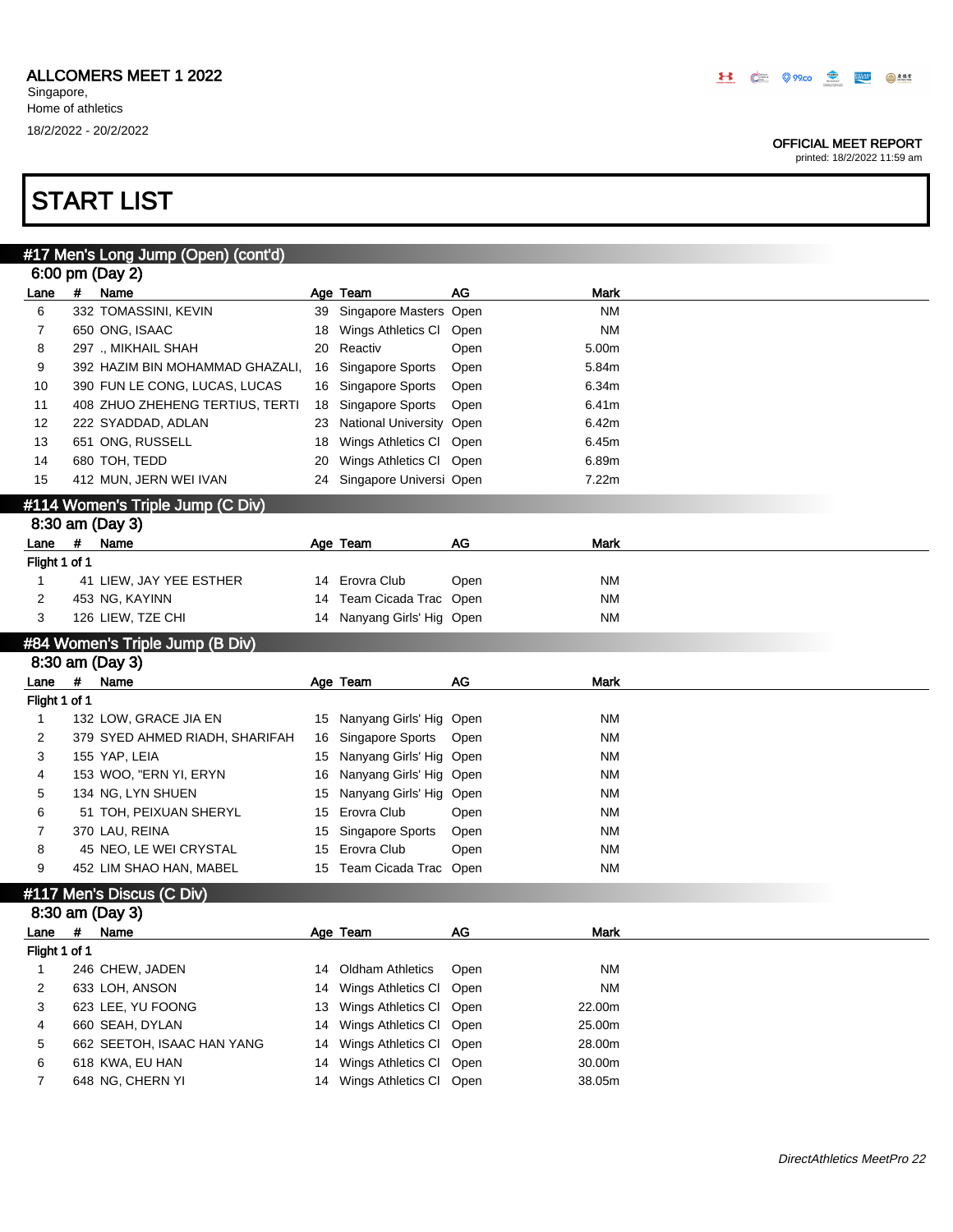START LIST

#### OFFICIAL MEET REPORT

printed: 18/2/2022 11:59 am

|                |             | #13 Men's 3000m Steeple (Open)                             |    |                             |           |             |
|----------------|-------------|------------------------------------------------------------|----|-----------------------------|-----------|-------------|
|                |             | 8:30 am (Day 3)                                            |    |                             |           |             |
| Lane           | #           | Name                                                       |    | Age Team                    | AG        | Time        |
| Section 1 of 1 |             |                                                            |    |                             |           |             |
| 1              |             | 550 SENTHILKUMAR GAUTAM, KULAN 18 Trackstar Athletics Open |    |                             |           | 10:35.00    |
| 2              |             | 554 WEI FENG, LIM                                          |    | 18 Trackstar Athletics Open |           | 10:35.00    |
| 3              |             | 97 MULLIN, WILL                                            |    | 16 JS Athletics             | Open      | <b>NT</b>   |
|                |             | #125 Men's Pole Vault (Novice)                             |    |                             |           |             |
|                |             | 9:00 am (Day 3)                                            |    |                             |           |             |
| Lane           |             | # Name                                                     |    | Age Team                    | AG        | <b>Mark</b> |
| Flight 1 of 1  |             |                                                            |    |                             |           |             |
| 1              |             | 607 HO, JAYDEN                                             |    | 16 Wings Athletics Cl Open  |           | NΜ          |
| 2              |             | 653 PHONE, MIN MYAT                                        |    | 16 Wings Athletics Cl Open  |           | 3.00m       |
| 3              |             | 691 ZUHAYR, RAYAN                                          |    | 15 Wings Athletics Cl Open  |           | 3.00m       |
|                |             |                                                            |    |                             |           |             |
|                |             | #126 Women's Pole Vault (Novice)                           |    |                             |           |             |
|                |             | 9:00 am (Day 3)                                            |    |                             |           |             |
| Lane           | $\#$        | Name                                                       |    | Age Team                    | <b>AG</b> | <b>Mark</b> |
| Flight 1 of 1  |             |                                                            |    |                             |           |             |
| 1              |             | 568 LEE, CHAEWON                                           |    | 17 Wings Athletics Cl Open  |           | <b>NM</b>   |
| 2              |             | 573 LIM, SHERVON                                           |    | 15 Wings Athletics Cl Open  |           | 1.80m       |
| 3              |             | 580 SIEW, EN SIN                                           | 16 | Wings Athletics Cl Open     |           | 2.15m       |
| 4              |             | 562 CHOO, BEVERLY                                          | 15 | Wings Athletics Cl Open     |           | 2.20m       |
| 5              |             | 576 NG, GRACE                                              | 16 | Wings Athletics Cl Open     |           | 2.43m       |
| 6              |             | 566 HANIM, ASMAH                                           | 38 | Wings Athletics Cl Open     |           | 2.80m       |
| 7              |             | 584 TAN, MAXIM                                             |    | 19 Wings Athletics Cl Open  |           | 3.00m       |
|                |             | #100 Women's 800 Meters (C Div)                            |    |                             |           |             |
|                |             | 9:00 am (Day 3)                                            |    |                             |           |             |
| Lane # Name    |             |                                                            |    |                             | AG        |             |
| Section 1 of 2 |             |                                                            |    | Age Team                    |           | Time        |
|                |             |                                                            |    |                             |           |             |
| 1              |             | 534 YU EN, FONG                                            |    | 14 Trackstar Athletics Open |           | NT          |
| 2              |             | 130 LIN, "RUI, AVRIL                                       |    | 14 Nanyang Girls' Hig Open  |           | <b>NT</b>   |
| 3              |             | 120 FU, YU                                                 |    | 14 Nanyang Girls' Hig Open  |           | <b>NT</b>   |
| Section 2 of 2 |             |                                                            |    |                             |           |             |
| 1              |             | 147 TEO, YAN JIA                                           |    | 14 Nanyang Girls' Hig Open  |           | ΝT          |
|                |             | 510 LEE, JING XUAN                                         |    | 14 Total Kinetics Spor Open |           | 3:10.00     |
| 3              |             | 512 MANUELA, SIDHOM                                        |    | 14 Total Kinetics Spor Open |           | 3:00.00     |
| 4              |             | 121 GAM, VALERIE WEI LIN                                   |    | 14 Nanyang Girls' Hig Open  |           | <b>NT</b>   |
|                |             | #69 Women's 800 Meters (B Div)                             |    |                             |           |             |
|                |             | 9:10 am (Day 3)                                            |    |                             |           |             |
| Lane           | $\pmb{\mu}$ | Name                                                       |    | Age Team                    | AG        | Time        |
| Section 1 of 5 |             |                                                            |    |                             |           |             |
| 2              |             | 122 HO, LAETITIA EN XI                                     |    | 15 Nanyang Girls' Hig       | Open      | NT          |
| 3              |             | 92 LI, JIAYI CHRISTINA                                     |    | 16 JS Athletics             | Open      | <b>NT</b>   |
| 4              |             | 421 JANELLE, LEW ZI XIN                                    | 16 | Swift                       |           | <b>NT</b>   |
|                |             | 50 TAN, ZE QING, CADENCE                                   |    | 15 Erovra Club              | Open      | <b>NT</b>   |
| 5              |             |                                                            |    |                             | Open      |             |

#### Section 2 of 5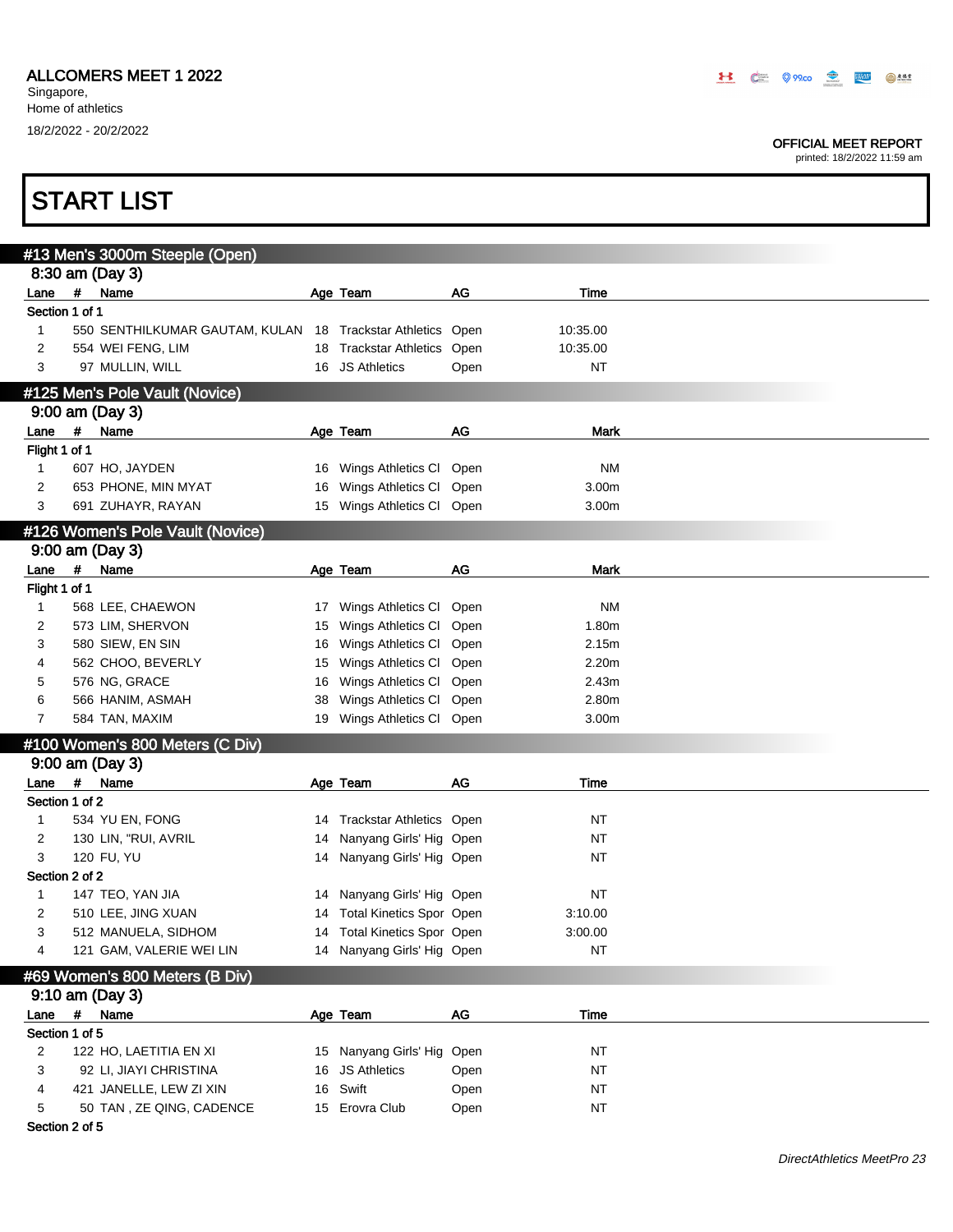#### OFFICIAL MEET REPORT

printed: 18/2/2022 11:59 am

|                |   | #69 Women's 800 Meters (B Div) (cont'd)  |    |                                                      |      |                    |  |
|----------------|---|------------------------------------------|----|------------------------------------------------------|------|--------------------|--|
|                |   | 9:10 am (Day 3)                          |    |                                                      |      |                    |  |
| Lane           | # | Name                                     |    | Age Team                                             | AG   | Time               |  |
| 2              |   | 34 HARIDAS, SHANICE TAN                  |    | 15 Erovra Club                                       | Open | <b>NT</b>          |  |
| 3              |   | 124 LEE, EN XIAN                         |    | 15 Nanyang Girls' Hig Open                           |      | <b>NT</b>          |  |
| 4              |   | 91 LI, JIAWEI EMMA                       |    | 16 JS Athletics                                      | Open | <b>NT</b>          |  |
| Section 3 of 5 |   |                                          |    |                                                      |      |                    |  |
| 1              |   | 513 NG, KAYLA                            | 15 | <b>Total Kinetics Spor Open</b>                      |      | 3:00.00            |  |
| 2              |   | 511 LIM, NICOLE                          | 16 | <b>Total Kinetics Spor Open</b>                      |      | 3:00.00            |  |
| 3              |   | 417 ANG LE XUAN, FELISE                  | 16 | Swift                                                | Open | <b>NT</b>          |  |
| 4              |   | 139 SIM, "LEE ERN, TERI                  | 15 | Nanyang Girls' Hig Open                              |      | <b>NT</b>          |  |
| 5              |   | 508 FOO, NATALIE                         |    | 15 Total Kinetics Spor Open                          |      | 3:10.00            |  |
| Section 4 of 5 |   |                                          |    |                                                      |      |                    |  |
| $\mathbf{1}$   |   | 360 CHUA, VICTORIA SI YU                 |    | 15 Singapore Sports                                  | Open | 2:46.00            |  |
| 2              |   | 375 MUAMMAR GADAFI, SITI NURHID          | 15 | <b>Singapore Sports</b>                              | Open | 2:45.00            |  |
| 3              |   | 143 TAN, CHERYL PEI XUAN                 | 15 | Nanyang Girls' Hig Open                              |      | 2:42.00            |  |
| 4              |   | 113 BOON, YAN XIN                        | 15 | Nanyang Girls' Hig Open                              |      | 2:49.00            |  |
| 5              |   | 136 ONG, HUI LIN                         |    | 15 Nanyang Girls' Hig Open                           |      | 2:49.00            |  |
| Section 5 of 5 |   |                                          |    |                                                      |      |                    |  |
| $\mathbf{1}$   |   | 526 FOO, SI QING, FAITH                  | 15 | Trackstar Athletics Open                             |      | 2:35.00            |  |
| 2              |   | 533 SU, PEI XIN, EMMA                    | 15 | <b>Trackstar Athletics Open</b>                      |      | 2:35.00            |  |
| 3              |   | 365 JAIGANTH, LAAVINIA                   | 16 | Singapore Sports                                     | Open | 2:20.00            |  |
|                |   | 532 SER LENG NICOLE, YEO                 |    | <b>Trackstar Athletics Open</b>                      |      |                    |  |
| 4<br>5         |   | 116 CHIN, EE TENG                        | 15 | 17 Nanyang Girls' Hig Open                           |      | 2:40.00<br>2:42.00 |  |
|                |   |                                          |    |                                                      |      |                    |  |
|                |   |                                          |    |                                                      |      |                    |  |
|                |   | #44 Women's 800 Meters (A Div)           |    |                                                      |      |                    |  |
|                |   | 9:35 am (Day 3)                          |    |                                                      |      |                    |  |
| Lane #         |   | Name                                     |    | Age Team                                             | AG   | Time               |  |
| Section 1 of 1 |   |                                          |    |                                                      |      |                    |  |
| 3              |   | 372 LUM, JANELLE WAI YAN                 |    | 17 Singapore Sports                                  | Open | 2:39.00            |  |
| 4              |   | 39 LEANNE QUEK, .                        | 18 | Erovra Club                                          | Open | 3:10.00            |  |
| 5              |   | 49 SIVAKUMAR, TVISHA RHEA                |    | 18 Erovra Club                                       | Open | <b>NT</b>          |  |
|                |   |                                          |    |                                                      |      |                    |  |
|                |   | #8 Women's 800 Meters (Open)             |    |                                                      |      |                    |  |
|                |   | 9:40 am (Day 3)                          |    |                                                      |      |                    |  |
| Lane           | # | Name                                     |    | Age Team                                             | AG   | Time               |  |
| Section 1 of 3 |   |                                          |    |                                                      |      |                    |  |
| 2              |   | 31 CHLOETTE CHEAH, .                     |    | 20 Erovra Club                                       | Open | 3:00.00            |  |
| 4              |   | 167 MANSUL, MISYAL SONNIA                |    | 20 Nanyang Technolo Open                             |      | ΝT                 |  |
| Section 2 of 3 |   |                                          |    |                                                      |      |                    |  |
| 1              |   | 168 NG, WEI TING                         |    | 23 Nanyang Technolo Open                             |      | 2:45.00            |  |
| 2              |   | 170 TAY, CLAIRE                          | 22 | Nanyang Technolo Open                                |      | 2:45.00            |  |
| 3              |   | 195 ELIZA, KOH                           | 24 | National University Open                             |      | 2:45.00            |  |
| 4              |   | 410 TAN, BERNICE YUN RU                  | 22 | Singapore Universi Open                              |      | 2:45.00            |  |
| 5              |   | 528 JING YI, RACHEL, NG                  |    | 15 Trackstar Athletics Open                          |      | 2:47.00            |  |
| Section 3 of 3 |   |                                          |    |                                                      |      |                    |  |
| 1              |   | 324 GAN KAI-LIN, STEFFI                  | 23 | Singapore Institute Open                             |      | 2:32.00            |  |
| 2<br>3         |   | 200 PRIMALANI, REENA<br>169 SOH, ROMAINE | 23 | National University Open<br>28 Nanyang Technolo Open |      | 2:31.00<br>2:26.00 |  |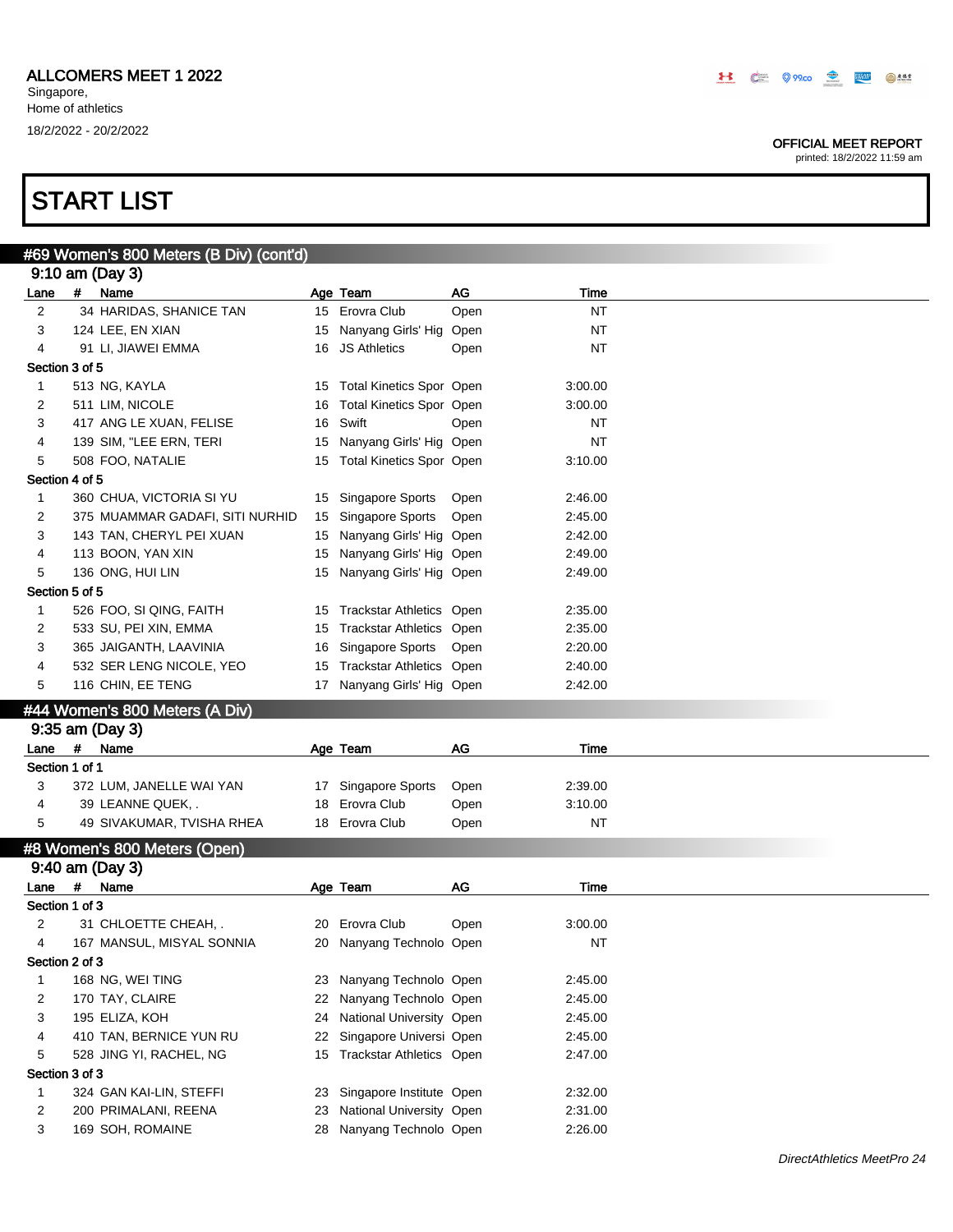#### OFFICIAL MEET REPORT

|                              |                | <b>START LIST</b>                               |    |                                                |      |           |  |  |  |
|------------------------------|----------------|-------------------------------------------------|----|------------------------------------------------|------|-----------|--|--|--|
|                              |                |                                                 |    |                                                |      |           |  |  |  |
|                              |                | #8 Women's 800 Meters (Open) (cont'd)           |    |                                                |      |           |  |  |  |
| Lane                         | $\#$           | 9:40 am (Day 3)<br>Name                         |    | Age Team                                       | AG   | Time      |  |  |  |
| 4                            |                | 161 KOH, SARAH                                  |    | 21 Nanyang Technolo Open                       |      | 2:32.00   |  |  |  |
| 5                            |                | 24 NG, YEW CHEO                                 |    | 36 Cougars Athletic A Open                     |      | 2:37.00   |  |  |  |
|                              |                |                                                 |    |                                                |      |           |  |  |  |
|                              |                | #99 Men's 800 Meters (C Div)<br>9:55 am (Day 3) |    |                                                |      |           |  |  |  |
| Lane                         | $\overline{u}$ | Name                                            |    | Age Team                                       | AG   | Time      |  |  |  |
| Section 1 of 2               |                |                                                 |    |                                                |      |           |  |  |  |
| 2                            |                | 541 HAO ZHI DAMIEN, LIM                         |    | 14 Trackstar Athletics Open                    |      | NT        |  |  |  |
| 3                            |                | 549 ROYSEN, ANG                                 | 14 | Trackstar Athletics Open                       |      | 2:30.00   |  |  |  |
| 4                            |                | 61 LIEW, HNG KAI JETHRO                         | 14 | Erovra Club                                    | Open | ΝT        |  |  |  |
| 5                            |                | 269 MURALI, MOURYA                              | 14 | <b>Oldham Athletics</b>                        | Open | <b>NT</b> |  |  |  |
| Section 2 of 2               |                |                                                 |    |                                                |      |           |  |  |  |
| 2                            |                | 391 HARRIS MULYADI, EMRE RIZQ MI                | 14 | Singapore Sports                               | Open | 2:30.00   |  |  |  |
| 3                            |                | 462 CURRAN, DANIEL RAIHAN                       |    | 14 Team Cicada Trac Open                       |      | 2:30.00   |  |  |  |
| 4                            |                | 546 KRISHNAN, RUBEN                             | 14 | <b>Trackstar Athletics Open</b>                |      | 2:30.00   |  |  |  |
| 5                            |                | 464 CURRAN, JAKE ARYAN                          |    | 14 Team Cicada Trac Open                       |      | 2:30.00   |  |  |  |
|                              |                | #58 Women's Triple Jump (A Div)                 |    |                                                |      |           |  |  |  |
|                              |                | 10:00 am (Day 3)                                |    |                                                |      |           |  |  |  |
| Lane                         | #              | Name                                            |    | Age Team                                       | AG   | Mark      |  |  |  |
| Flight 1 of 1                |                |                                                 |    |                                                |      |           |  |  |  |
| 1                            |                | 38 LAM, SHAN NING SHANNON                       |    | 18 Erovra Club                                 | Open | ΝM        |  |  |  |
| 2                            |                | 300 KOH, MELANIE                                | 17 | <b>RTC</b>                                     | Open | <b>NM</b> |  |  |  |
| 3                            |                | 588 ZHONG, CHUHAN                               |    | 17 Wings Athletics CI                          | Open | 11.37m    |  |  |  |
|                              |                | #20 Women's Triple Jump (Open)                  |    |                                                |      |           |  |  |  |
|                              |                | 10:00 am (Day 3)                                |    |                                                |      |           |  |  |  |
| Lane                         | #              | Name                                            |    | Age Team                                       | AG   | Mark      |  |  |  |
| Flight 1 of 1                |                |                                                 |    |                                                |      |           |  |  |  |
| 1                            |                | 166 LIN, ERIN                                   | 21 | Nanyang Technolo Open                          |      | <b>NM</b> |  |  |  |
| 2                            |                | 380 TAN CHLOE, CHLOE                            | 18 | Singapore Sports                               | Open | 10.06m    |  |  |  |
| 3                            |                | 377 NG, JING NI                                 |    | 18 Singapore Sports                            | Open | 10.50m    |  |  |  |
| 4                            |                | 385 CHANDRU, BHAVIKA                            |    | 18 Singapore Sports                            | Open | ΝM        |  |  |  |
|                              |                |                                                 |    |                                                |      |           |  |  |  |
| #68 Men's 800 Meters (B Div) |                |                                                 |    |                                                |      |           |  |  |  |
|                              |                |                                                 |    |                                                |      |           |  |  |  |
|                              |                | 10:05 am (Day 3)                                |    |                                                |      |           |  |  |  |
| Lane                         | $\pmb{\mu}$    | Name                                            |    | Age Team                                       | AG   | Time      |  |  |  |
| Section 1 of 3               |                |                                                 |    |                                                |      |           |  |  |  |
| 2<br>3                       |                | 265 LIM, SETH                                   | 16 | 15 Oldham Athletics<br><b>Oldham Athletics</b> | Open | <b>NT</b> |  |  |  |
| 4                            |                | 249 CHONG, JOSHUA<br>242 BALAKRISHNAN, LUKE     |    |                                                | Open | <b>NT</b> |  |  |  |
| Section 2 of 3               |                |                                                 |    | 16 Oldham Athletics                            | Open | <b>NT</b> |  |  |  |
| 1                            |                | 84 LIM, RYAN                                    |    | 16 FAC                                         | Open | 2:16.00   |  |  |  |
| 2                            |                | 280 TAN, SAMUEL                                 | 15 | <b>Oldham Athletics</b>                        | Open | <b>NT</b> |  |  |  |
| 3                            |                | 437 MARKCUS, YONG                               | 15 | Swift                                          | Open | 2:49.00   |  |  |  |
| 4                            |                | 98 SEYFFERT, JUSTIN                             | 15 | <b>JS Athletics</b>                            | Open | <b>NT</b> |  |  |  |
| 5                            |                | 282 TANG, DANIEL                                |    | 16 Oldham Athletics                            | Open | 2:16.01   |  |  |  |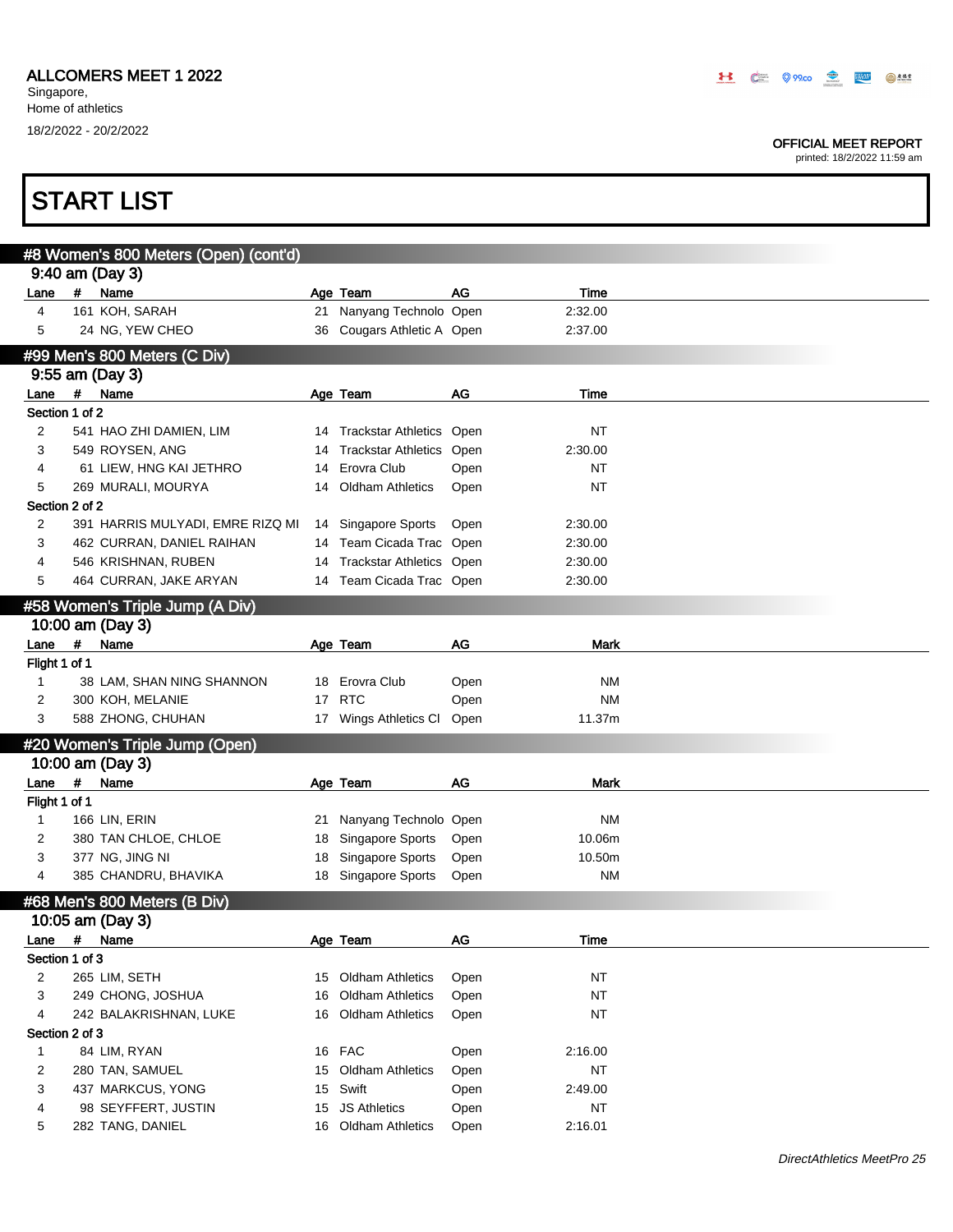#### OFFICIAL MEET REPORT

printed: 18/2/2022 11:59 am

|                            |             | #68 Men's 800 Meters (B Div) (cont'd) |    |                            |      |             |  |  |  |  |
|----------------------------|-------------|---------------------------------------|----|----------------------------|------|-------------|--|--|--|--|
|                            |             | 10:05 am (Day 3)                      |    |                            |      |             |  |  |  |  |
| Lane                       |             | # Name                                |    | Age Team                   | AG   | Time        |  |  |  |  |
| Section 3 of 3             |             |                                       |    |                            |      |             |  |  |  |  |
| 1                          |             | 399 MOHAMMAD HANAFIAH, MUHAM          |    | 16 Singapore Sports        | Open | 2:12.00     |  |  |  |  |
| 2                          |             | 18 BIN IRFAN, MUHAMMAD ILHAN          |    | 16 Club ZOOM               | Open | 2:10.00     |  |  |  |  |
| 3                          |             | 545 KHAIRULNAZIM, MOHAMED             | 16 | <b>Trackstar Athletics</b> | Open | 2:10.00     |  |  |  |  |
| 4                          |             | 540 GOMES, LEON                       | 15 | <b>Trackstar Athletics</b> | Open | 2:13.00     |  |  |  |  |
| 5                          |             | 388 EMMANUEL, SHAYAN                  |    | 16 Singapore Sports        | Open | 2:15.00     |  |  |  |  |
|                            |             | #88 Women's Discus (B Div)            |    |                            |      |             |  |  |  |  |
|                            |             | 10:15 am (Day 3)                      |    |                            |      |             |  |  |  |  |
| Lane                       | #           | Name                                  |    | Age Team                   | AG   | <b>Mark</b> |  |  |  |  |
| Flight 1 of 1              |             |                                       |    |                            |      |             |  |  |  |  |
| 1                          |             | 135 NG, XIN YI                        |    | 15 Nanyang Girls' Hig Open |      | ΝM          |  |  |  |  |
| 2                          |             | 128 LIM, CLARICE ZHI QIAN             |    | 15 Nanyang Girls' Hig Open |      | ΝM          |  |  |  |  |
| 3                          |             | 587 WONG, NADYA                       |    | 16 Wings Athletics Cl Open |      | ΝM          |  |  |  |  |
| 4                          |             | 149 THANG, YING YUE                   | 15 | Nanyang Girls' Hig Open    |      | ΝM          |  |  |  |  |
| 5                          |             | 150 WONG, ANYA ANN YA                 | 15 | Nanyang Girls' Hig Open    |      | <b>NM</b>   |  |  |  |  |
| 6                          |             | 574 NEO, EE NIN                       | 16 | Wings Athletics CI         | Open | ΝM          |  |  |  |  |
| 7                          |             | 44 MO, THANT CIN                      |    | 16 Erovra Club             | Open | ΝM          |  |  |  |  |
|                            |             |                                       |    |                            |      |             |  |  |  |  |
| #54 Women's Discus (A Div) |             |                                       |    |                            |      |             |  |  |  |  |
|                            |             | 10:15 am (Day 3)                      |    |                            |      |             |  |  |  |  |
| Lane                       | $\pmb{\mu}$ | Name                                  |    | Age Team                   | AG   | <b>Mark</b> |  |  |  |  |
| Flight 1 of 1              |             |                                       |    |                            |      |             |  |  |  |  |
| 1                          |             | 571 LIM, CHERYL                       |    | 18 Wings Athletics CI      | Open | ΝM          |  |  |  |  |
| 2                          |             | 578 PHUA, JAYDENE                     |    | 18 Wings Athletics Cl      | Open | ΝM          |  |  |  |  |
| 3                          |             | 577 NUR ELYSA BINTE MUHAMMAD S        | 17 | Wings Athletics CI         | Open | <b>NM</b>   |  |  |  |  |
| 4                          |             | 558 CHEN, JANELLE                     |    | 17 Wings Athletics CI Open |      | ΝM          |  |  |  |  |
|                            |             | #43 Men's 800 Meters (A Div)          |    |                            |      |             |  |  |  |  |
|                            |             | 10:20 am (Day 3)                      |    |                            |      |             |  |  |  |  |
| Lane                       | $\#$        | Name                                  |    | Age Team                   | AG   | Time        |  |  |  |  |
| Section 1 of 2             |             |                                       |    |                            |      |             |  |  |  |  |
| 2                          |             | 661 SEET, REUBEN                      |    | 17 Wings Athletics CI      | Open | 2:18.00     |  |  |  |  |
| 3                          |             | 547 ONG, SHAO XUAN, MERVYN            | 17 | Trackstar Athletics Open   |      | 2:10.00     |  |  |  |  |
| 4                          |             | 63 MOHAMED SHAZMEER SHAH, .           | 19 | Erovra Club                | Open | 2:15.00     |  |  |  |  |
| Section 2 of 2             |             |                                       |    |                            |      |             |  |  |  |  |
| 3                          |             | 26 SAVIOUR, GILBERT DOMINIC           |    | 17 Cougars Athletic A Open |      | <b>NT</b>   |  |  |  |  |
| 4                          |             | 663 SELVARAJA, ARJOON                 | 19 | Wings Athletics Cl Open    |      | <b>NT</b>   |  |  |  |  |
| 5                          |             | 25 CHUE, ZHI QIANG JASPER             |    | 17 Cougars Athletic A Open |      | <b>NT</b>   |  |  |  |  |
|                            |             |                                       |    |                            |      |             |  |  |  |  |
|                            |             | #7 Men's 800 Meters (Open)            |    |                            |      |             |  |  |  |  |
|                            |             | 10:30 am (Day 3)                      |    |                            |      |             |  |  |  |  |
| Lane                       | $\#$        | Name                                  |    | Age Team                   | AG   | Time        |  |  |  |  |
| Section 1 of 4             |             |                                       |    |                            |      |             |  |  |  |  |
| 2                          |             | 173 BIN MOHAMMAD AFANDI, MOHAM        |    | 24 Nanyang Technolo Open   |      | NT          |  |  |  |  |
| 3                          |             | 338 KOR, HONG FATT                    | 90 | Singapore Masters Open     |      | <b>NT</b>   |  |  |  |  |
| 4                          |             | 340 LIM, DAVID                        |    | 36 Singapore Masters Open  |      | <b>NT</b>   |  |  |  |  |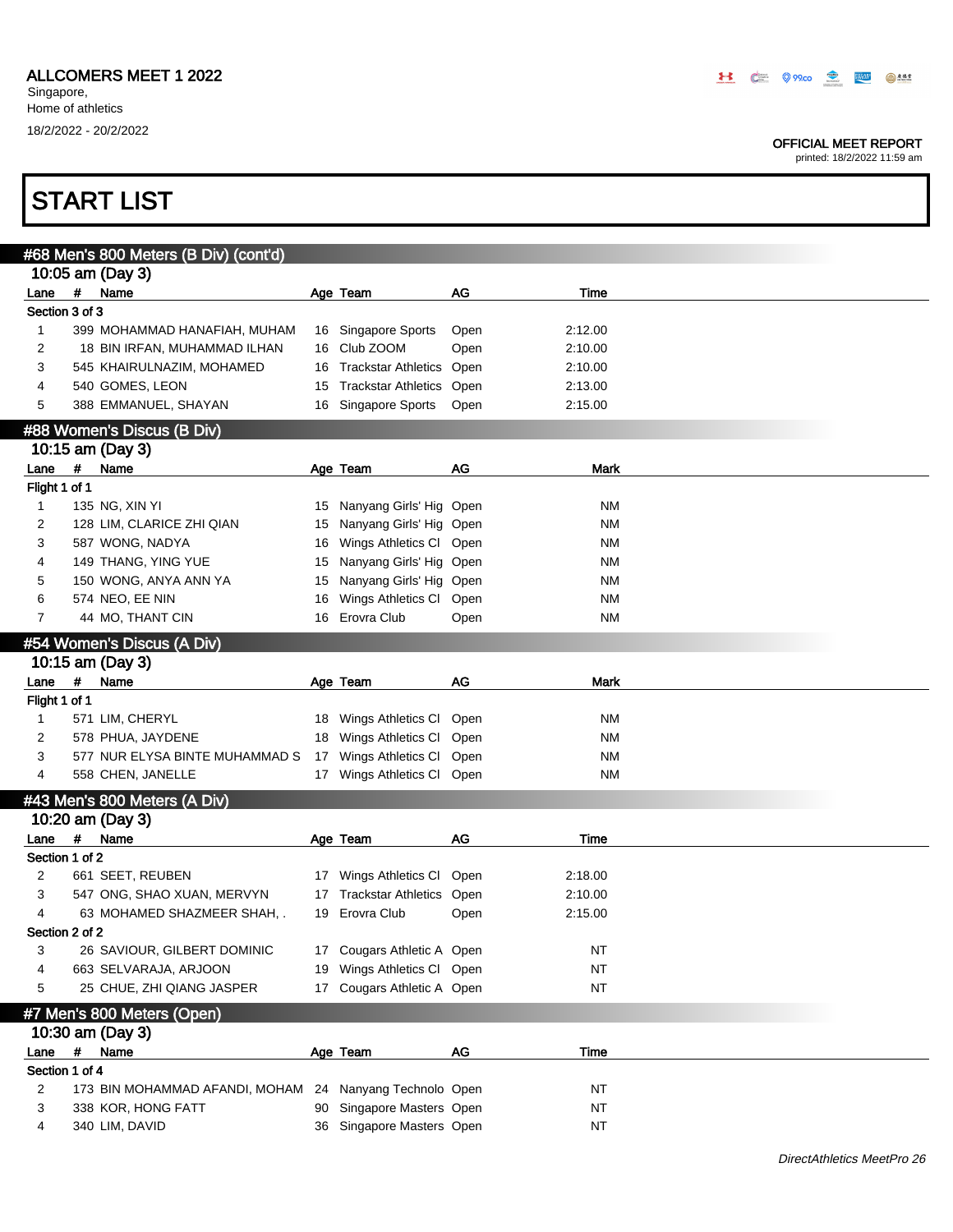#### OFFICIAL MEET REPORT

printed: 18/2/2022 11:59 am

|                |   | #7 Men's 800 Meters (Open) (cont'd) |    |                             |      |           |  |
|----------------|---|-------------------------------------|----|-----------------------------|------|-----------|--|
|                |   | 10:30 am (Day 3)                    |    |                             |      |           |  |
| Lane           | # | Name                                |    | Age Team                    | AG   | Time      |  |
| 5              |   | 181 KAMALESHWARAN, THIRUPPATH       |    | 24 Nanyang Technolo Open    |      | 2:40.00   |  |
| Section 2 of 4 |   |                                     |    |                             |      |           |  |
| 2              |   | 64 MUHAMMAD FAHEEM, .               |    | 23 Erovra Club              | Open | 2:15.00   |  |
| 3              |   | 65 MUHAMMAD FAIZAL, .               | 21 | Erovra Club                 | Open | 2:12.00   |  |
| 4              |   | 335 CHENG, ANSGAR                   | 56 | Singapore Masters Open      |      | 2:18.84   |  |
| 5              |   | 350 ALLENDER, DANIEL                |    | 42 Singapore Shuffler Open  |      | 2:13.00   |  |
| Section 3 of 4 |   |                                     |    |                             |      |           |  |
| 2              |   | 402 MUTHUKUMARAN, RAAM KUMAR        |    | 18 Singapore Sports         | Open | 2:04.00   |  |
| 3              |   | 325 CHIA WEI EN, SHAWN              | 23 | Singapore Institute Open    |      | 2:02.00   |  |
| 4              |   | 555 WEN QIANG, KOH                  | 25 | Trackstar Athletics Open    |      | 2:10.00   |  |
| 5              |   | 112 YIP WAI KIT, EDWARD             | 29 | My Coaching Acad Open       |      | 2:04.00   |  |
| Section 4 of 4 |   |                                     |    |                             |      |           |  |
| 2              |   | 353 HERR, STEFAN                    | 35 | Singapore Shuffler Open     |      | 2:00.26   |  |
| 3              |   | 432 FAYIZ, MOHAMED HAJA             | 33 | Swift                       | Open | 2:02.00   |  |
| 4              |   | 103 DORNINGER, ERWAN                | 24 | Macritchie Runner Open      |      | 2:00.00   |  |
| 5              |   | 430 BHARADWAJ, AKASH VIJAY          |    | 18 Swift                    | Open | 2:02.00   |  |
|                |   |                                     |    |                             |      |           |  |
|                |   | #29 Men's 110m Hurdles (Open)       |    |                             |      |           |  |
|                |   | 11:20 am (Day 3)                    |    |                             |      |           |  |
| Lane           | # | Name                                |    | Age Team                    | AG   | Time      |  |
| Section 1 of 1 |   |                                     |    |                             |      |           |  |
| 1              |   |                                     |    |                             |      |           |  |
| 2              |   | 17 AWYONG, LIANG QI                 |    | 27 Club ZOOM                | Open | 14.70     |  |
| 3              |   | 589 ANG, CHEN XIANG                 | 28 | Wings Athletics CI          | Open | 13.97     |  |
| 4              |   | 207 CHONG, WEI GUAN                 |    | 22 National University Open |      | 14.30     |  |
| 5              |   |                                     |    |                             |      |           |  |
| 6              |   |                                     |    |                             |      |           |  |
|                |   | #35 Men's 110m Hurdles (A Div)      |    |                             |      |           |  |
|                |   | 11:30 am (Day 3)                    |    |                             |      |           |  |
| Lane           | # | Name                                |    | Age Team                    | AG   | Time      |  |
| Section 1 of 1 |   |                                     |    |                             |      |           |  |
| 1              |   |                                     |    |                             |      |           |  |
| 2              |   |                                     |    |                             |      |           |  |
| 3              |   | 504 MAH, JOEI                       |    | 17 TeamFabian               | Open | 11.76     |  |
| 4              |   | 460 ANG, BRANDON                    |    | 17 Team Cicada Trac Open    |      | <b>NT</b> |  |
| 5              |   |                                     |    |                             |      |           |  |
| 6              |   |                                     |    |                             |      |           |  |
|                |   | #76 Men's 110m Hurdles (B Div)      |    |                             |      |           |  |
|                |   | 11:40 am (Day 3)                    |    |                             |      |           |  |
| Lane #         |   | Name                                |    | Age Team                    | AG   | Time      |  |
| Section 1 of 1 |   |                                     |    |                             |      |           |  |
| $\mathbf{1}$   |   |                                     |    |                             |      |           |  |
| 2              |   | 390 FUN LE CONG, LUCAS, LUCAS       |    | 16 Singapore Sports         | Open | 15.34     |  |
| 3              |   | 397 MOHAMAD AFZAL, BIN MOHAMAD      |    | Singapore Sports            |      |           |  |
|                |   |                                     | 17 |                             | Open | 14.90     |  |
| 4              |   | 276 SONG, REAGAN                    |    | 15 Oldham Athletics         | Open | NT        |  |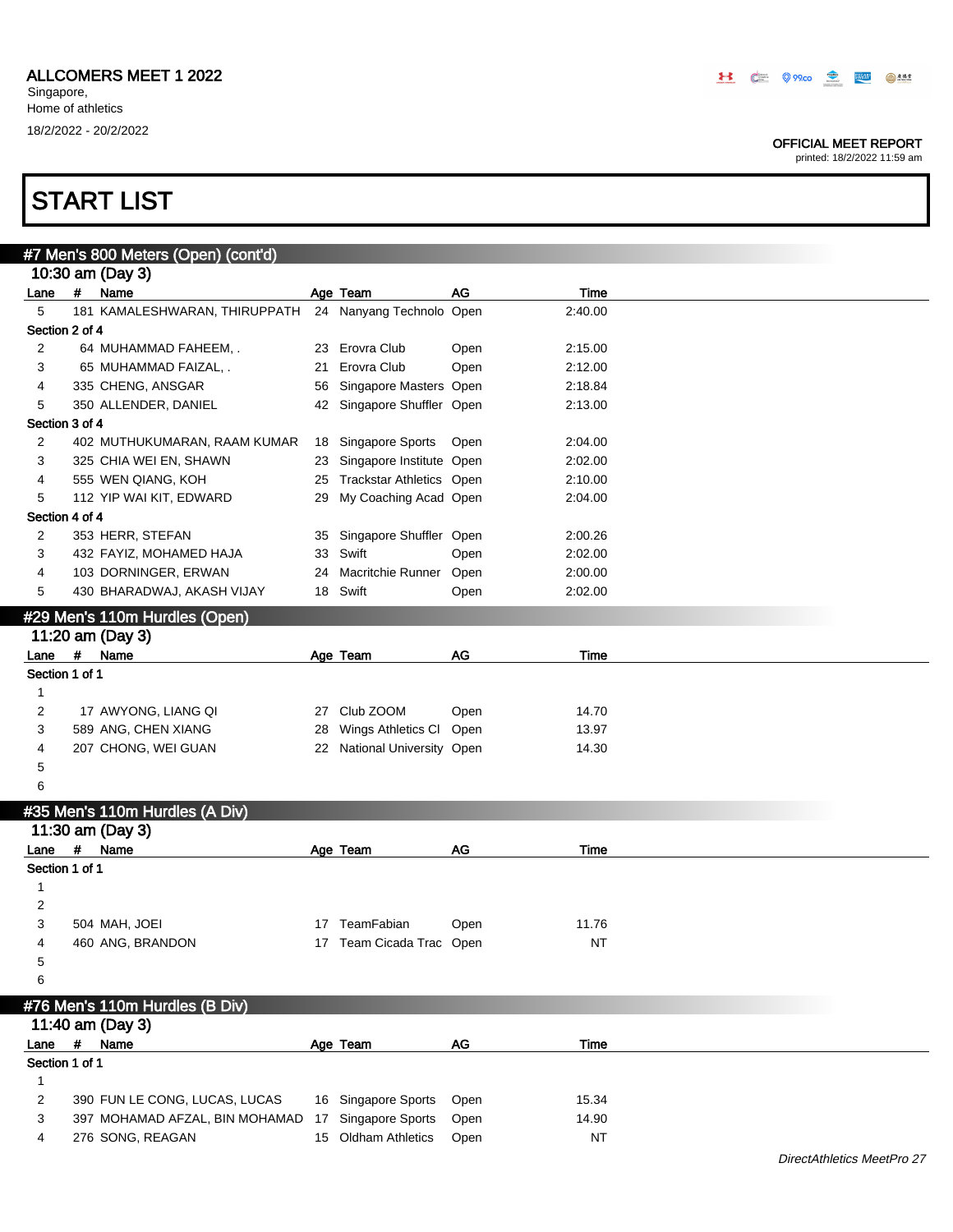Singapore, Home of athletics 18/2/2022 - 20/2/2022

П

#### OFFICIAL MEET REPORT

printed: 18/2/2022 11:59 am

٦

|        |                | <b>START LIST</b>                                           |    |                                                     |      |                  |  |
|--------|----------------|-------------------------------------------------------------|----|-----------------------------------------------------|------|------------------|--|
|        |                |                                                             |    |                                                     |      |                  |  |
|        |                | #76 Men's 110m Hurdles (B Div) (cont'd)<br>11:40 am (Day 3) |    |                                                     |      |                  |  |
| Lane   | #              | Name                                                        |    | Age Team                                            | AG   | Time             |  |
| 5      |                |                                                             |    |                                                     |      |                  |  |
| 6      |                |                                                             |    |                                                     |      |                  |  |
|        |                | #113 Men's Triple Jump (C Div)                              |    |                                                     |      |                  |  |
|        |                | 1:30 pm (Day 3)                                             |    |                                                     |      |                  |  |
| Lane   | #              | Name                                                        |    | Age Team                                            | AG   | <b>Mark</b>      |  |
|        | Flight 1 of 1  |                                                             |    |                                                     |      |                  |  |
| 1      |                | 469 KO, DARYEN                                              |    | 13 Team Cicada Trac Open                            |      | ΝM               |  |
| 2      |                | 466 HO, OLIVER                                              |    | 13 Team Cicada Trac Open                            |      | NM               |  |
|        |                | #83 Men's Triple Jump (B Div)                               |    |                                                     |      |                  |  |
|        |                | 1:30 pm (Day 3)                                             |    |                                                     |      |                  |  |
| Lane   | $\#$           | Name                                                        |    | Age Team                                            | AG   | Mark             |  |
|        | Flight 1 of 1  |                                                             |    |                                                     |      |                  |  |
| 1      |                | 383 ABDUL JALIL, MUHAMMAD ZAHIN                             |    | 15 Singapore Sports                                 | Open | ΝM               |  |
| 2      |                | 74 YANG, EN HAO DANIEL                                      |    | 15 Erovra Club                                      | Open | <b>NM</b>        |  |
| 3      |                | 407 TANG, XAVIER ALOYSIUS                                   | 15 | <b>Singapore Sports</b>                             | Open | <b>NM</b>        |  |
| 4      |                | 590 ARNOLD, SEBASTIEN                                       |    | 15 Wings Athletics CI                               | Open | 10.50m           |  |
| 5      |                | 625 LI, TRISTEN                                             | 15 | Wings Athletics CI                                  | Open | 10.90m           |  |
| 6      |                | 659 RAO, TIANYU                                             |    | 15 Wings Athletics Cl Open                          |      | 12.00m           |  |
|        |                | #55 Men's Discus (A Div)                                    |    |                                                     |      |                  |  |
|        |                | 1:30 pm (Day 3)                                             |    |                                                     |      |                  |  |
| Lane   | #              | Name                                                        |    | Age Team                                            | AG   | <b>Mark</b>      |  |
|        | Flight 1 of 1  |                                                             |    |                                                     |      |                  |  |
| 1      |                |                                                             |    |                                                     |      |                  |  |
|        |                | 85 MADHAN, SANKAR BABU                                      |    | 18 FAC                                              | Open | ΝM               |  |
| 2      |                | 291 WONG, SAMUEL                                            |    | 17 Oldham Athletics                                 | Open | ΝM               |  |
| 3      |                | 71 SENTHIL KUMAR, VISHAL                                    |    | 19 Erovra Club                                      | Open | ΝM               |  |
| 4      |                | 82 KOH, HAO QUAN                                            |    | 18 FAC                                              | Open | ΝM               |  |
| 5      |                | 682 VASWANI, CHIRAG                                         |    | 18 Wings Athletics CI                               | Open | <b>NM</b>        |  |
| 6      |                | 678 THAM, JAN                                               |    | 17 Wings Athletics CI                               | Open | 33.00m           |  |
| 7<br>8 |                | 679 THENG, YI KAI                                           |    | 18 Wings Athletics CI                               | Open | 35.00m           |  |
| 9      |                | 683 WANG, HANCHEN<br>632 LOH, ALOYSIUS                      |    | 18 Wings Athletics CI<br>18 Wings Athletics Cl Open | Open | 48.00m<br>50.00m |  |
|        |                |                                                             |    |                                                     |      |                  |  |
|        |                | #109 Men's 100m Hurdles (C Div)                             |    |                                                     |      |                  |  |
|        |                | 1:30 pm (Day 3)                                             |    |                                                     |      |                  |  |
|        | Lane $#$       | Name                                                        |    | Age Team                                            | AG   | Time             |  |
| 1      | Section 1 of 1 |                                                             |    |                                                     |      |                  |  |
| 2      |                |                                                             |    |                                                     |      |                  |  |
| 3      |                | 461 CHUA, GARRETT                                           |    | 14 Team Cicada Trac Open                            |      | 15.03            |  |
| 4      |                | 465 FANG, KAYDEN                                            |    | 13 Team Cicada Trac Open                            |      | NT               |  |

6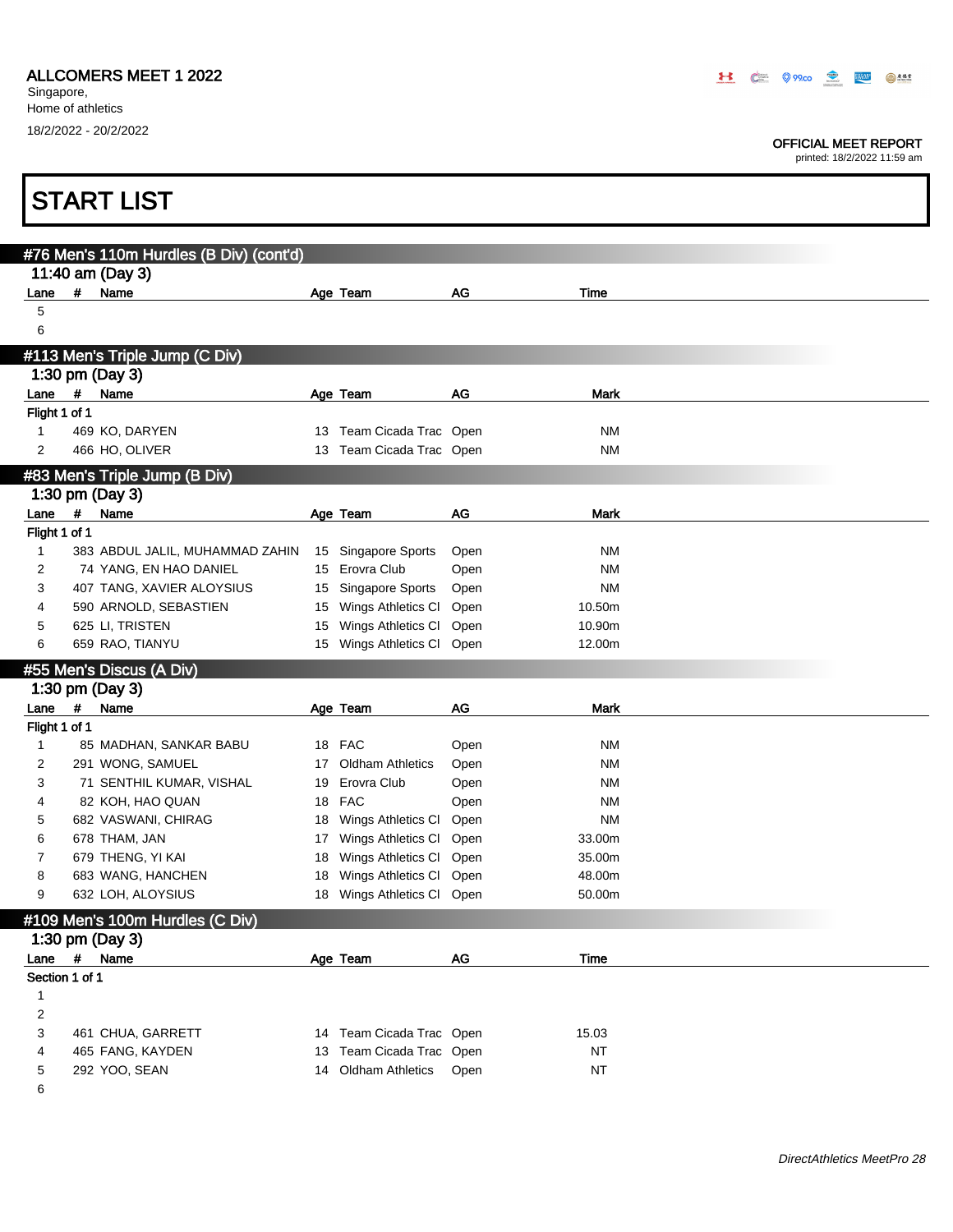Г

#### OFFICIAL MEET REPORT

printed: 18/2/2022 11:59 am

1

|                | <b>START LIST</b>                                  |                            |    |             |
|----------------|----------------------------------------------------|----------------------------|----|-------------|
|                |                                                    |                            |    |             |
|                | #30 Women's 100m Hurdles (Open)<br>1:40 pm (Day 3) |                            |    |             |
| Lane           | Name<br>#                                          | Age Team                   | AG | Time        |
| Section 1 of 1 |                                                    |                            |    |             |
|                |                                                    |                            |    |             |
| $\overline{2}$ |                                                    |                            |    |             |
| 3              |                                                    |                            |    |             |
| 4              | 162 LAU, CARIS                                     | 23 Nanyang Technolo Open   |    | <b>NT</b>   |
| 5              |                                                    |                            |    |             |
| 6              |                                                    |                            |    |             |
|                | #36 Women's 100m Hurdles (A Div)                   |                            |    |             |
|                | 1:40 pm (Day 3)                                    |                            |    |             |
| Lane #         | Name                                               | Age Team                   | AG | <b>Time</b> |
| Section 1 of 1 |                                                    |                            |    |             |
| 1<br>2         | 569 LEE, ERIKA                                     | 18 Wings Athletics Cl Open |    | 18.00       |
| 3              |                                                    |                            |    |             |
| 4              |                                                    |                            |    |             |
| 5              |                                                    |                            |    |             |
| 6              |                                                    |                            |    |             |

### #77 Women's 100m Hurdles (B Div)

|                |     | 1:50 pm (Day 3)        |    |                            |      |           |
|----------------|-----|------------------------|----|----------------------------|------|-----------|
| Lane           | - # | Name                   |    | Age Team                   | AG   | Time      |
| Section 1 of 1 |     |                        |    |                            |      |           |
|                |     | 114 CHAN, MATHEA       |    | 15 Nanyang Girls' Hig Open |      | <b>NT</b> |
|                |     | 448 D'YAN ELYSHA, NYLA |    | 16 Team Cicada Trac Open   |      | <b>NT</b> |
|                |     | 109 TAN, ASHLEY        | 17 | Maxform                    | Open | 16.26     |
| 4              |     | 371 LI, YU QING ANGELA |    | 16 Singapore Sports        | Open | 16.90     |
| 5              |     | 142 SOH. HUI MIN CHLOE |    | 16 Nanyang Girls' Hig Open |      | <b>NT</b> |
|                |     |                        |    |                            |      |           |

### #131 Men's Pole Vault (Advance)

|                |   | 2:00 pm (Day 3)    |    |                             |      |             |
|----------------|---|--------------------|----|-----------------------------|------|-------------|
| Lane           | # | Name               |    | Age Team                    | AG   | <b>Mark</b> |
| Flight 1 of 1  |   |                    |    |                             |      |             |
|                |   | 228 WONG, CLEVON   | 22 | National University Open    |      | <b>NM</b>   |
| $\overline{2}$ |   | 19 KOH, AARON      | 27 | Club ZOOM                   | Open | <b>NM</b>   |
| 3              |   | 603 CHUA, OLIVER   |    | 18 Wings Athletics CI Open  |      | 3.80m       |
| 4              |   | 23 WEE, ELLIOTT    |    | 20 Club ZOOM                | Open | 4.02m       |
| 5              |   | 677 TEW, ENOCH     | 17 | Wings Athletics CI Open     |      | 4.22m       |
| 6              |   | 217 KOH, WEI SHIEN |    | 27 National University Open |      | 4.42m       |
|                |   | 86 NG, DEWEY       |    | 26 FAC                      | Open | 4.62m       |
| 8              |   | 81 HENG, JEE KUAN  |    | 20 FAC                      | Open | <b>NM</b>   |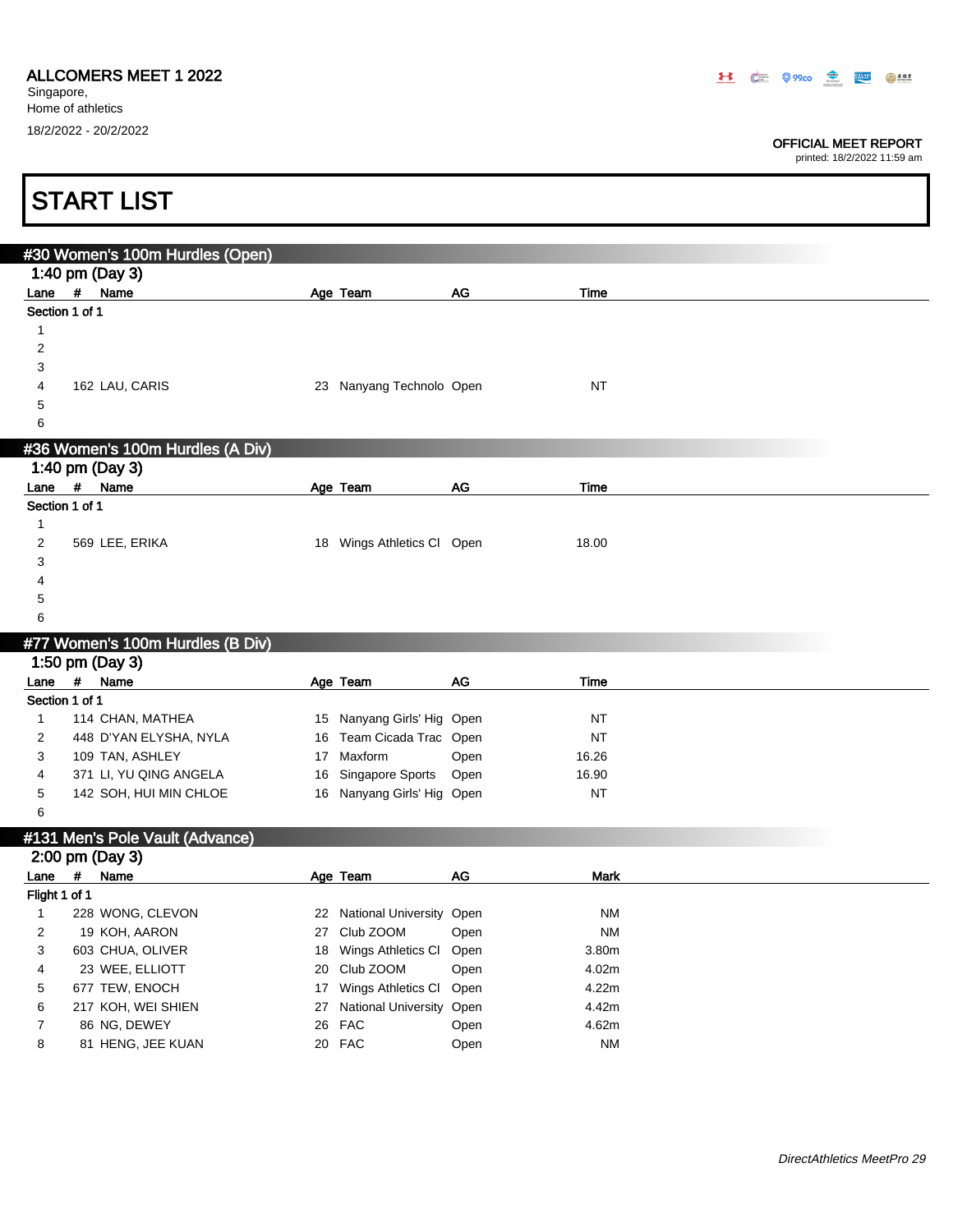Singapore, Home of athletics 18/2/2022 - 20/2/2022

#### OFFICIAL MEET REPORT

DirectAthletics MeetPro 30

|              | <b>START LIST</b>                |    |                             |               |           |  |
|--------------|----------------------------------|----|-----------------------------|---------------|-----------|--|
|              | #110 Women's 80m Hurdles (C Div) |    |                             |               |           |  |
|              | 2:00 pm (Day 3)                  |    |                             |               |           |  |
| Lane #       | Name                             |    | Age Team                    | AG            | Time      |  |
|              | Section 1 of 1                   |    |                             |               |           |  |
| 1            |                                  |    |                             |               |           |  |
| 2            |                                  |    |                             |               |           |  |
| 3            | 141 SOH, "HWEI EN, RACHEL        |    | 14 Nanyang Girls' Hig Open  |               | <b>NT</b> |  |
| 4            | 456 TAY, YINGXI VINCY            |    | 14 Team Cicada Trac Open    |               | <b>NT</b> |  |
| 5            |                                  |    |                             |               |           |  |
| 6            |                                  |    |                             |               |           |  |
|              | #4 Women's 200 Meters (Open)     |    |                             |               |           |  |
|              | 2:20 pm (Day 3)                  |    |                             |               |           |  |
|              | Lane # Name                      |    | Age Team                    | $\mathsf{AG}$ | Time      |  |
|              | Section 1 of 1                   |    |                             |               |           |  |
| 1            |                                  |    |                             |               |           |  |
| 2            | 77 THERESE, GWENDOLYN            |    | 20 FAC                      | Open          | 26.91     |  |
| 3            | 418 CHANDRAN, KUGAPRIYA          |    | 24 Swift                    | Open          | 25.31     |  |
| 4            | 366 KHOO, TYEISHA RENE MISSON    |    | 19 Singapore Sports         | Open          | 26.90     |  |
| 5            | 362 HAMIZAH, NURULAIN            |    | 19 Singapore Sports         | Open          | 28.40     |  |
| 6            | 90 JANSSEN, ANNE-SOPHIE          |    | 18 JS Athletics             | Open          | <b>NT</b> |  |
| 7            |                                  |    |                             |               |           |  |
|              | #40 Women's 200 Meters (A Div)   |    |                             |               |           |  |
|              | 2:25 pm (Day 3)                  |    |                             |               |           |  |
|              | Lane # Name                      |    | Age Team                    | AG            | Time      |  |
|              | Section 1 of 2                   |    |                             |               |           |  |
| $\mathbf{1}$ |                                  |    |                             |               |           |  |
| 2            | 240 TAN, ZOEY                    |    | 18 Oldham Athletics         | Open          | NT        |  |
| 3            | 235 MOK, NATASHA                 | 18 | <b>Oldham Athletics</b>     | Open          | NT        |  |
| 4            | 236 OH, EMMA                     | 18 | <b>Oldham Athletics</b>     | Open          | <b>NT</b> |  |
| 5            |                                  |    |                             |               |           |  |
| 6            |                                  |    |                             |               |           |  |
| 1            | Section 2 of 2                   |    |                             |               |           |  |
| 2            |                                  |    |                             |               |           |  |
| 3            | 381 TONG, YAN YEE                |    | 18 Singapore Sports         | Open          | 27.90     |  |
| 4            | 378 ORTEGA, SAMANTHA THERESA     |    | 17 Singapore Sports         | Open          | 28.00     |  |
| 5            |                                  |    |                             |               |           |  |
| 6            |                                  |    |                             |               |           |  |
|              |                                  |    |                             |               |           |  |
|              | #3 Men's 200 Meters (Open)       |    |                             |               |           |  |
|              | 2:35 pm (Day 3)<br># Name        |    |                             |               |           |  |
| Lane         | Section 1 of 6                   |    | Age Team                    | AG            | Time      |  |
| 1            |                                  |    |                             |               |           |  |
| 2            | 210 DE BOER, IRVING              |    | 22 National University Open |               | NT        |  |
| 3            | 479 WALSH, NICHOLAS              | 20 | Team Cicada Trac Open       |               | <b>NT</b> |  |
| 4            | 442 WRIGHT, LAFIAMA              |    | 32 Swift                    | Open          | <b>NT</b> |  |
| 5            | 172 ANSHAD, SHAFIQ               |    | 23 Nanyang Technolo Open    |               | NT        |  |
|              |                                  |    |                             |               |           |  |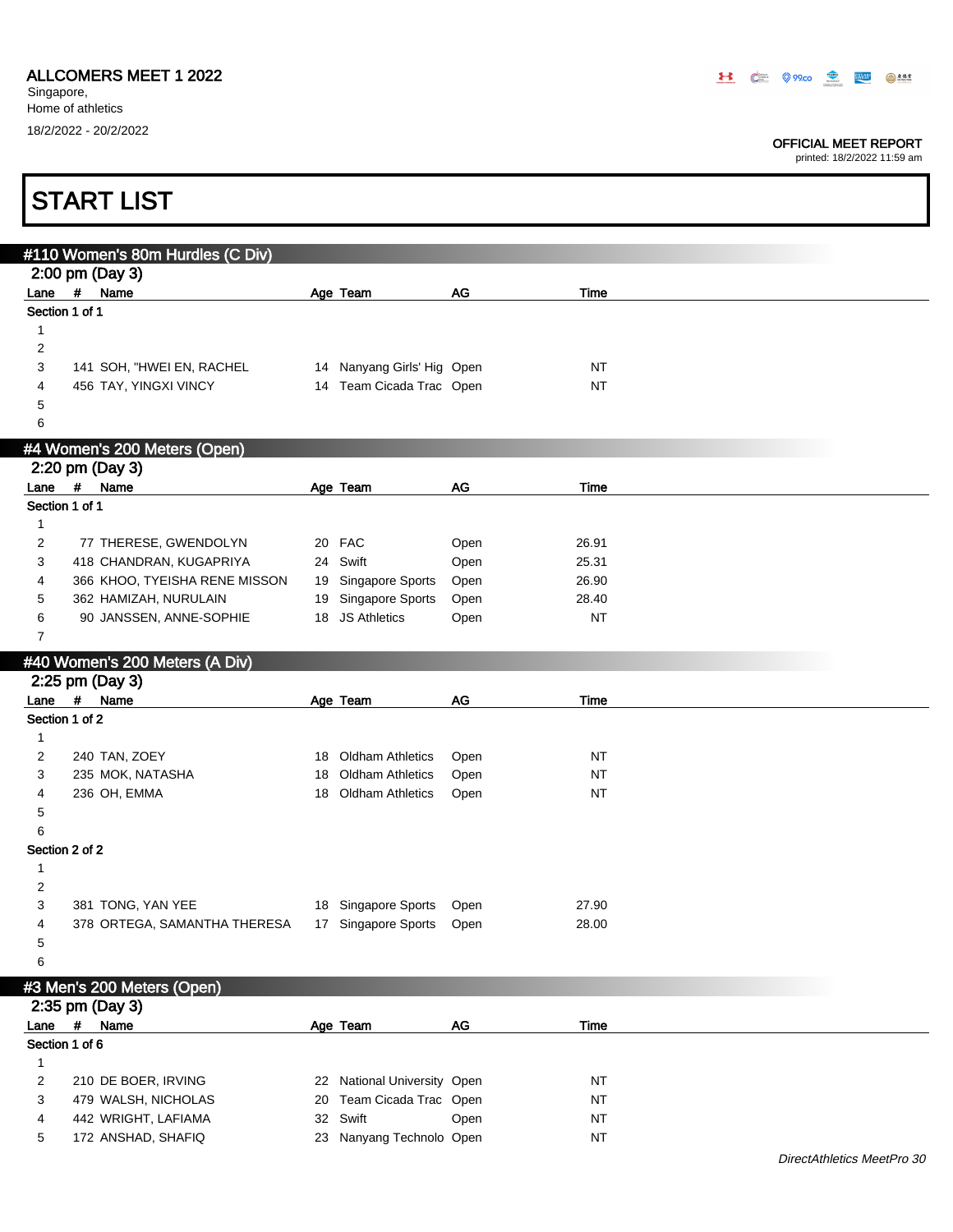Singapore, Home of athletics 18/2/2022 - 20/2/2022

#### OFFICIAL MEET REPORT

| <b>START LIST</b>   |            |                                                     |    |                                                        |      |                |  |
|---------------------|------------|-----------------------------------------------------|----|--------------------------------------------------------|------|----------------|--|
|                     |            |                                                     |    |                                                        |      |                |  |
|                     |            | #3 Men's 200 Meters (Open) (cont'd)                 |    |                                                        |      |                |  |
|                     |            | 2:35 pm (Day 3)                                     |    |                                                        |      |                |  |
| Lane                | $\pmb{\#}$ | Name                                                |    | Age Team                                               | AG   | <b>Time</b>    |  |
| 6                   |            |                                                     |    |                                                        |      |                |  |
| 7<br>Section 2 of 6 |            |                                                     |    |                                                        |      |                |  |
| 1                   |            |                                                     |    |                                                        |      |                |  |
| 2                   |            |                                                     |    |                                                        |      |                |  |
| 3                   |            | 406 S.ANANDAN, SHAN S/O                             | 20 | Singapore Sports                                       | Open | <b>NT</b>      |  |
| 4                   |            | 191 SOH, JERVIS                                     | 23 | Nanyang Technolo Open                                  |      | <b>NT</b>      |  |
| 5                   |            | 332 TOMASSINI, KEVIN                                | 39 | Singapore Masters Open                                 |      | <b>NT</b>      |  |
| 6                   |            | 176 CHUA, RYAN                                      | 22 | Nanyang Technolo Open                                  |      | <b>NT</b>      |  |
| 7                   |            |                                                     |    |                                                        |      |                |  |
| Section 3 of 6      |            |                                                     |    |                                                        |      |                |  |
| 1                   |            |                                                     |    |                                                        |      |                |  |
| 2                   |            | 183 KUMAR, TARUN                                    | 23 | Nanyang Technolo Open                                  |      | NT             |  |
| 3                   |            | 178 DHIYA'ULHAQ, ADAM                               | 23 | Nanyang Technolo Open                                  |      | NT             |  |
| 4                   |            | 616 KOE, IAN                                        | 23 | Wings Athletics Cl Open                                |      | <b>NT</b>      |  |
| 5                   |            | 647 NE, DARIUS                                      | 20 | Wings Athletics CI                                     | Open | <b>NT</b>      |  |
| 6                   |            | 68 PETER CHAN, .                                    | 43 | Erovra Club                                            | Open | NT             |  |
| 7                   |            |                                                     |    |                                                        |      |                |  |
| Section 4 of 6<br>1 |            |                                                     |    |                                                        |      |                |  |
| $\overline{c}$      |            | 475 NAIDU, SRIVEN                                   | 51 | Team Cicada Trac Open                                  |      | 26.20          |  |
| 3                   |            | 66 NG BAO QIANG, .                                  | 27 | Erovra Club                                            | Open | 25.00          |  |
| 4                   |            | 21 LU, WEIYI                                        | 35 | Club ZOOM                                              | Open | 24.86          |  |
| 5                   |            | 639 MATHER, RICK                                    | 42 | Wings Athletics CI                                     | Open | 25.32          |  |
| 6                   |            | 60 LEE, KOK KEONG                                   | 51 | Erovra Club                                            | Open | <b>NT</b>      |  |
| 7                   |            |                                                     |    |                                                        |      |                |  |
| Section 5 of 6      |            |                                                     |    |                                                        |      |                |  |
| 1                   |            |                                                     |    |                                                        |      |                |  |
| $\overline{c}$      |            | 209 CHUI, LINUS                                     |    | 22 National University Open                            |      | 24.24          |  |
| 3                   |            | 182 KHAN, HASSAN                                    |    | 23 Nanyang Technolo Open                               |      | 23.48          |  |
| 4                   |            | 226 TEOW, ALPHONSUS                                 |    | 23 National University Open                            |      | 23.17          |  |
| 5                   |            | 458 AMOR, ARTRI JIM                                 |    | 20 Team Cicada Trac Open                               |      | 24.20          |  |
| 6                   |            | 627 LIM, AARON                                      |    | 21 Wings Athletics Cl Open                             |      | 24.74          |  |
| 7                   |            |                                                     |    |                                                        |      |                |  |
| Section 6 of 6      |            |                                                     |    |                                                        |      |                |  |
| $\mathbf{1}$        |            |                                                     |    |                                                        |      |                |  |
| 2                   |            | 393 HUANG, WEI JUN                                  |    | 16 Singapore Sports                                    | Open | 22.50          |  |
| 3                   |            | 394 LEE SIONG EN, REUBEN RAINER                     |    | 20 Singapore Sports                                    | Open | 21.80          |  |
| 4<br>5              |            | 189 RYAN, PRAHARSH<br>592 BIN ASMIN, MUHAMMAD NAQIB |    | 24 Nanyang Technolo Open<br>27 Wings Athletics CI Open |      | 22.44<br>22.70 |  |
| 6                   |            | 674 TAN, ZONG YANG                                  |    | 28 Wings Athletics Cl Open                             |      | <b>NT</b>      |  |
| 7                   |            |                                                     |    |                                                        |      |                |  |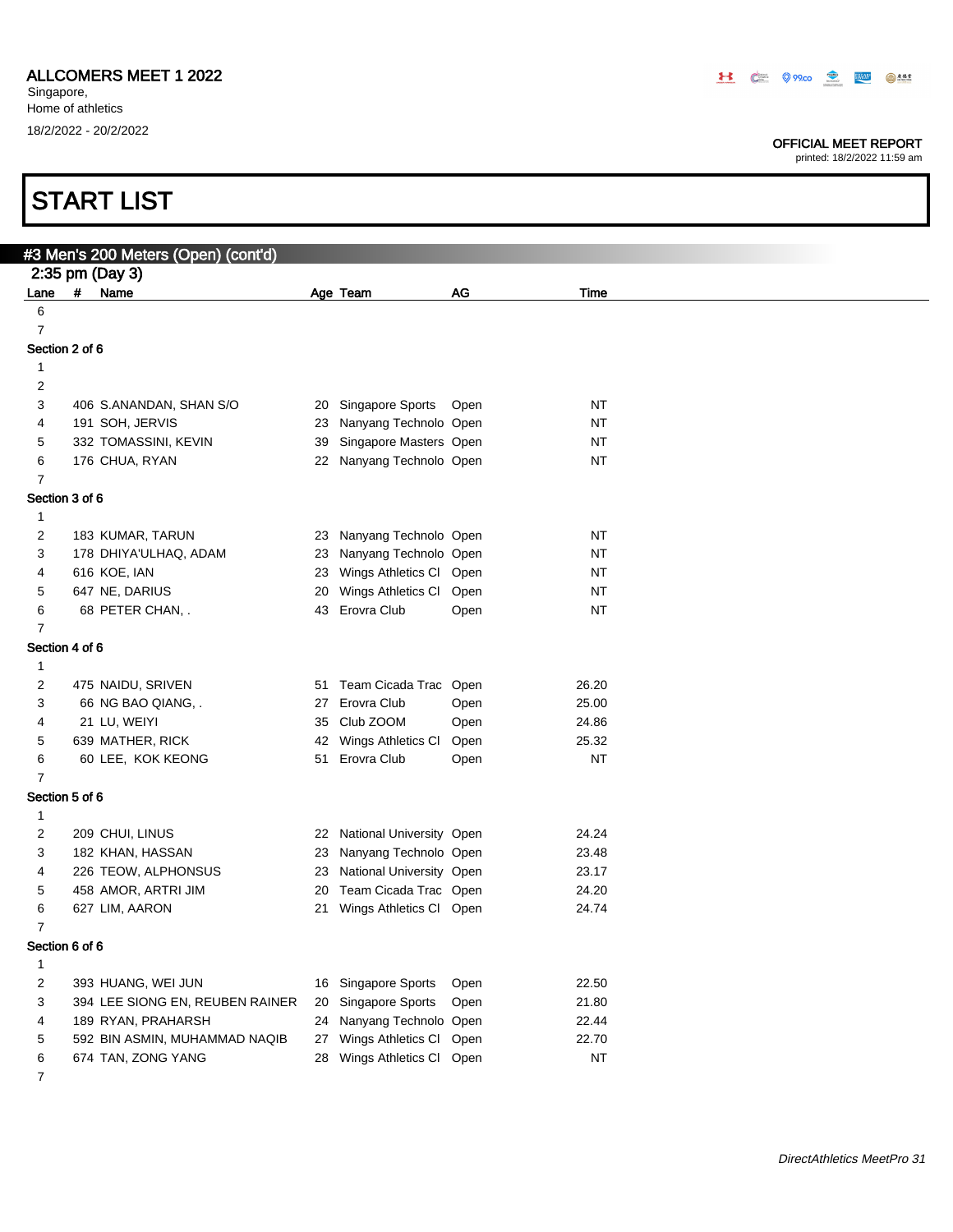#### OFFICIAL MEET REPORT

printed: 18/2/2022 11:59 am

|                | #39 Men's 200 Meters (A Div)      |    |                            |      |             |  |
|----------------|-----------------------------------|----|----------------------------|------|-------------|--|
|                | 3:05 pm (Day 3)                   |    |                            |      |             |  |
| Lane           | $\pmb{\#}$<br>Name                |    | Age Team                   | AG   | Time        |  |
| Section 1 of 2 |                                   |    |                            |      |             |  |
| 1              | 289 WESTWOOD-MARSH, DEAN          | 18 | Oldham Athletics           | Open | <b>NT</b>   |  |
| 2              | 255 JAGATHEESWARAN, PRANAV        | 18 | <b>Oldham Athletics</b>    | Open | <b>NT</b>   |  |
| 3              | 248 CHEW, JULIAN                  | 18 | <b>Oldham Athletics</b>    | Open | <b>NT</b>   |  |
| 4              | 598 CHIA, DARIUS                  | 17 | Wings Athletics CI         | Open | <b>NT</b>   |  |
| 5              | 62 LIM, YI WEI                    | 18 | Erovra Club                | Open | <b>NT</b>   |  |
| 6              |                                   |    |                            |      |             |  |
| Section 2 of 2 |                                   |    |                            |      |             |  |
| 1              | 243 BIN ABDUL JALIL, MUHAMMAD A   | 19 | <b>Oldham Athletics</b>    | Open | 25.24       |  |
| 2              | 690 ZHENG YU, LEE                 | 18 | Wings Athletics CI         | Open | 24.00       |  |
| 3              | 262 LEE, MARK                     | 18 | <b>Oldham Athletics</b>    | Open | 22.42       |  |
| 4              | 281 TAN, XAVIER                   | 17 | <b>Oldham Athletics</b>    | Open | 23.47       |  |
| 5              | 88 SNG, MING SUN                  | 19 | <b>FAC</b>                 | Open | 25.14       |  |
| 6              |                                   |    |                            |      |             |  |
|                | #59 Men's Triple Jump (A Div)     |    |                            |      |             |  |
|                | 3:10 pm (Day 3)                   |    |                            |      |             |  |
| Lane #         | Name                              |    | Age Team                   | AG   | <b>Mark</b> |  |
| Flight 1 of 1  |                                   |    |                            |      |             |  |
| $\mathbf{1}$   | 664 SNG, MARKUUS                  |    | 18 Wings Athletics Cl Open |      | 12.39m      |  |
|                |                                   |    |                            |      |             |  |
|                | #19 Men's Triple Jump (Open)      |    |                            |      |             |  |
|                | 3:10 pm (Day 3)                   |    |                            |      |             |  |
|                |                                   |    |                            |      |             |  |
| Lane $#$       | Name                              |    | Age Team                   | AG   | <b>Mark</b> |  |
| Flight 1 of 1  |                                   |    |                            |      |             |  |
| $\mathbf{1}$   | 339 KUMARAVEL, CHANDRASAKARA      | 38 | Singapore Masters Open     |      | <b>NM</b>   |  |
| 2              | 192 TOH, WEI YU                   | 23 | Nanyang Technolo Open      |      | <b>NM</b>   |  |
| 3              | 185 LEE, JUSTIN                   | 23 | Nanyang Technolo Open      |      | <b>NM</b>   |  |
| 4              | 348 WALKER, PATRICK               | 60 | Singapore Masters Open     |      | 7.04m       |  |
| 5              | 622 LEE, BENNETT                  | 17 | Wings Athletics CI         | Open | 11.50m      |  |
| 6              | 389 EZRA NUR IMAN BIN ZAINAL, EZR | 17 | Singapore Sports           | Open | 12.05m      |  |
| 7              | 651 ONG, RUSSELL                  | 18 | Wings Athletics Cl         | Open | 13.65m      |  |
|                | #65 Women's 200 Meters (B Div)    |    |                            |      |             |  |
|                | 3:15 pm (Day 3)                   |    |                            |      |             |  |
| Lane #         | Name                              |    | Age Team                   | AG   | Time        |  |
| Section 1 of 4 |                                   |    |                            |      |             |  |
| 1              |                                   |    |                            |      |             |  |
| 2              | 451 KIM BHANDARI, NIESHA          |    | 16 Team Cicada Trac Open   |      | <b>NT</b>   |  |
| 3              | 425 PEREIRA, DAVINA               | 15 | Swift                      | Open | 33.00       |  |
| 4              | 117 CHNG, YUN JING CRYSTAL        |    | 15 Nanyang Girls' Hig Open |      | NT          |  |
| 5              | 137 POH, WAN EN                   |    | 15 Nanyang Girls' Hig Open |      | NT          |  |
| 6              | 110 TEH, JUSTINE                  |    | 15 Maxform                 | Open | NT          |  |
| Section 2 of 4 |                                   |    |                            |      |             |  |
| 1              |                                   |    |                            |      |             |  |
| 2              | 156 YEO, HUI WEN SHERNICE         |    | 16 Nanyang Girls' Hig Open |      | 29.90       |  |
| 3              | 131 LOH, CHLOE                    |    | 16 Nanyang Girls' Hig Open |      | 29.80       |  |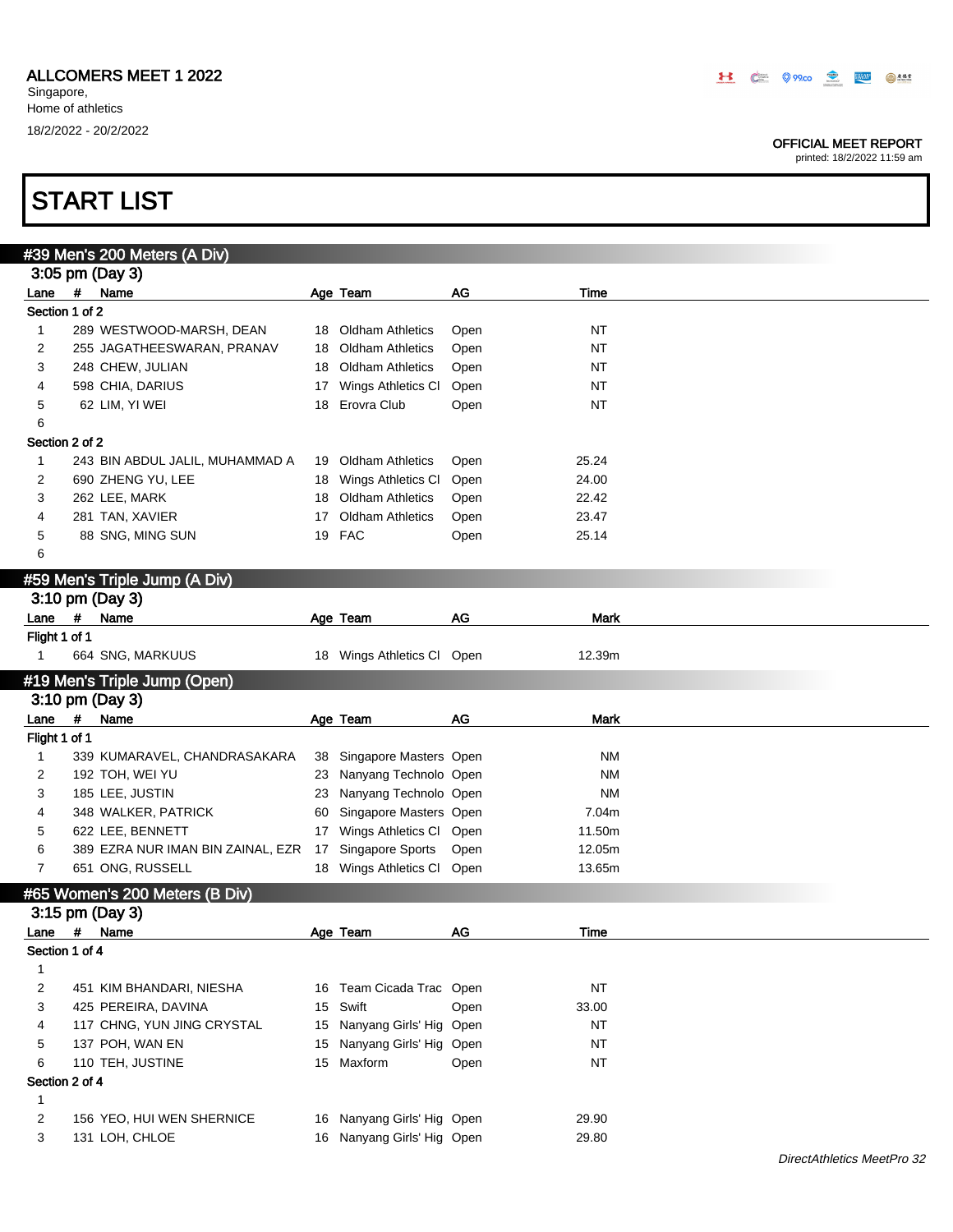#### OFFICIAL MEET REPORT

printed: 18/2/2022 11:59 am

## START LIST

|                |      | #65 Women's 200 Meters (B Div) (cont'd) |    |                             |      |           |  |
|----------------|------|-----------------------------------------|----|-----------------------------|------|-----------|--|
|                |      | 3:15 pm (Day 3)                         |    |                             |      |           |  |
| Lane           | $\#$ | Name                                    |    | Age Team                    | AG   | Time      |  |
| 4              |      | 145 TAN, SAMANTHA SHAN YAN              |    | 16 Nanyang Girls' Hig Open  |      | 29.80     |  |
| 5              |      | 530 KELLY IMMANUEL, ALICIA              |    | Trackstar Athletics Open    |      | 30.35     |  |
| 6              |      | 40 LEE, SZE YIN, MEGAN                  |    | 16 Erovra Club              | Open | 31.00     |  |
| Section 3 of 4 |      |                                         |    |                             |      |           |  |
| $\mathbf{1}$   |      |                                         |    |                             |      |           |  |
| 2              |      | 368 KOH, SHI XUAN, BEVLYN               |    | 15 Singapore Sports         | Open | 29.00     |  |
| 3              |      | 108 SOH, SHARLENE                       |    | 15 Maxform                  | Open | 28.90     |  |
| 4              |      | 367 KOH, JING XUAN, BERNYCE             | 15 | <b>Singapore Sports</b>     | Open | 29.00     |  |
| 5              |      | 531 SANDARAN, THARINE                   |    | 15 Trackstar Athletics Open |      | 29.20     |  |
| 6              |      | 129 LIM, HUANG PHENG GWENDOLIN          |    | 16 Nanyang Girls' Hig Open  |      | 29.40     |  |
| Section 4 of 4 |      |                                         |    |                             |      |           |  |
| $\mathbf{1}$   |      |                                         |    |                             |      |           |  |
| $\overline{c}$ |      | 419 CHEE, JAYME NG SOK                  | 15 | Swift                       | Open | 28.17     |  |
| 3              |      | 373 MEYERS, NIKITA MAE JING-YU          |    | 16 Singapore Sports         | Open | 28.00     |  |
| 4              |      | 376 NEO, EN YU                          |    | 15 Singapore Sports         | Open | 28.00     |  |
| 5              |      | 567 HENG, ANN XIN                       |    | 18 Wings Athletics CI       | Open | 28.20     |  |
| 6              |      | 105 LEE, MEREDITH                       |    | 16 Maxform                  | Open | 28.70     |  |
|                |      |                                         |    |                             |      |           |  |
|                |      | #96 Women's 200 Meters (C Div)          |    |                             |      |           |  |
|                |      | 3:40 pm (Day 3)                         |    |                             |      |           |  |
| Lane           | #    | Name                                    |    | Age Team                    | AG   | Time      |  |
| Section 1 of 2 |      |                                         |    |                             |      |           |  |
| 1              |      |                                         |    |                             |      |           |  |
|                |      |                                         |    |                             |      |           |  |
| 2              |      | 52 TYLES, TAMARA                        |    | 13 Erovra Club              | Open | NT        |  |
| 3              |      | 29 BINTE MOHAMMAD SHAH, NUR IR          |    | 14 Erovra Club              | Open | NT        |  |
| 4              |      | 509 ISHISE, KINO                        |    | 14 Total Kinetics Spor Open |      | NT        |  |
| 5              |      | 455 TAN, LE XIAO                        |    | 14 Team Cicada Trac Open    |      | NT        |  |
| 6              |      | 456 TAY, YINGXI VINCY                   |    | 14 Team Cicada Trac Open    |      | NT        |  |
| Section 2 of 2 |      |                                         |    |                             |      |           |  |
| 1              |      |                                         |    |                             |      |           |  |
| 2              |      | 301 KRISHNAN, ELIZABETH                 | 14 | <b>RTC</b>                  | Open | 29.46     |  |
| 3              |      | 363 HO, YI XUAN TAMMY                   | 14 | Singapore Sports            | Open | 29.00     |  |
| 4              |      | 382 VAZ, LUISA MARIE                    | 14 | Singapore Sports            | Open | 29.00     |  |
| 5              |      | 133 LUI, RUI XIAN                       | 14 | Nanyang Girls' Hig Open     |      | 29.80     |  |
| 6              |      |                                         |    |                             |      |           |  |
|                |      | #64 Men's 200 Meters (B Div)            |    |                             |      |           |  |
|                |      | 3:50 pm (Day 3)                         |    |                             |      |           |  |
| Lane           | #    | Name                                    |    | Age Team                    | AG   | Time      |  |
| Section 1 of 5 |      |                                         |    |                             |      |           |  |
| 1              |      |                                         |    |                             |      |           |  |
| 2              |      | 293 ZEE, KA-HAO                         |    | 16 Oldham Athletics         | Open | <b>NT</b> |  |
| 3              |      | 100 VASANIA, SHAVAK                     | 16 | <b>JS Athletics</b>         | Open | NT        |  |
| 4              |      | 288 WANG, JUN XIANG                     |    | 16 Oldham Athletics         | Open | NT        |  |

6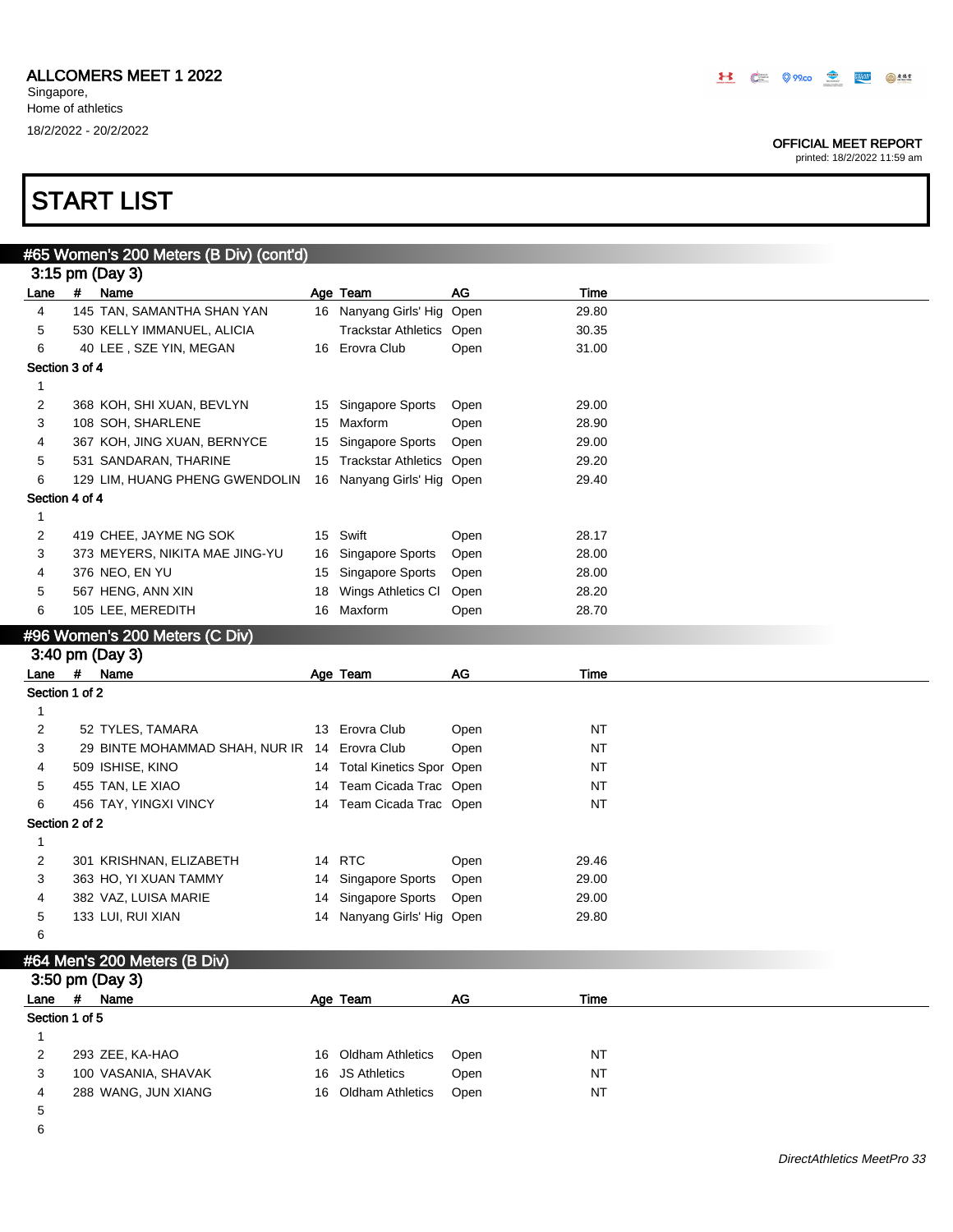#### OFFICIAL MEET REPORT

| #64 Men's 200 Meters (B Div) (cont'd) |   |                                                     |    |                             |      |             |  |
|---------------------------------------|---|-----------------------------------------------------|----|-----------------------------|------|-------------|--|
|                                       |   | 3:50 pm (Day 3)                                     |    |                             |      |             |  |
| Lane # Name                           |   |                                                     |    | Age Team                    | AG   | Time        |  |
| Section 2 of 5                        |   |                                                     |    |                             |      |             |  |
| 1                                     |   |                                                     |    |                             |      |             |  |
| 2                                     |   | 477 SIM, AMBROSE                                    |    | 15 Team Cicada Trac Open    |      | NT          |  |
| 3                                     |   | 273 RIVAS, ALEJANDRO SANTOS RIV                     | 16 | <b>Oldham Athletics</b>     | Open | NT          |  |
| 4                                     |   | 99 SHARMA, YASH                                     |    | 17 JS Athletics             | Open | NT          |  |
| 5                                     |   | 283 TAY, LUKE                                       |    | 15 Oldham Athletics         | Open | <b>NT</b>   |  |
| 6                                     |   | 287 TONG, XIAN YAO                                  |    | 15 Oldham Athletics         | Open | <b>NT</b>   |  |
| Section 3 of 5                        |   |                                                     |    |                             |      |             |  |
| 1                                     |   |                                                     |    |                             |      |             |  |
| 2                                     |   | 261 LEE, HONG JUN                                   |    | 15 Oldham Athletics         | Open | NT          |  |
| 3                                     |   | 244 CHAN, REUBEN CHAN YUI BUN (C                    |    | 16 Oldham Athletics         | Open | NT          |  |
| 4                                     |   | 433 HARI, SUBARAGHAV                                |    | 16 Swift                    | Open | NT          |  |
| 5                                     |   | 263 LIM, AUSTIN                                     |    | 15 Oldham Athletics         | Open | NT          |  |
| 6                                     |   | 440 PHUA, ETHAN                                     |    | 16 Swift                    | Open | <b>NT</b>   |  |
| Section 4 of 5                        |   |                                                     |    |                             |      |             |  |
| 1                                     |   |                                                     |    |                             |      |             |  |
| 2                                     |   | 429 ARMAN DANIAL, AINOL JALAL                       |    | 15 Swift                    | Open | 25.90       |  |
| 3                                     |   | 435 JOON YI, PEI                                    |    | 16 Swift                    | Open | 24.90       |  |
| 4                                     |   | 434 HONG, CHEACH                                    | 17 | Swift                       | Open | 25.00       |  |
| 5                                     |   | 474 MEHTA, ARYAN                                    |    | 15 Team Cicada Trac         | Open | 26.48       |  |
| 6                                     |   | 95 ASTHANA, AVI                                     |    | 16 JS Athletics             | Open | NT          |  |
| Section 5 of 5                        |   |                                                     |    |                             |      |             |  |
| 1                                     |   |                                                     |    |                             |      |             |  |
| 2                                     |   | 520 ONG, ROYCE                                      |    | 17 Total Kinetics Spor Open |      | 24.00       |  |
| 3                                     |   | 401 MUHAMMAD DANIAL RYAN, BIN M 15 Singapore Sports |    |                             | Open | 23.30       |  |
| 4                                     |   | 439 ONG, YING TAT                                   |    | 16 Swift                    | Open | 23.68       |  |
| 5                                     |   | 524 TAN, REAGAN                                     |    | 16 Total Kinetics Spor Open |      | 24.43       |  |
| 6                                     |   | 387 EMIR, BIN MUHAMMAD RASHID                       |    | 15 Singapore Sports         | Open | 24.70       |  |
|                                       |   | #23 Men's Discus (Open)                             |    |                             |      |             |  |
|                                       |   |                                                     |    |                             |      |             |  |
|                                       |   | 4:00 pm (Day 3)                                     |    |                             |      |             |  |
| Lane                                  | # | Name                                                |    | Age Team                    | AG   | <b>Mark</b> |  |
| Flight 1 of 1                         |   |                                                     |    |                             |      |             |  |
| 1                                     |   | 349 WHEBLE, ANDY<br>336 FOTOHI, REZA                |    | 35 Singapore Masters Open   |      | <b>NM</b>   |  |
| 2                                     |   |                                                     | 55 | Singapore Masters Open      |      | <b>NM</b>   |  |
| 3                                     |   | 348 WALKER, PATRICK                                 | 60 | Singapore Masters Open      |      | 28.55m      |  |
| 4                                     |   | 224 TAN, TING JUN                                   |    | 25 National University Open |      | 39.35m      |  |
|                                       |   | #87 Men's Discus (B Div)                            |    |                             |      |             |  |
|                                       |   | 4:00 pm (Day 3)                                     |    |                             |      |             |  |
| Lane                                  | # | Name                                                |    | Age Team                    | AG   | <b>Mark</b> |  |
| Flight 1 of 1                         |   |                                                     |    |                             |      |             |  |
| 1                                     |   | 687 WONG, CHOONG YIN                                |    | 16 Wings Athletics Cl       | Open | ΝM          |  |
| 2                                     |   | 390 FUN LE CONG, LUCAS, LUCAS                       |    | 16 Singapore Sports         | Open | <b>NM</b>   |  |
| 3                                     |   | 670 TAN, JUN JIE                                    |    | 15 Wings Athletics Cl Open  |      | 20.00m      |  |
| 4                                     |   | 599 CHNG, LEROY                                     |    | 15 Wings Athletics Cl Open  |      | 33.29m      |  |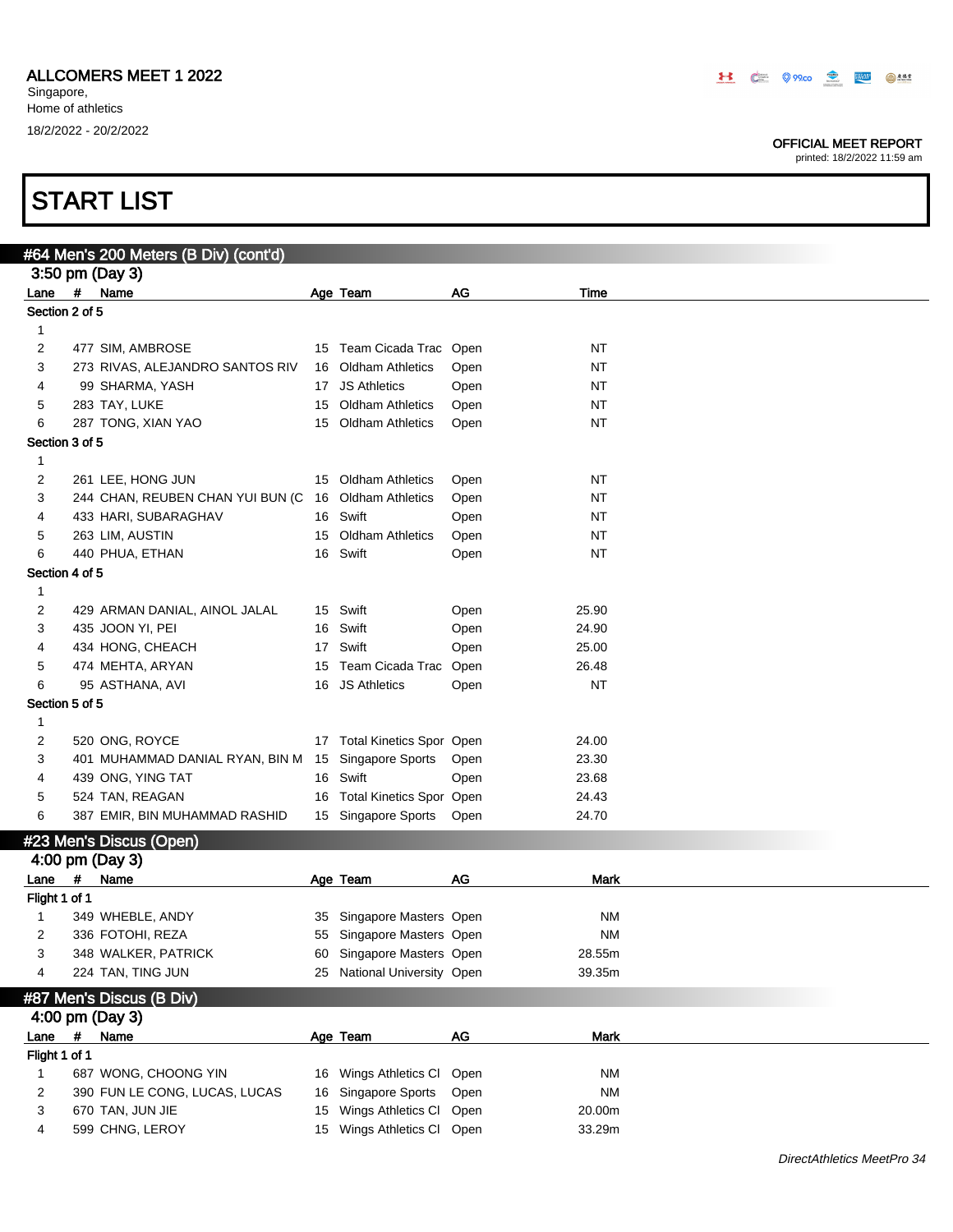#### OFFICIAL MEET REPORT

printed: 18/2/2022 11:59 am

|                |   | #95 Men's 200 Meters (C Div)         |    |                             |      |             |
|----------------|---|--------------------------------------|----|-----------------------------|------|-------------|
|                |   | 4:15 pm (Day 3)                      |    |                             |      |             |
| Lane # Name    |   |                                      |    | Age Team                    | AG   | Time        |
| Section 1 of 2 |   |                                      |    |                             |      |             |
| $\mathbf{1}$   |   |                                      |    |                             |      |             |
| 2              |   | 284 TAY, SEAN                        |    | 13 Oldham Athletics         | Open | NT          |
| 3              |   | 271 OH, EZRA                         | 13 | <b>Oldham Athletics</b>     | Open | <b>NT</b>   |
| 4              |   | 278 TAN, KEANE                       | 13 | <b>Oldham Athletics</b>     | Open | NT          |
| 5              |   | 286 TONG, GABRIEL                    |    | 14 Oldham Athletics         | Open | NT          |
| 6              |   |                                      |    |                             |      |             |
| Section 2 of 2 |   |                                      |    |                             |      |             |
| $\mathbf{1}$   |   |                                      |    |                             |      |             |
| 2              |   | 252 CHUA, KIERAN                     |    | 13 Oldham Athletics         | Open | <b>NT</b>   |
| 3              |   | 463 CURRAN, HARRY IRFAN              |    | 14 Team Cicada Trac Open    |      | 24.24       |
| 4              |   | 610 JIAXUAN, LI                      |    | 14 Wings Athletics Cl Open  |      | 28.00       |
| 5              |   | 473 MEHTA, ARJUN                     |    | 13 Team Cicada Trac Open    |      | <b>NT</b>   |
| 6              |   |                                      |    |                             |      |             |
|                |   | #31 Men's 400m Hurdles (Open)        |    |                             |      |             |
|                |   | 5:00 pm (Day 3)                      |    |                             |      |             |
| Lane           | # | Name                                 |    | Age Team                    | AG   | <b>Time</b> |
| Section 1 of 1 |   |                                      |    |                             |      |             |
| 1              |   |                                      |    |                             |      |             |
| 2              |   |                                      |    |                             |      |             |
| 3              |   |                                      |    |                             |      |             |
| 4              |   |                                      |    |                             |      |             |
| 5              |   | 206 CHIANG, "LUKE, JAI MING          |    | 23 National University Open |      | <b>NT</b>   |
| 6              |   |                                      |    |                             |      |             |
| $\overline{7}$ |   | 187 QUEK, CALVIN                     |    | 26 Nanyang Technolo Open    |      | 53.08       |
|                |   |                                      |    |                             |      |             |
|                |   | #33 Men's 400m Hurdles (A Div)       |    |                             |      |             |
|                |   | 5:05 pm (Day 3)                      |    |                             |      |             |
| Lane # Name    |   |                                      |    | Age Team                    | AG   | Time        |
| Section 1 of 1 |   |                                      |    |                             |      |             |
| 1              |   |                                      |    |                             |      |             |
| 2              |   | 298 ONG, SKYE                        |    | 18 Reactiv                  | Open | NT          |
| 3              |   | 681 TOH, YUE TAI                     |    | 18 Wings Athletics Cl Open  |      | <b>NT</b>   |
| 4              |   | 72 TAN, CHONG WEI SEBASTIAN          |    | 18 Erovra Club              | Open | <b>NT</b>   |
| 5              |   | 295 ., HARITH NAUFAL AMIR            |    | 20 Reactiv                  | Open | $\sf{NT}$   |
| 6              |   |                                      |    |                             |      |             |
|                |   | #129 Men's Pole Vault (Intermediate) |    |                             |      |             |
|                |   | 5:15 pm (Day 3)                      |    |                             |      |             |
| Lane           |   | # Name                               |    | Age Team                    | $AG$ | <b>Mark</b> |
| Flight 1 of 1  |   |                                      |    |                             |      |             |
| $\mathbf{1}$   |   | 83 LEE, IAN                          |    | 17 FAC                      | Open | <b>NM</b>   |
| 2              |   | 631 LIU, YUCEN                       | 17 | Wings Athletics CI Open     |      | <b>NM</b>   |
| 3              |   | 604 DIVYANATHAN, ELIJAH              | 15 | Wings Athletics Cl Open     |      | 3.00m       |
| 4              |   | 673 TAN, ZEN JERR                    | 16 | Wings Athletics Cl Open     |      | 3.20m       |
| 5              |   | 686 WEI, YIMING                      |    | 16 Wings Athletics Cl Open  |      | 3.30m       |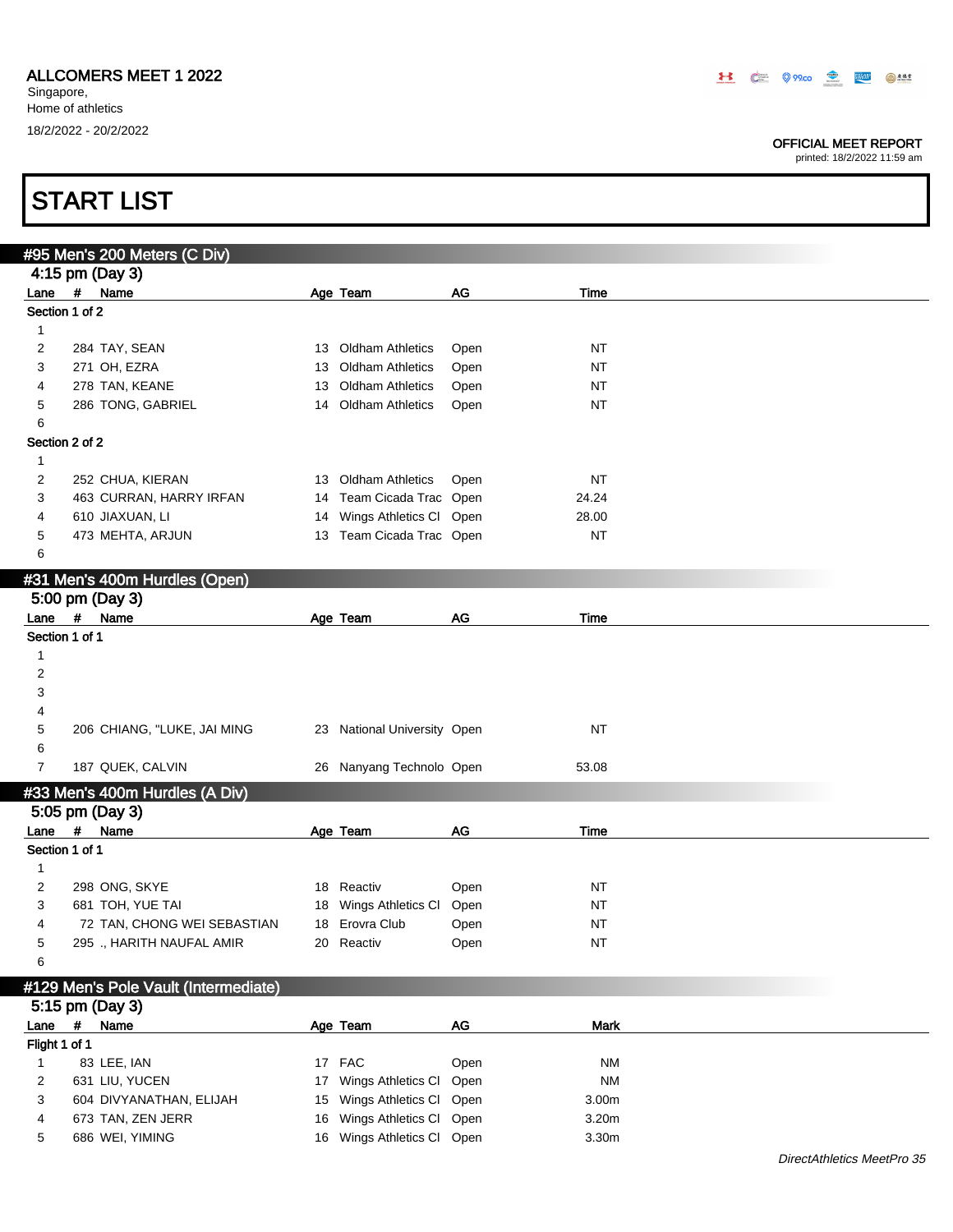#### OFFICIAL MEET REPORT

|                         | <b>START LIST</b>                             |    |                             |      |             |  |
|-------------------------|-----------------------------------------------|----|-----------------------------|------|-------------|--|
|                         | #129 Men's Pole Vault (Intermediate) (cont'd) |    |                             |      |             |  |
|                         | 5:15 pm (Day 3)                               |    |                             |      |             |  |
| Lane                    | # Name                                        |    | Age Team                    | AG   | <b>Mark</b> |  |
| 6                       | 596 CHENG, ADAM                               |    | 19 Wings Athletics Cl       | Open | 3.45m       |  |
| $\overline{7}$          | 669 TAN, JOEL                                 |    | 17 Wings Athletics Cl       | Open | 3.50m       |  |
| 8                       | 657 QUEK, JONATHAN                            |    | 17 Wings Athletics Cl Open  |      | 3.60m       |  |
|                         | #130 Women's Pole Vault (Intermediate)        |    |                             |      |             |  |
|                         | 5:15 pm (Day 3)                               |    |                             |      |             |  |
| Lane                    | # Name                                        |    | Age Team                    | AG   | <b>Mark</b> |  |
| Flight 1 of 1           |                                               |    |                             |      |             |  |
| 1                       | 13 SIA, CHERLIN                               | 21 | Club ZOOM                   | Open | NM          |  |
| 2                       | 12 RACHEL, YANG                               | 40 | Club ZOOM                   | Open | <b>NM</b>   |  |
| 3                       | 14 TAN, SHAYNE                                |    | 19 Club ZOOM                | Open | <b>NM</b>   |  |
|                         | #78 Men's 400m Hurdles (B Div)                |    |                             |      |             |  |
|                         | 5:15 pm (Day 3)                               |    |                             |      |             |  |
| Lane                    | #<br>Name                                     |    | Age Team                    | AG   | Time        |  |
| Section 1 of 1          |                                               |    |                             |      |             |  |
| 1                       |                                               |    |                             |      |             |  |
| 2                       |                                               |    |                             |      |             |  |
| 3                       | 405 POH, EDSEL                                |    | 16 Singapore Sports Open    |      | <b>NT</b>   |  |
| 4                       | 519 LOH, LANGSTON                             |    | 16 Total Kinetics Spor Open |      | <b>NT</b>   |  |
| 5                       |                                               |    |                             |      |             |  |
| 6                       |                                               |    |                             |      |             |  |
|                         | #34 Women's 400m Hurdles (A Div)              |    |                             |      |             |  |
|                         | 5.25 pm (Day 3)                               |    |                             |      |             |  |
|                         | Lane # Name                                   |    | Age Team                    | AG   | Time        |  |
| Section 1 of 1          |                                               |    |                             |      |             |  |
| 1                       |                                               |    |                             |      |             |  |
| 2                       | 36 KONG, HUAN XIN EMMA                        |    | 18 Erovra Club              | Open | NT          |  |
| 3                       |                                               |    |                             |      |             |  |
| 4                       | 294 LEONG, BAO LING                           |    | 20 Reactiv                  | Open | <b>NT</b>   |  |
| 5                       |                                               |    |                             |      |             |  |
| 6                       |                                               |    |                             |      |             |  |
|                         | #79 Women's 400m Hurdles (B Div)              |    |                             |      |             |  |
|                         | 5:25 pm (Day 3)                               |    |                             |      |             |  |
|                         | Lane # Name                                   |    | Age Team                    | $AG$ | Time        |  |
| Section 1 of 1          |                                               |    |                             |      |             |  |
| 1                       |                                               |    |                             |      |             |  |
| $\overline{\mathbf{c}}$ |                                               |    |                             |      |             |  |
| 3                       |                                               |    |                             |      |             |  |
| 4                       |                                               |    |                             |      |             |  |
| 5                       |                                               |    |                             |      |             |  |
| 6                       | 369 KOH, SHUN YI AUDREY                       |    | 16 Singapore Sports         | Open | 1:13.00     |  |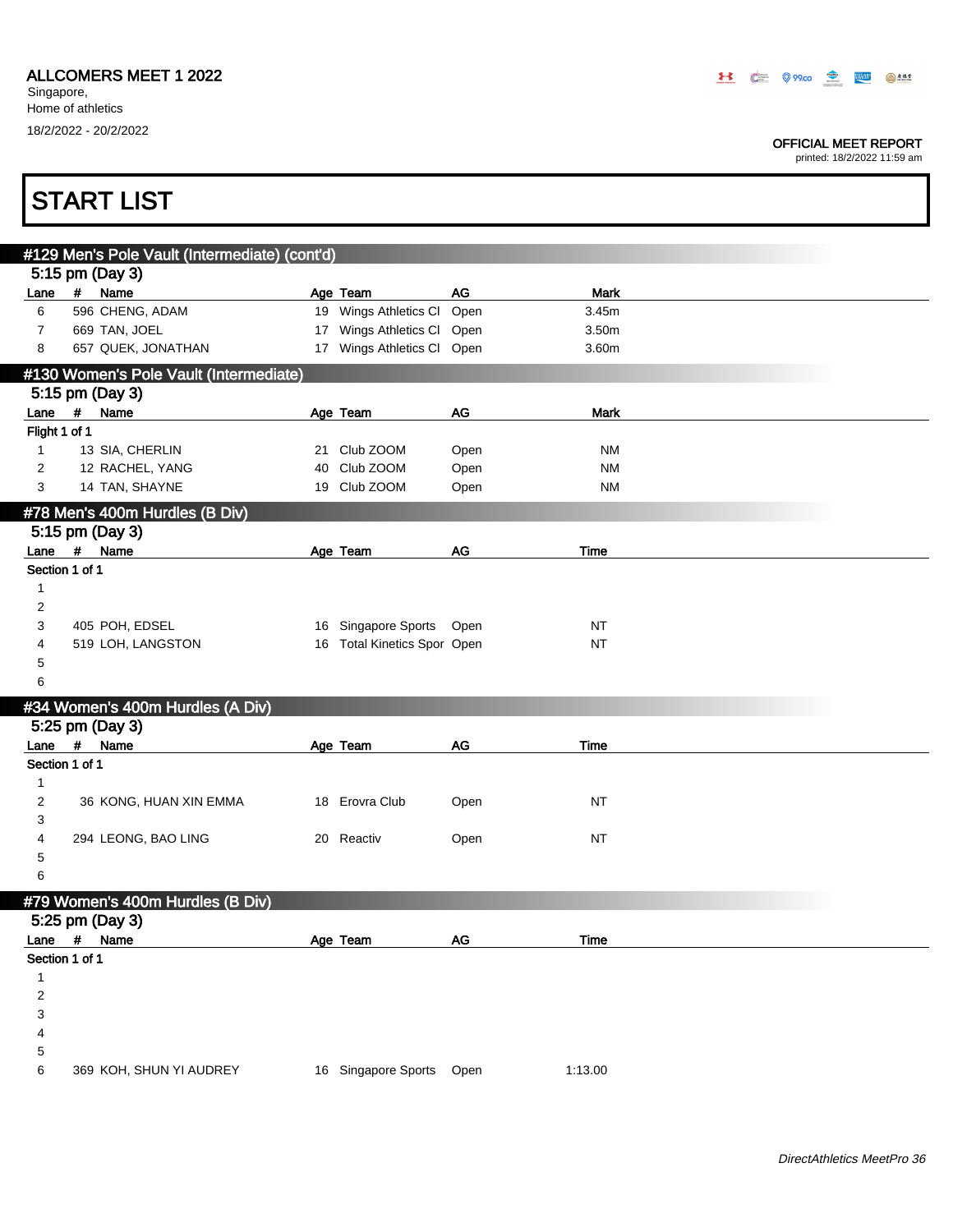#### OFFICIAL MEET REPORT

printed: 18/2/2022 11:59 am

| #32 Women's 400m Hurdles (Open)                                  |                                                          |      |                    |  |
|------------------------------------------------------------------|----------------------------------------------------------|------|--------------------|--|
| 5:30 pm (Day 3)                                                  |                                                          |      |                    |  |
| Lane # Name                                                      | Age Team                                                 | AG   | Time               |  |
| Section 1 of 2                                                   |                                                          |      |                    |  |
| 1                                                                |                                                          |      |                    |  |
| $\overline{\mathbf{c}}$                                          |                                                          |      |                    |  |
| 3<br>561 CHNG, NIKKO                                             | 18 Wings Athletics CI Open                               |      | NT                 |  |
| 196 GOH, CELESTE<br>4                                            | 23 National University Open                              |      | <b>NT</b>          |  |
| 5                                                                |                                                          |      |                    |  |
| 6                                                                |                                                          |      |                    |  |
| Section 2 of 2                                                   |                                                          |      |                    |  |
| 1                                                                |                                                          |      |                    |  |
| 2<br>140 SIM, TRICIA JIA XUAN<br>3<br>583 SONG, ALEXIA           | 16 Nanyang Girls' Hig Open<br>18 Wings Athletics Cl Open |      | 1:16.20<br>1:12.50 |  |
| 359 CHAN, SI EN CASS<br>4                                        | 18 Singapore Sports Open                                 |      | 1:14.00            |  |
| 154 WU, TING WEI<br>5                                            | 16 Nanyang Girls' Hig Open                               |      | 1:17.40            |  |
| 6                                                                |                                                          |      |                    |  |
|                                                                  |                                                          |      |                    |  |
| #72 Men's 3000 Meters (B Div)<br>5:50 pm (Day 3)                 |                                                          |      |                    |  |
| Lane # Name                                                      | Age Team                                                 | AG   | <b>Time</b>        |  |
| Section 1 of 1                                                   |                                                          |      |                    |  |
| 3<br>543 JIE CONG, JAYDEN, TAN                                   | 16 Trackstar Athletics Open                              |      | 11:00.00           |  |
| 538 CI MIN, ANG<br>4                                             | 16 Trackstar Athletics Open                              |      | 11:30.00           |  |
| 643 MUNCHERJI, REYAAN<br>5                                       | 17 Wings Athletics Cl Open                               |      | 11:34.00           |  |
| #103 Men's 3000 Meters (C Div)                                   |                                                          |      |                    |  |
| 5:50 pm (Day 3)                                                  |                                                          |      |                    |  |
| Lane # Name                                                      | Age Team                                                 | AG   | Time               |  |
| Section 1 of 1                                                   |                                                          |      |                    |  |
| $\overline{2}$<br>55 BIN AHMAD ABDILLAH, ABDUL HA 14 Erovra Club |                                                          | Open | <b>NT</b>          |  |
| #73 Women's 3000 Meters (B Div)                                  |                                                          |      |                    |  |
| 6:15 pm (Day 3)                                                  |                                                          |      |                    |  |
| Lane # Name                                                      | Age Team                                                 | AG   | Time               |  |
| Section 1 of 1                                                   |                                                          |      |                    |  |
| 16 WOOLFE, KAIA<br>1                                             | 16 Club ZOOM                                             | Open | 11:38.00           |  |
| #135 Men's & Women's 4 x 100m Relay (Trial)                      |                                                          |      |                    |  |
| 6:30 pm (Day 3)                                                  |                                                          |      |                    |  |
|                                                                  |                                                          | AG   | Time               |  |

3

4

5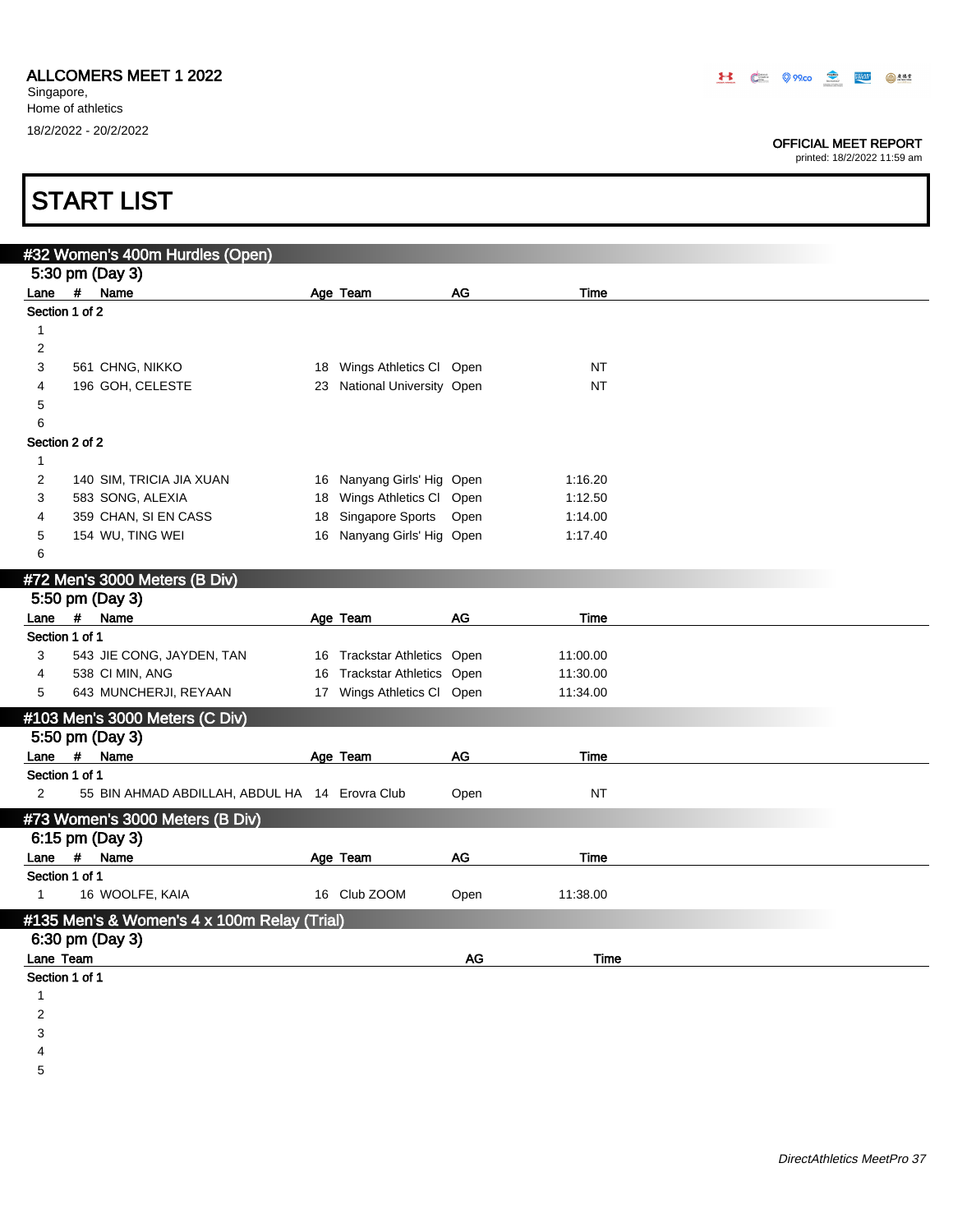Singapore, Home of athletics 18/2/2022 - 20/2/2022

#### OFFICIAL MEET REPORT

| <b>START LIST</b>                                    |                                 |                   |  |
|------------------------------------------------------|---------------------------------|-------------------|--|
|                                                      |                                 |                   |  |
| #135 Men's & Women's 4 x 100m Relay (Trial) (cont'd) |                                 |                   |  |
| 6:30 pm (Day 3)<br>Lane Team                         |                                 |                   |  |
| Singapore (A)<br>6                                   | AG<br>ATrial                    | Time<br><b>NT</b> |  |
| 1) BERNICE LIEW YEE LING, .                          | 2) CLARA GOH SI HUI, .          |                   |  |
|                                                      |                                 |                   |  |
| 3) ELIZABETH-ANN TAN SHEE RU, .                      | 4) GWENDOLYN THERESE LIM EAN    |                   |  |
| 5) PEREIRA VERONICA SHANTI, .<br>7 Singapore (B)     | 6)<br><b>BTrial</b>             | <b>NT</b>         |  |
|                                                      |                                 |                   |  |
| 1) HO ANN HENG, .                                    | 2) IAN KOE, .                   |                   |  |
| 3) JOSHUA CHUA HAN WEI, .                            | 4) MARC BRIAN LOUIS, .          |                   |  |
| 5) SING HUI, .<br>8                                  | 6)                              |                   |  |
|                                                      |                                 |                   |  |
| #136 Men's 4 x 400m Relay (Trial)                    |                                 |                   |  |
| 6:35 pm (Day 3)<br>Lane Team                         | AG                              | Time              |  |
| Section 1 of 1                                       |                                 |                   |  |
| $\mathbf{1}$                                         |                                 |                   |  |
| 2                                                    |                                 |                   |  |
| 3                                                    |                                 |                   |  |
| 4                                                    |                                 |                   |  |
| 5                                                    |                                 |                   |  |
| Singapore (A)<br>6                                   | ATrial                          | <b>NT</b>         |  |
| 1) TEO YAN, .                                        | 2) TAN ZONG YANG, .             |                   |  |
| 3) THIRUBEN S/O THANA RAJAN, .                       | 4) QUEK JUN JIE CALVIN, .       |                   |  |
| 5) CHIN HUI, .                                       | 6)                              |                   |  |
| 7                                                    |                                 |                   |  |
| 8                                                    |                                 |                   |  |
| #138 Men's & Women's 4 x 100m Relay (Trial 2)        |                                 |                   |  |
| 7:15 pm (Day 3)                                      |                                 |                   |  |
| Lane Team                                            | AG                              | Time              |  |
| Section 1 of 1                                       |                                 |                   |  |
| 1<br>$\overline{2}$                                  |                                 |                   |  |
| 3                                                    |                                 |                   |  |
| 4                                                    |                                 |                   |  |
| 5                                                    |                                 |                   |  |
| 6<br>Singapore (A)                                   | ATrial                          | NT                |  |
| 1) BERNICE LIEW YEE LING, .                          | 2) ELIZABETH-ANN TAN SHEE RU, . |                   |  |
| 3) GWENDOLYN THERESE LIM EAN                         | 4) CLARA GOH SI HUI, .          |                   |  |
| 5) PEREIRA VERONICA SHANTI, .                        | 6)                              |                   |  |
| Singapore (B)<br>$\mathbf{7}$                        | <b>BTrial</b>                   | <b>NT</b>         |  |
| 1) IAN KOE, .                                        | 2) JOSHUA CHUA HAN WEI, .       |                   |  |
| 3) SING HUI, .                                       | 4) MARC BRIAN LOUIS, .          |                   |  |
|                                                      |                                 |                   |  |
| 5) HO ANN HENG, .                                    | 6)                              |                   |  |